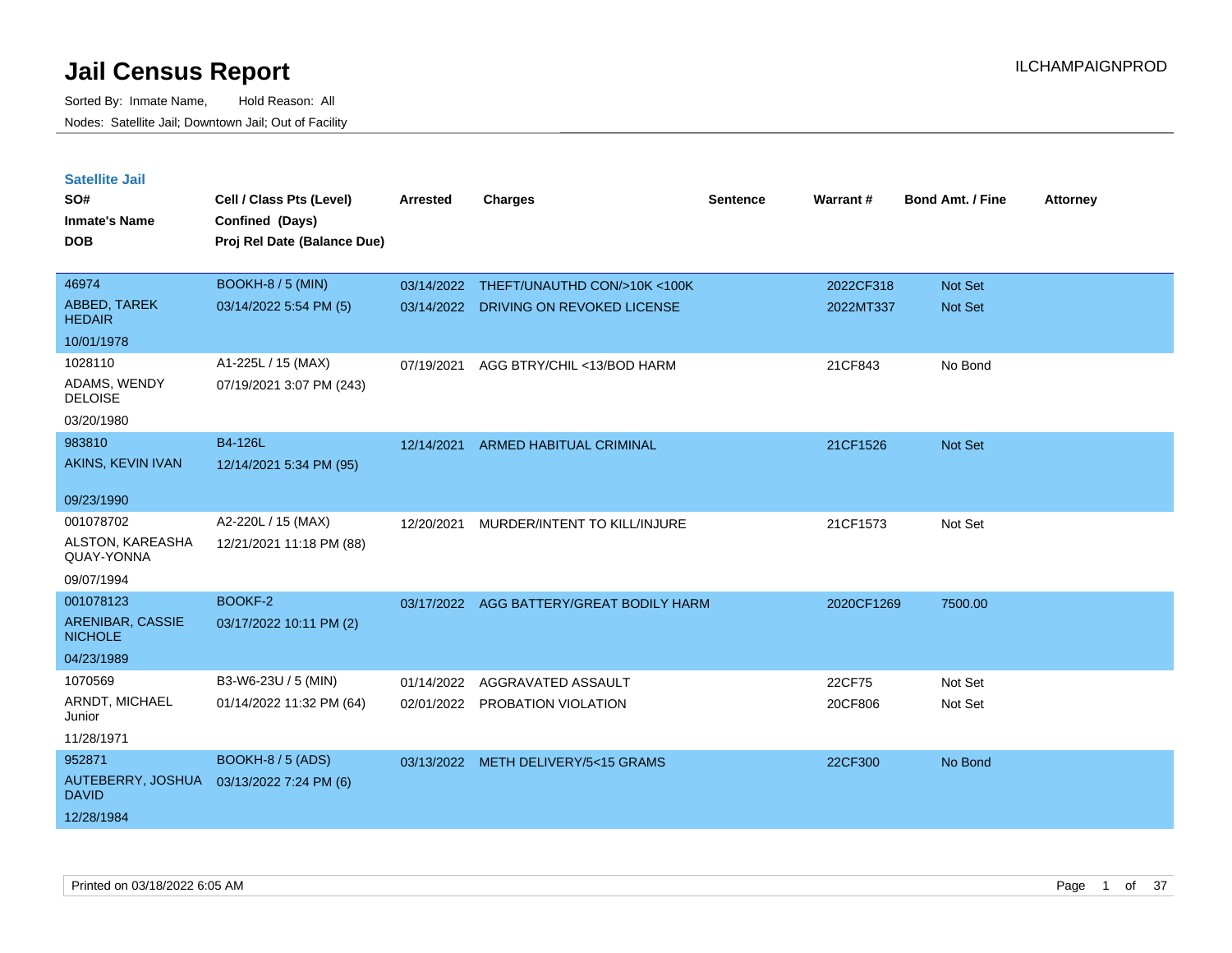| SO#<br><b>Inmate's Name</b><br><b>DOB</b><br>001078565<br><b>BARBER, MARK</b><br><b>ANTHONY, Junior</b><br>09/24/2003 | Cell / Class Pts (Level)<br>Confined (Days)<br>Proj Rel Date (Balance Due)<br>B1-104U / 15 (MAX)<br>11/05/2021 7:40 AM (134) | Arrested<br>11/05/2021<br>11/05/2021<br>11/05/2021                                             | <b>Charges</b><br>POSSESSION OF STOLEN FIREARM<br>RECEIVE/POSS/SELL STOLEN VEH<br><b>BURGLARY</b>                                                                                                                                   | <b>Sentence</b> | <b>Warrant#</b><br>21CF1366<br>2021CF1309<br>21CF1369                               | <b>Bond Amt. / Fine</b><br>Not Set<br>25000.00<br><b>Not Set</b>              | <b>Attorney</b> |
|-----------------------------------------------------------------------------------------------------------------------|------------------------------------------------------------------------------------------------------------------------------|------------------------------------------------------------------------------------------------|-------------------------------------------------------------------------------------------------------------------------------------------------------------------------------------------------------------------------------------|-----------------|-------------------------------------------------------------------------------------|-------------------------------------------------------------------------------|-----------------|
| 65868<br><b>BARBER, MARK</b><br>ANTHONY, Senior<br>08/15/1983                                                         | B4-222U / 15 (MAX)<br>03/11/2022 10:13 AM (8)                                                                                |                                                                                                | 03/11/2022 METH DELIVERY/15<100 GRAMS                                                                                                                                                                                               | 8y (DOC)        | 20CF1249                                                                            | No Bond                                                                       |                 |
| 518851<br>BARKER, ALEXANDER<br><b>MASSIE</b><br>09/24/1986                                                            | B3-W2-05U / 10 (MED)<br>01/11/2022 2:37 PM (67)                                                                              | 01/11/2022<br>01/11/2022<br>01/11/2022<br>01/11/2022<br>01/11/2022<br>01/11/2022<br>01/11/2022 | DRIVING ON REVOKED LICENSE<br>OBSTRUCTING IDENTIFICATION<br>FELON POSS/USE WEAPON/FIREARM<br>POSS AMT CON SUB EXCEPT(A)/(D)<br>BAD CHK/OBTAIN CON PROP/>150<br><b>BAD CHK/OBTAIN CON PROP/&gt;150</b><br>METH DELIVERY/15<100 GRAMS | 20y (DOC)       | 2020TR16539<br>2020CM222<br>20CF361<br>2020CF863<br>20CF192<br>19CF1686<br>20CF1383 | 1500.00<br>1500.00<br>15000.00<br>15000.00<br>15000.00<br>15000.00<br>No Bond |                 |
| 001078891<br>BARR, JOHN D<br>01/25/1995                                                                               | B3-W4-16L / 10 (MED)<br>02/28/2022 6:38 PM (19)                                                                              | 02/28/2022                                                                                     | AGGRAVATED BATTERY<br>02/28/2022 WARRANT OUT OF COUNTY                                                                                                                                                                              |                 | 22CF242<br>21-725                                                                   | Not Set<br>5000.00                                                            |                 |
| 969121<br><b>BECKLEY, ANTHONY</b><br><b>PATRICK</b><br>06/30/1989                                                     | A4-206L / 15 (MAX)<br>11/25/2021 7:16 PM (114)                                                                               | 11/25/2021                                                                                     | <b>CRIM TRESPASS TO RESIDENCE</b>                                                                                                                                                                                                   |                 | 21CF1444                                                                            | Not Set                                                                       |                 |
| 517915<br><b>BOXLEY, CHARLES</b><br>OMAR<br>01/10/1985                                                                | B3-W3-11U / 5 (MIN)<br>08/03/2021 2:18 PM (228)                                                                              | 08/03/2021<br>08/03/2021<br>08/03/2021                                                         | <b>BURGLARY</b><br><b>BURGLARY</b><br>FORGERY/ISSUE/DELIVER DOCUMENT                                                                                                                                                                |                 | 21CF289<br>21CF679                                                                  | 20000.00<br>20000.00<br>No Bond                                               |                 |
| 993169<br><b>BRAATEN, KAYLAN</b><br><b>AMBER</b><br>10/29/1990                                                        | A1-125U / 10 (MED)<br>03/04/2022 9:40 AM (15)                                                                                | 03/04/2022                                                                                     | <b>RESIDENTIAL BURGLARY</b>                                                                                                                                                                                                         | 6y (DOC)        | 21CF1059                                                                            | No Bond                                                                       |                 |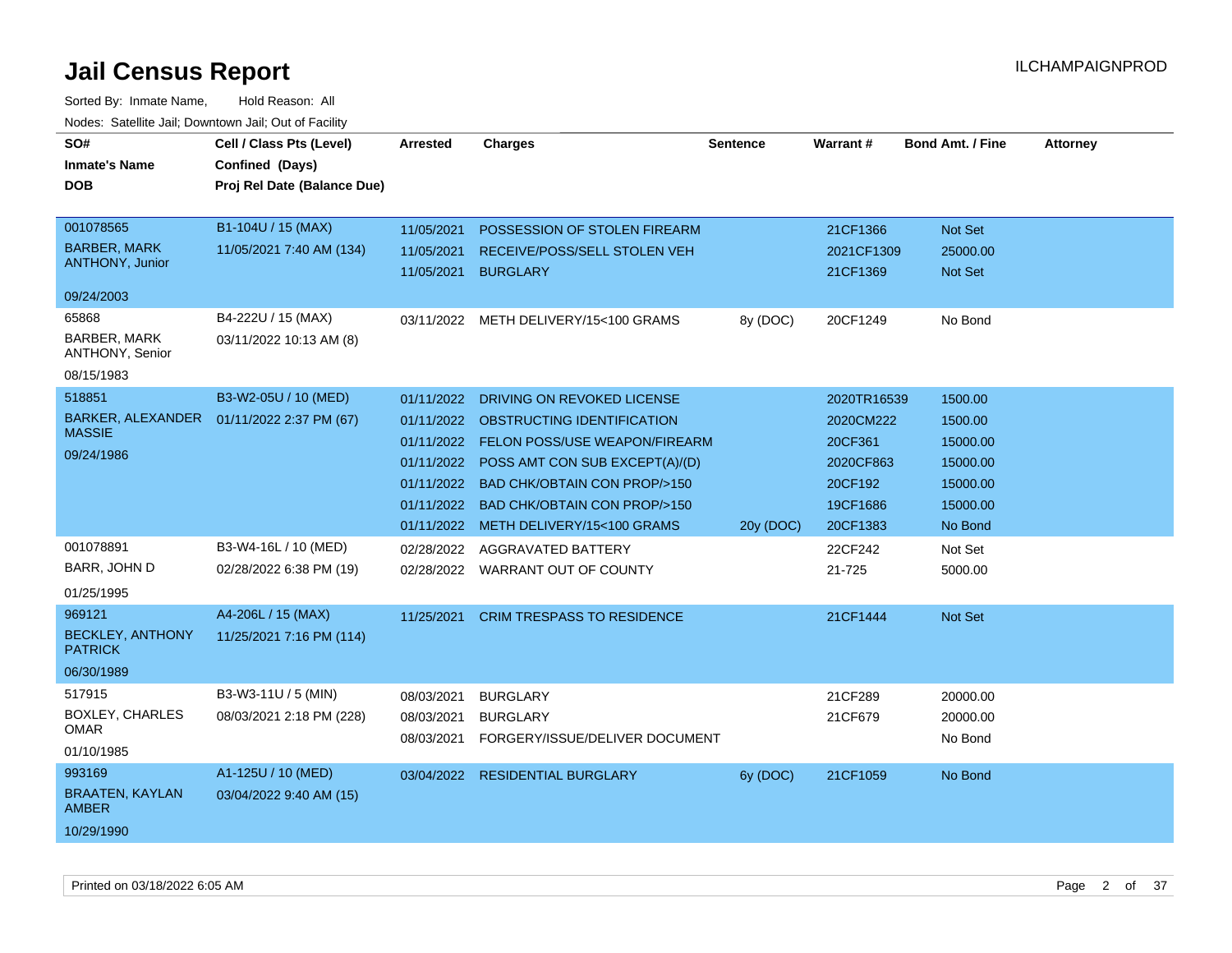Sorted By: Inmate Name, Hold Reason: All Nodes: Satellite Jail; Downtown Jail; Out of Facility

| SO#<br><b>Inmate's Name</b><br><b>DOB</b> | Cell / Class Pts (Level)<br>Confined (Days)<br>Proj Rel Date (Balance Due) | <b>Arrested</b> | <b>Charges</b>                          | <b>Sentence</b> | Warrant#   | <b>Bond Amt. / Fine</b> | <b>Attorney</b> |
|-------------------------------------------|----------------------------------------------------------------------------|-----------------|-----------------------------------------|-----------------|------------|-------------------------|-----------------|
| 776095                                    | A3-114L / 5 (ADS)                                                          |                 | 03/10/2022 DOMESTIC BATTERY             |                 | 20CM446    | No Bond                 |                 |
| <b>BRADDOCK, MICHAEL</b><br>LEE           | 03/10/2022 10:24 AM (9)                                                    |                 |                                         |                 |            |                         |                 |
| 04/16/1982                                | 3/23/2022 (0.00)                                                           |                 |                                         |                 |            |                         |                 |
| 923208                                    | B3-W3-12L / 10 (MED)                                                       | 01/22/2022      | CRIM TRES TO RES/PERS PRESENT           |                 | 22CF92     | Not Set                 |                 |
| BREADY, ANDREW<br><b>NICHOLAS</b>         | 01/22/2022 7:43 PM (56)                                                    |                 |                                         |                 |            |                         |                 |
| 06/08/1988                                |                                                                            |                 |                                         |                 |            |                         |                 |
| 955653                                    | A3-211L / 5 (ADS)                                                          |                 | 03/14/2022 RECEIVE/POSS/SELL STOLEN VEH |                 | 21CF1413   | 10000.00                |                 |
| <b>BRITT, ISAIAH</b><br><b>ANTONIO</b>    | 03/14/2022 9:13 AM (5)                                                     |                 |                                         |                 |            |                         |                 |
| 05/30/1987                                |                                                                            |                 |                                         |                 |            |                         |                 |
| 61675                                     | B1-202L / 10 (MED)                                                         | 02/10/2022      | AGG DISCHARGE FIREARM/OCC BLDG          |                 | 20CF374    | 100000.00               |                 |
| <b>BROWN, ANTONIO</b><br><b>BURNETT</b>   | 02/10/2022 3:28 PM (37)                                                    |                 |                                         |                 |            |                         |                 |
| 03/04/1983                                |                                                                            |                 |                                         |                 |            |                         |                 |
| 1018137                                   | A1-224U / 5 (MIN)                                                          | 02/23/2022      | POSSESSING A CONTROLLED SUBSTANC        |                 | 20 CF 1009 | No Bond                 |                 |
| <b>BROWN, ASHLEY</b><br><b>SHAUNTRELL</b> | 02/23/2022 3:25 PM (24)                                                    |                 |                                         |                 |            |                         |                 |
| 09/08/1993                                | 3/24/2022 (0.00)                                                           |                 |                                         |                 |            |                         |                 |
| 001078008                                 | A4-103U / 15 (ADS)                                                         | 02/15/2022      | AGG BATTERY/DISCHARGE FIREARM           |                 | 21CF1090   | 500000.00               |                 |
| BROWN, CODY<br><b>RUSSELL</b>             | 02/15/2022 9:17 AM (32)                                                    |                 |                                         |                 |            |                         |                 |
| 02/15/2004                                |                                                                            |                 |                                         |                 |            |                         |                 |
| 51247                                     | B1-202U / 10 (MED)                                                         | 04/15/2021      | FELON POSS/USE WEAPON/FIREARM           |                 | 21CF411    | <b>Not Set</b>          |                 |
| <b>BROWN, DANTE</b><br><b>MAURICE</b>     | 04/15/2021 6:24 PM (338)                                                   |                 |                                         |                 |            |                         |                 |
| 04/19/1979                                |                                                                            |                 |                                         |                 |            |                         |                 |
| 1015739                                   | BOOKH-1 / 5 (ADS)                                                          | 03/16/2022      | <b>AGGRAVATED BATTERY</b>               |                 | 2021CF1260 | 10000.00                |                 |
| BROWN, JERI CHANCY 03/16/2022 6:18 PM (3) |                                                                            |                 |                                         |                 |            |                         |                 |

03/07/1989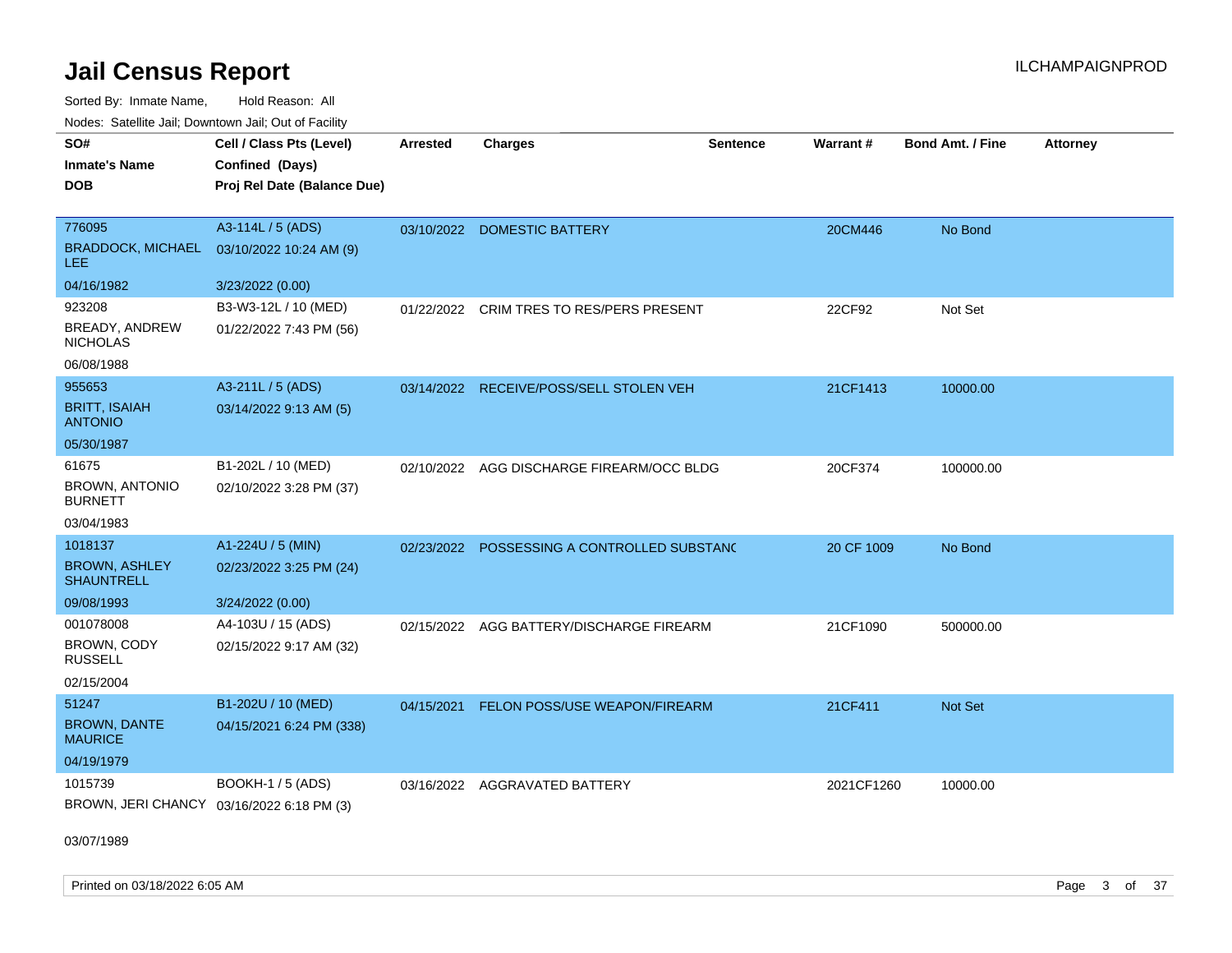Sorted By: Inmate Name, Hold Reason: All Nodes: Satellite Jail; Downtown Jail; Out of Facility

| SO#<br><b>Inmate's Name</b><br><b>DOB</b>                            | Cell / Class Pts (Level)<br>Confined (Days)<br>Proj Rel Date (Balance Due) | <b>Arrested</b>                        | <b>Charges</b>                                                                                      | <b>Sentence</b> | Warrant#                                 | Bond Amt. / Fine                         | <b>Attorney</b> |
|----------------------------------------------------------------------|----------------------------------------------------------------------------|----------------------------------------|-----------------------------------------------------------------------------------------------------|-----------------|------------------------------------------|------------------------------------------|-----------------|
| 990921<br><b>BROWN, QUINTIN</b><br><b>MARSHAUN</b><br>09/26/1991     | B4-123L / 15 (MAX)<br>01/20/2022 7:19 PM (58)                              | 01/20/2022                             | MFG/DEL 1<15 GR COCAINE/ANLG<br>01/20/2022 ARMED HABITUAL CRIMINAL                                  |                 | 19CF369<br>21CF935                       | 25000.00<br>750000.00                    |                 |
| 29957<br>BROWN, RODNEY<br>LOUIS<br>01/07/1968                        | B4-222L / 15 (MAX)<br>11/13/2021 8:57 PM (126)                             | 11/13/2021<br>11/13/2021               | FELON POSS/USE WEAPON/FIREARM<br>AGG CRIM SX AB/>5 YR OLDER VIC                                     |                 | 21CF1390<br>2019CF0718                   | Not Set<br>250000.00                     |                 |
| 981645<br><b>BRUMFIELD,</b><br><b>JONATHAN EZEKEIL</b><br>08/03/1989 | B4-122L / 15 (MAX)<br>01/27/2022 8:15 PM (51)                              | 01/27/2022 MURDER                      |                                                                                                     |                 | 22CF114                                  | 1000000.00                               |                 |
| 001078739<br>BRYANT, JUDITH ANN<br>10/22/1957                        | A2-122L / 5 (ADS)<br>01/05/2022 6:36 PM (73)                               | 01/05/2022                             | <b>CRIMINAL TRESPASS BUILDING</b>                                                                   |                 | 2020CM392                                | 1000.00                                  |                 |
| 1033844<br>BRYANT, SAMANTHA<br>JEAN<br>06/30/1994                    | <b>BOOKF-2 / 5 (ADS)</b><br>03/16/2022 10:03 PM (3)                        | 03/16/2022<br>03/16/2022<br>03/16/2022 | POSS HYPO/SYRINGE/NEEDLES/1ST<br>AGG DUI/3<br>POSS AMT CON SUB EXCEPT(A)/(D)<br>03/16/2022 BURGLARY |                 | 20CM434<br>20CF715<br>21CF356<br>21CF700 | 5000.00<br>5000.00<br>5000.00<br>5000.00 |                 |
| 49431<br><b>BUFFORD, LANCE</b><br><b>CORNELL</b><br>12/18/1979       | A3-115L / 10 (ADS)<br>03/11/2022 5:01 PM (8)                               | 03/11/2022<br>03/11/2022<br>03/11/2022 | AGG BTRY/PREGNANT/HANDICAPPED<br>VIO BAIL BOND/CLASS X OFFENSE<br>CIVIL FTA WARRANT                 | 3y (DOC)        | 2018CF1744<br>2018CF350<br>2005F180      | 10000.00<br>No Bond<br>15000.00          |                 |
| 1047579<br><b>BUTLER, TAMYRA</b><br><b>COSHAWN</b><br>07/06/1988     | A1-124L / 10 (MED)<br>02/24/2022 5:40 AM (23)                              |                                        | 02/24/2022 ARMED ROBBERY/NO FIREARM                                                                 |                 | 22CF232                                  | Not Set                                  |                 |
| 001077954                                                            | B3-W7-26L / 10 (MED)<br>CALKINS, STEVEN RAY 12/21/2021 6:35 AM (88)        | 12/21/2021                             | <b>RESIDENTIAL BURGLARY</b>                                                                         |                 | 21CF1570                                 | Not Set                                  |                 |

01/01/1992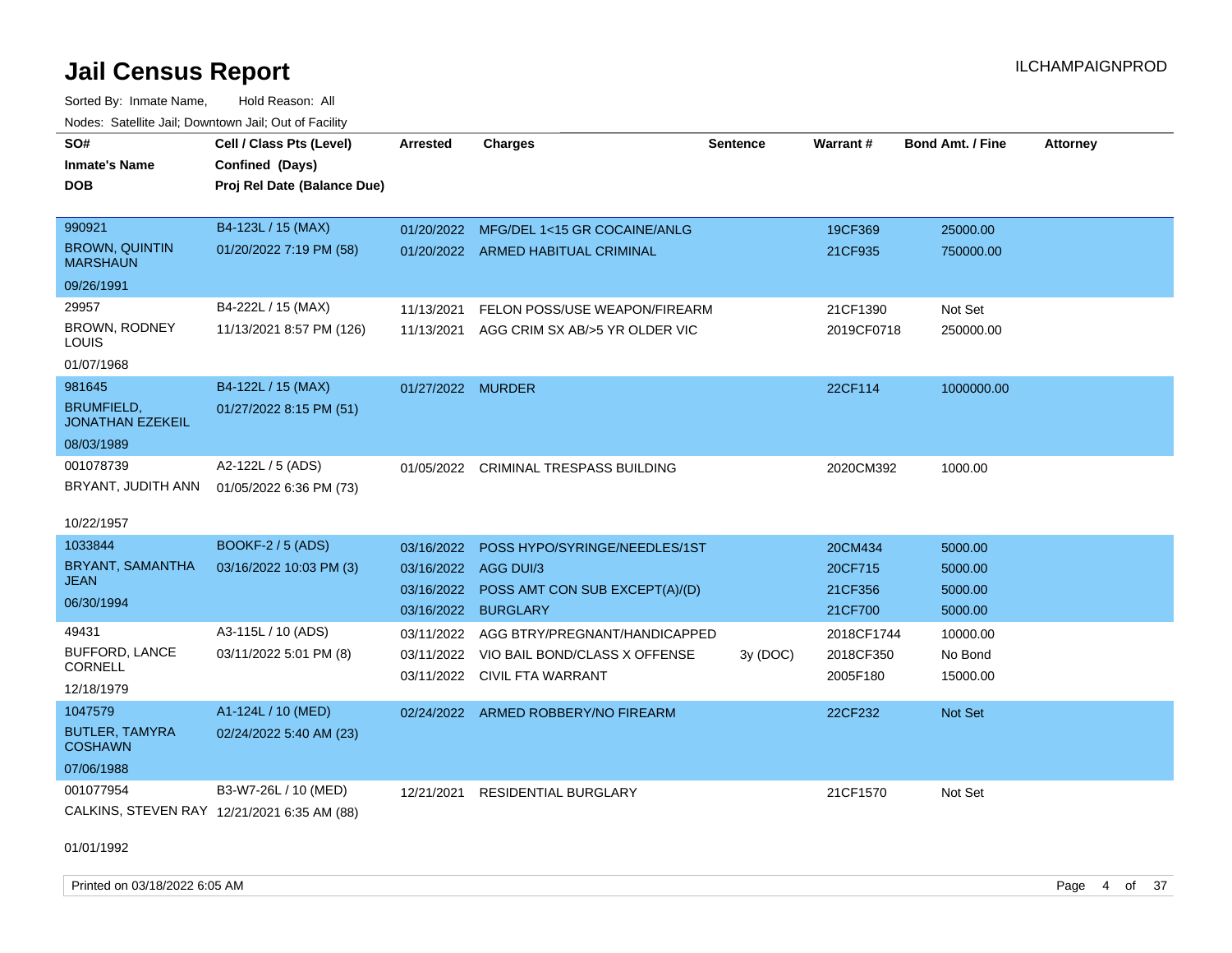Sorted By: Inmate Name, Hold Reason: All

| Nodes: Satellite Jail; Downtown Jail; Out of Facility |  |
|-------------------------------------------------------|--|
|-------------------------------------------------------|--|

| SO#<br><b>Inmate's Name</b><br><b>DOB</b>       | Cell / Class Pts (Level)<br>Confined (Days)<br>Proj Rel Date (Balance Due) | <b>Arrested</b> | <b>Charges</b>                                 | <b>Sentence</b> | <b>Warrant#</b> | <b>Bond Amt. / Fine</b> | Attorney |
|-------------------------------------------------|----------------------------------------------------------------------------|-----------------|------------------------------------------------|-----------------|-----------------|-------------------------|----------|
| 39474<br><b>CAMPBELL, AARON</b><br><b>JACOB</b> | B1-101U / 10 (ADS)<br>07/06/2021 11:56 PM (256)                            | 07/06/2021      | MFG/DEL 15<100 GR HEROIN/ANLG                  |                 | 21CF792         | Not Set                 |          |
| 07/18/1974                                      |                                                                            |                 |                                                |                 |                 |                         |          |
| 001078953                                       | A3-111L / 10 (MED)                                                         |                 | 03/15/2022 POSSESSION OF STOLEN FIREARM        |                 | 2022CF319       | Not Set                 |          |
| CAMPBELL,<br>MOHAMMED BURNELL                   | 03/15/2022 10:50 PM (4)                                                    |                 |                                                |                 |                 |                         |          |
| 09/25/1991                                      |                                                                            |                 |                                                |                 |                 |                         |          |
| 1060436                                         | B1-106U / 10 (MED)                                                         | 01/06/2022      | AGGRAVATED UNLAWFUL RESTRAINT                  |                 | 22CF29          | Not Set                 |          |
| <b>CARTER, DERESHEO</b><br><b>DEWAYNE</b>       | 01/06/2022 8:43 PM (72)                                                    |                 | 01/06/2022 FELON ESCAPE/PEACE OFFICER          |                 | 22CF28          | Not Set                 |          |
| 09/10/1991                                      |                                                                            |                 |                                                |                 |                 |                         |          |
| 001077353                                       | B1-106L / 15 (MAX)                                                         | 02/12/2022      | FELON POSS/USE WEAPON/FIREARM                  |                 | 22CF173         | No Bond                 |          |
| CARTER, JAMES<br><b>IVORY</b>                   | 02/13/2022 1:19 AM (34)                                                    |                 | 02/12/2022 ALCOHOL SALES - MINOR 19-20         |                 | 2020OV127       | 1000.00                 |          |
| 08/12/2000                                      |                                                                            |                 |                                                |                 |                 |                         |          |
| 957936                                          | A4-201L / 15 (MAX)                                                         |                 | 03/10/2022 DELIVERY OF OR POSSESSION OF W/ INT |                 | 22CF295         | Not Set                 |          |
| CAVETTE, JUSTIN<br><b>EUGENE</b>                | 03/10/2022 12:10 PM (9)                                                    |                 |                                                |                 |                 |                         |          |
| 08/02/1988                                      |                                                                            |                 |                                                |                 |                 |                         |          |
| 1029088                                         | B1-107L / 10 (MED)                                                         | 12/21/2021      | FELON POSS/USE FIREARM PRIOR                   |                 | 21CF1338        | 250000.00               |          |
| CHAPPLE, MALIK<br><b>BIANCO</b>                 | 12/22/2021 10:02 AM (87)                                                   |                 |                                                |                 |                 |                         |          |
| 10/25/1994                                      |                                                                            |                 |                                                |                 |                 |                         |          |
| 001078812                                       | B1-207U / 15 (MAX)                                                         |                 | 02/01/2022 ARMED ROBBERY/ARMED W/FIREARM       |                 | 22CF145         | Not Set                 |          |
| <b>COBB, SINTRAE</b><br><b>SANCHEZ</b>          | 02/01/2022 8:33 PM (46)                                                    |                 |                                                |                 |                 |                         |          |
| 07/05/2002                                      |                                                                            |                 |                                                |                 |                 |                         |          |
| 001077485                                       | A1-227U / 15 (MAX)                                                         |                 | 12/21/2021 MURDER/INTENT TO KILL/INJURE        |                 | 2021CF1282      | 1000000.00              |          |
| COLBERT, ARIEANA<br><b>FELICIA</b>              | 12/21/2021 2:08 PM (88)                                                    |                 |                                                |                 |                 |                         |          |
| 12/13/2000                                      |                                                                            |                 |                                                |                 |                 |                         |          |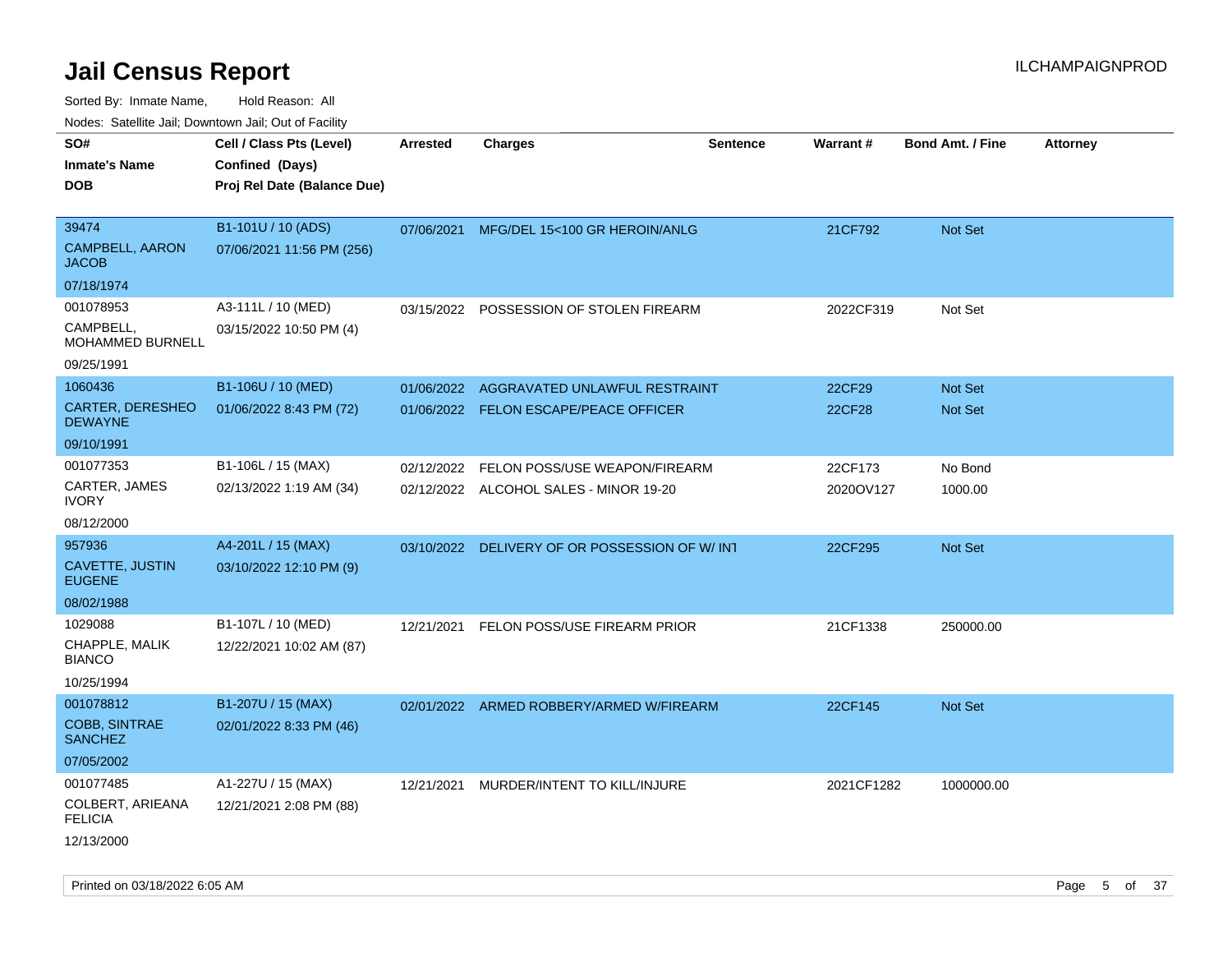Sorted By: Inmate Name, Hold Reason: All Nodes: Satellite Jail; Downtown Jail; Out of Facility

| SO#                                   | Cell / Class Pts (Level)                     | <b>Arrested</b> | <b>Charges</b>                          | <b>Sentence</b> | Warrant#   | <b>Bond Amt. / Fine</b> | <b>Attorney</b> |
|---------------------------------------|----------------------------------------------|-----------------|-----------------------------------------|-----------------|------------|-------------------------|-----------------|
| <b>Inmate's Name</b>                  | Confined (Days)                              |                 |                                         |                 |            |                         |                 |
| <b>DOB</b>                            | Proj Rel Date (Balance Due)                  |                 |                                         |                 |            |                         |                 |
|                                       |                                              |                 |                                         |                 |            |                         |                 |
| 34805                                 | B4-227U / 15 (MAX)                           | 10/01/2021      | <b>DOMESTIC BATTERY</b>                 |                 | 21CF1183   | <b>Not Set</b>          |                 |
|                                       | CONERLY, KIN JOSEPH 10/01/2021 1:53 AM (169) | 10/01/2021      | <b>ARMED HABITUAL CRIMINAL</b>          |                 | 21CF1184   | <b>Not Set</b>          |                 |
| 11/16/1971                            |                                              | 10/06/2021      | POSS STOLEN VEHICLE > \$25,000          |                 | 19CF1786   | <b>Not Set</b>          |                 |
| 1074319                               | B1-104L / 15 (MAX)                           | 10/12/2021      | AGGRAVATED CRUELTY TO ANIMALS           |                 | 21CF1238   | Not Set                 |                 |
| CRAIG, DAVUCCI<br><b>DAVION</b>       | 10/12/2021 11:36 AM (158)                    | 10/14/2021      | <b>MURDER</b>                           |                 | 21CF1239   | Not Set                 |                 |
| 08/02/2001                            |                                              |                 |                                         |                 |            |                         |                 |
| 001077549                             | B2-T3-10L / 10 (SPH)                         | 12/22/2020      | <b>PRED CRIM SEX ASLT/VICTIM &lt;13</b> |                 | 2020CF1469 | Not Set                 |                 |
| CRISTOBAL-MATEO,<br><b>CRISTOBAL</b>  | 12/22/2020 1:17 PM (452)                     |                 |                                         |                 |            |                         |                 |
| 12/02/1988                            |                                              |                 |                                         |                 |            |                         |                 |
| 988538                                | B3-W6-24L / 10 (MED)                         | 12/21/2021      | AGGRAVATED DOMESTIC BATTERY             |                 | 21CF1564   | Not Set                 |                 |
| DAVIDSON, HARLEY<br><b>KYLE SCOTT</b> | 12/21/2021 5:45 AM (88)                      |                 |                                         |                 |            |                         |                 |
| 08/05/1990                            | 4/18/2022 (0.00)                             |                 |                                         |                 |            |                         |                 |
| 1023587                               | A4-102L / 15 (MAX)                           | 09/24/2021      | MFG/DEL CANNABIS/2.5-10 GRAMS           |                 | 21CF1155   | Not Set                 |                 |
| DAVIS, MARTIN<br><b>DENNIS</b>        | 09/24/2021 9:38 PM (176)                     | 09/24/2021      | <b>ARMED HABITUAL CRIMINAL</b>          |                 | 2021-CF681 | 500000.00               |                 |
| 12/02/1994                            |                                              |                 |                                         |                 |            |                         |                 |
| 001078538                             | A4-107L / 10 (MED)                           | 10/26/2021      | CRIM SEX ASSAULT/FORCE                  |                 | 21CF1301   | Not Set                 |                 |
| DAWKINS, LEN                          | 10/26/2021 8:18 PM (144)                     |                 |                                         |                 |            |                         |                 |
| 03/23/1987                            |                                              |                 |                                         |                 |            |                         |                 |
| 56972                                 | B3-W8-32L / 10 (MED)                         | 08/30/2021      | POSS STOLEN VEHICLE > \$25,000          |                 | 21CF1044   | Not Set                 |                 |
| DAY, DANIEL JOSEPH                    | 08/30/2021 3:07 PM (201)                     | 09/04/2021      | <b>BURGLARY</b>                         |                 | 21CF1054   | <b>Not Set</b>          |                 |
| 10/16/1982                            |                                              |                 |                                         |                 |            |                         |                 |
| 64070                                 | B3-W7-28L / 10 (MED)                         | 02/18/2022      | <b>BURGLARY</b>                         |                 | 21CF1176   | 20000.00                |                 |
| DECKER, ANTHONY V                     | 02/18/2022 6:52 PM (29)                      |                 | 02/18/2022 POSSESSION OF METH<5 GRAMS   |                 | 21CF1205   | 15000.00                |                 |

11/27/1982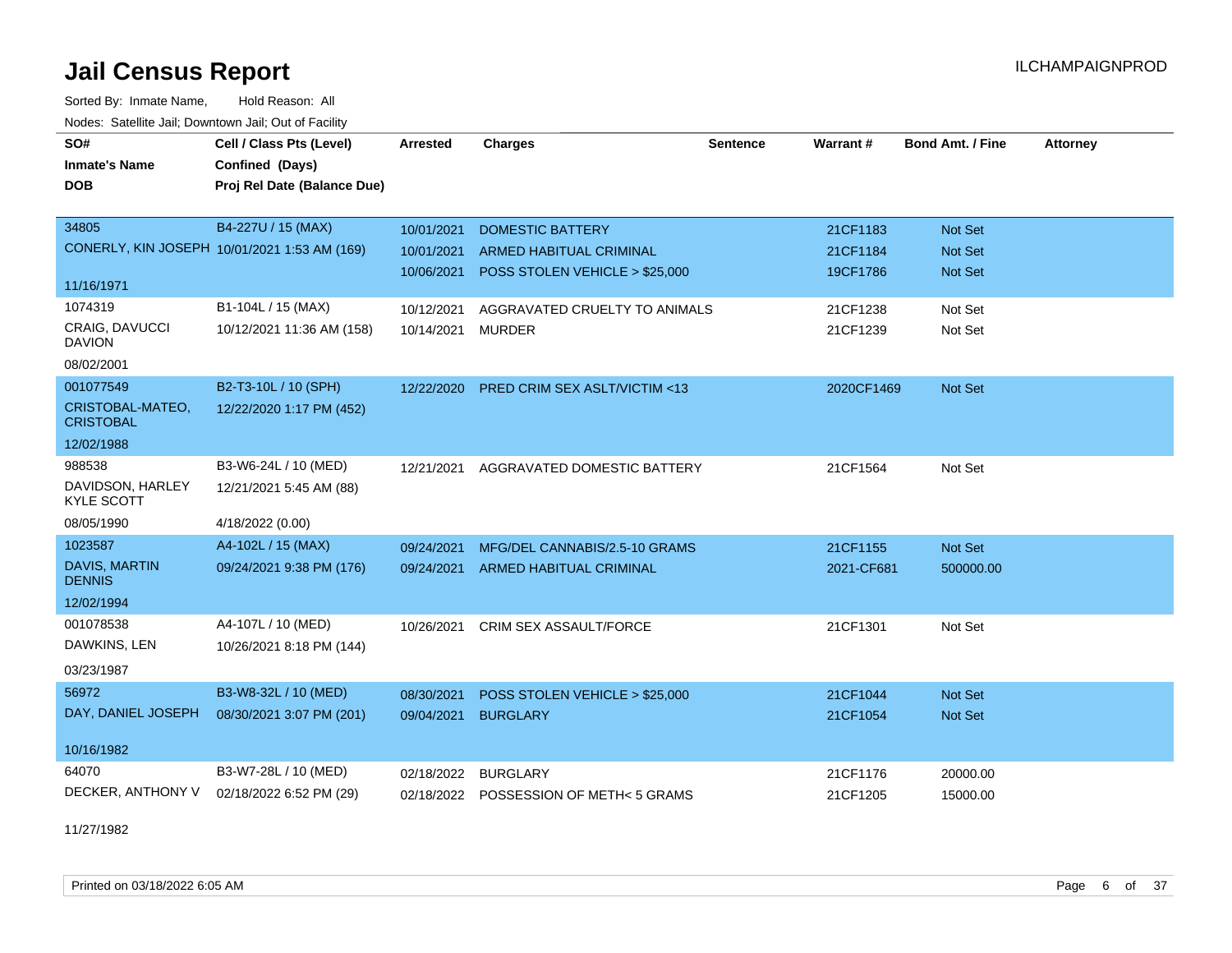| Noues. Salenne Jan, Downtown Jan, Out of Facility |                             |                      |                                           |          |             |                         |                 |
|---------------------------------------------------|-----------------------------|----------------------|-------------------------------------------|----------|-------------|-------------------------|-----------------|
| SO#                                               | Cell / Class Pts (Level)    | Arrested             | <b>Charges</b>                            | Sentence | Warrant#    | <b>Bond Amt. / Fine</b> | <b>Attorney</b> |
| <b>Inmate's Name</b>                              | Confined (Days)             |                      |                                           |          |             |                         |                 |
| <b>DOB</b>                                        | Proj Rel Date (Balance Due) |                      |                                           |          |             |                         |                 |
|                                                   |                             |                      |                                           |          |             |                         |                 |
| 36298                                             | A3-113U / 5 (ADS)           | 03/11/2022 AGG DUI/3 |                                           |          | 21CF380     | Not Set                 |                 |
| <b>DUCEY, SCOTT</b><br><b>ROBERT</b>              | 03/11/2022 12:49 PM (8)     |                      |                                           |          |             |                         |                 |
| 04/02/1969                                        |                             |                      |                                           |          |             |                         |                 |
| 1024895                                           | B1-103L / 10 (MED)          | 12/15/2021           | MFG/DEL 100<400 GR COCA/ANLG              |          | 21CF1535    | Not Set                 |                 |
| EDWARDS, GEORGE<br><b>CORTEZ</b>                  | 12/15/2021 12:26 PM (94)    | 12/15/2021           | AGGRAVATED BATTERY                        |          | 21CF1536    | Not Set                 |                 |
| 06/19/1994                                        |                             |                      |                                           |          |             |                         |                 |
| 1074720                                           | B2-T4-13U / 15 (SPH)        |                      | 01/19/2022 PRED CRIM SEX ASLT/VICTIM <13  |          | 21CF1414    | 500000.00               |                 |
| ELVIR-REYES, JORGE<br><b>LEONARDO</b>             | 01/19/2022 1:43 PM (59)     |                      |                                           |          |             |                         |                 |
| 06/03/1988                                        |                             |                      |                                           |          |             |                         |                 |
| 43977                                             | B2-T1-02L / 5 (SPH)         | 12/20/2021           | AGG FLEEING POLICE/21 MPH OVER            |          | 21CF1566    | Not Set                 |                 |
| <b>EMKES, DOUGLAS</b><br>ALAN                     | 12/20/2021 9:59 AM (89)     | 12/20/2021           | PAROLE REVOCATION                         |          |             | No Bond                 |                 |
| 06/08/1959                                        |                             |                      |                                           |          |             |                         |                 |
| 987328                                            | A2-123L / 10 (MED)          | 12/11/2021           | AGG ASLT PEACE OFF/FIRE/ER WRK            |          | 21CF1515    | Not Set                 |                 |
| ERVIN, DEIDRA ANN<br><b>RUTH</b>                  | 12/11/2021 8:48 PM (98)     |                      |                                           |          |             |                         |                 |
| 04/15/1991                                        |                             |                      |                                           |          |             |                         |                 |
| 60186                                             | A3-114U / 10 (ADS)          |                      | 03/12/2022 AGG DOMESTIC BATTERY/STRANGLE  |          | 22CF304     | Not Set                 |                 |
| EVANS, MICHAEL<br>WILLIAM                         | 03/12/2022 6:03 PM (7)      |                      |                                           |          |             |                         |                 |
| 08/08/1981                                        |                             |                      |                                           |          |             |                         |                 |
| 1026175                                           | B4-127U / 10 (MED)          | 02/06/2022           | <b>FELON FAIL/RETURN FRM FURLOUGH</b>     |          | 21CF1554    | No Bond                 |                 |
| FALCONER, AVERY                                   | 02/06/2022 4:49 AM (41)     | 02/06/2022           | <b>CITY OV ARREST</b>                     |          | 2021-OV-65  | 1000.00                 |                 |
| FOX.                                              |                             |                      | 02/07/2022 MFG/DEL 1<15 GR COCAINE/ANLG   | 6y (DOC) | 2019CF1617  | No Bond                 |                 |
| 04/07/1989                                        |                             |                      |                                           |          |             |                         |                 |
| 527081                                            | B3-W5-20L / 10 (MED)        |                      | 09/06/2021 ARSON/REAL/PERSONAL PROP>\$150 |          | 2021 CF 797 | 25000.00                |                 |
| FERGUSON,<br><b>CHRISTOPHER</b>                   | 09/06/2021 1:18 PM (194)    |                      |                                           |          |             |                         |                 |
| 12/21/1981                                        |                             |                      |                                           |          |             |                         |                 |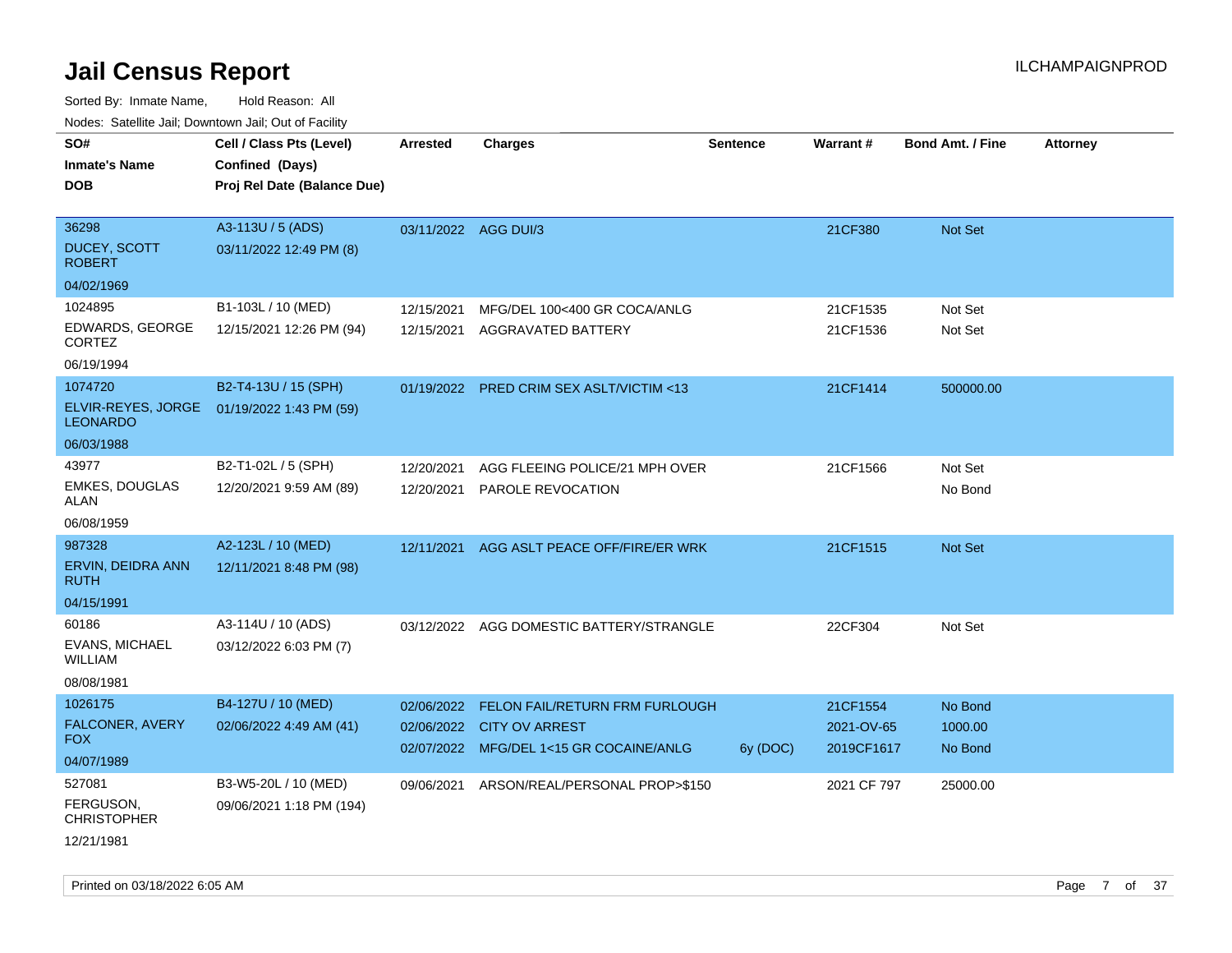| roacs. Catellite Jall, Downtown Jall, Out of Facility |                                                                            |                   |                                |                 |            |                         |                 |
|-------------------------------------------------------|----------------------------------------------------------------------------|-------------------|--------------------------------|-----------------|------------|-------------------------|-----------------|
| SO#<br><b>Inmate's Name</b><br><b>DOB</b>             | Cell / Class Pts (Level)<br>Confined (Days)<br>Proj Rel Date (Balance Due) | <b>Arrested</b>   | <b>Charges</b>                 | <b>Sentence</b> | Warrant#   | <b>Bond Amt. / Fine</b> | <b>Attorney</b> |
| 66468<br><b>FERRELL, BRIAN</b><br><b>JAMAL</b>        | A4-106L / 15 (MAX)<br>03/06/2022 9:04 PM (13)                              | 03/06/2022 MURDER |                                |                 | 22CF273    | 1000000.00              |                 |
| 11/15/1985                                            |                                                                            |                   |                                |                 |            |                         |                 |
| 962759                                                | B2-DR / 15 (SPH)                                                           | 07/16/2021        | METH DELIVERY<5 GRAMS          |                 | 21CF833    | Not Set                 |                 |
|                                                       | FINLEY, KEVIN DANTE 07/16/2021 9:44 PM (246)                               | 07/29/2021        | AGG CRIM SEX ASSAULT/FELONY    |                 | 21CF891    | No Bond                 |                 |
| 12/28/1988                                            |                                                                            |                   |                                |                 |            |                         |                 |
| 1039744                                               | B4-122U / 15 (MAX)                                                         | 12/06/2021 MURDER |                                |                 | 20CF959    | 1000000.00              |                 |
| <b>FONVILLE, TREVOY</b><br><b>JERMAINE</b>            | 12/06/2021 10:52 AM (103)                                                  |                   |                                |                 |            |                         |                 |
| 01/13/1996                                            |                                                                            |                   |                                |                 |            |                         |                 |
| 001078863                                             | B4-226U / 15 (MAX)                                                         | 02/19/2022        | POSSESSION OF STOLEN FIREARM   |                 | 22CF203    | Not Set                 |                 |
| FOSTER, JOHN<br>CARELL                                | 02/19/2022 6:01 AM (28)                                                    |                   |                                |                 |            |                         |                 |
| 03/13/1981                                            |                                                                            |                   |                                |                 |            |                         |                 |
| 001078956                                             | BOOKF-2                                                                    | 03/17/2022        | <b>DOMESTIC BATTERY</b>        |                 | 2CMAWOW    | Not Set                 |                 |
| FOX, ERIN SHEREE                                      | 03/17/2022 9:45 PM (2)                                                     |                   |                                |                 |            |                         |                 |
| 09/04/1985                                            |                                                                            |                   |                                |                 |            |                         |                 |
| 518395                                                | B2-T3-12L / 15 (SPH)                                                       | 07/07/2020        | <b>CRIMINAL SEXUAL ASSAULT</b> |                 | 2020-CF735 | 250000.00               |                 |
|                                                       | FRANDLE, MARK RYAN 07/07/2020 3:42 PM (620)                                |                   |                                |                 |            |                         |                 |
|                                                       |                                                                            |                   |                                |                 |            |                         |                 |
| 09/10/1985                                            |                                                                            |                   |                                |                 |            |                         |                 |
| 001077934                                             | A1-125L / 10 (MED)                                                         | 08/22/2021        | AGG DUI/ACCIDENT/DEATH         |                 | 21CF1024   | Not Set                 |                 |
| FREED, LOGAN<br><b>SUZANNE</b>                        | 08/22/2021 11:45 PM (209)                                                  | 08/22/2021        | <b>DOMESTIC BATTERY</b>        |                 | 21 CM 172  | 10000.00                |                 |
| 08/18/1996                                            |                                                                            |                   |                                |                 |            |                         |                 |
| 001078290                                             | A1-224L / 10 (ADS)                                                         | 08/19/2021        | MACHINE GUN/AUTO WEAPON/VEH    |                 | 21CF1012   | Not Set                 |                 |
| FREEMAN, ANGEL<br><b>JANILA KAY</b>                   | 08/19/2021 1:26 AM (212)                                                   |                   |                                |                 |            |                         |                 |
| 12/25/1995                                            |                                                                            |                   |                                |                 |            |                         |                 |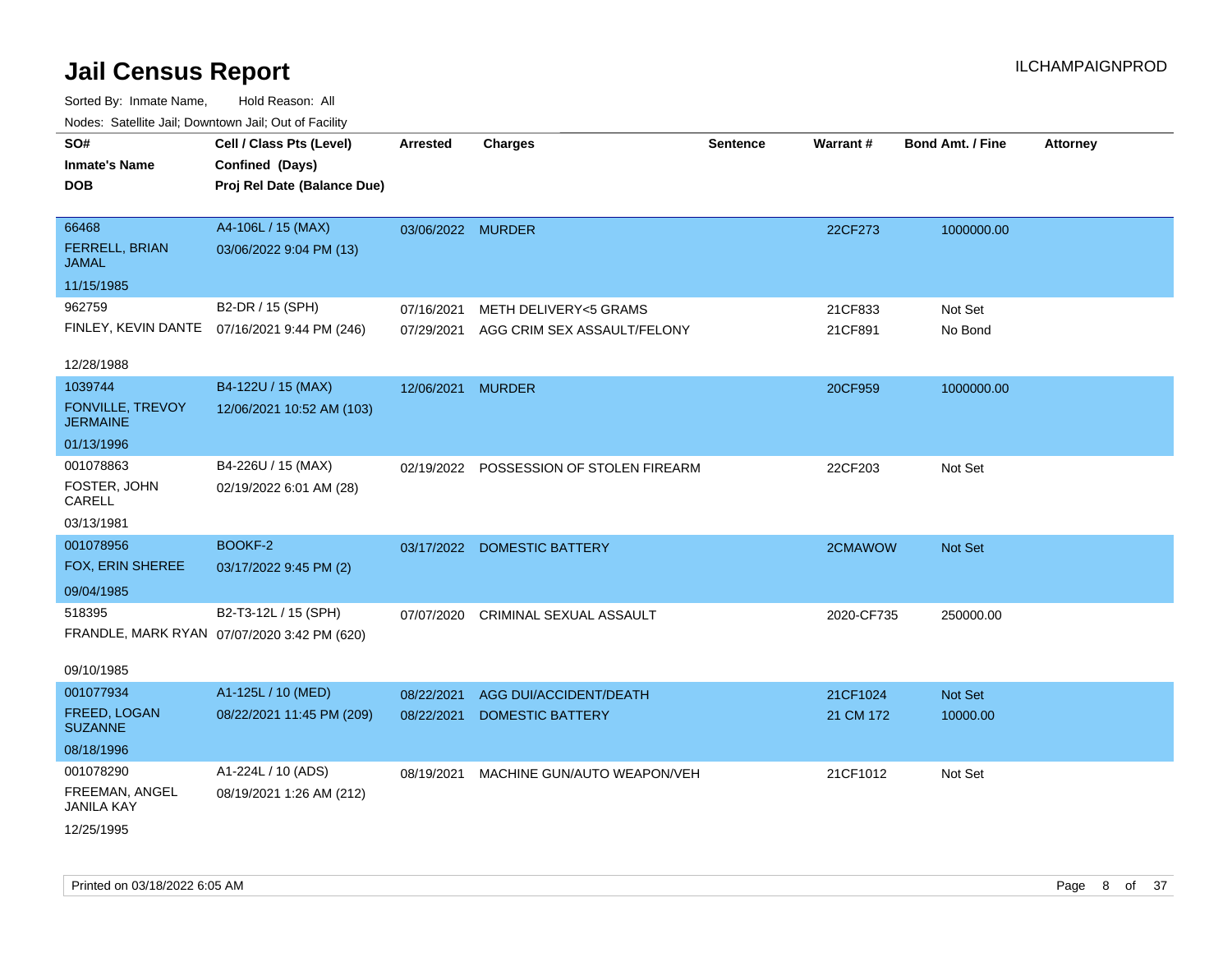| roaco. Odichile Jan, Downtown Jan, Out of Facility             |                                                                            |                                        |                                                                                      |                 |                                  |                                |                 |
|----------------------------------------------------------------|----------------------------------------------------------------------------|----------------------------------------|--------------------------------------------------------------------------------------|-----------------|----------------------------------|--------------------------------|-----------------|
| SO#<br><b>Inmate's Name</b><br><b>DOB</b>                      | Cell / Class Pts (Level)<br>Confined (Days)<br>Proj Rel Date (Balance Due) | <b>Arrested</b>                        | <b>Charges</b>                                                                       | <b>Sentence</b> | Warrant#                         | <b>Bond Amt. / Fine</b>        | <b>Attorney</b> |
| 591514                                                         | B2-T2-07U / 10 (SPH)<br>GAMBLE, SCOTT PAUL 02/25/2022 6:08 PM (22)         |                                        | 02/25/2022 AGG CRIM SEX ABUSE/VIC 13-17                                              |                 | 22CF230                          | 100000.00                      |                 |
| 09/06/1968                                                     |                                                                            |                                        |                                                                                      |                 |                                  |                                |                 |
| 1068917<br>GARCIA, JUAN<br>CARLOS                              | <b>BOOKF-1 / 5 (MIN)</b><br>08/11/2021 9:24 PM (220)                       | 08/11/2021                             | VIO ORDER/PRIOR VIO OF ORDER                                                         |                 | 21CF965                          | Not Set                        |                 |
| 10/21/1997                                                     |                                                                            |                                        |                                                                                      |                 |                                  |                                |                 |
| 001078154<br><b>GENTRY, DAMON</b><br><b>LIONEL</b>             | B4-121U / 10 (MED)<br>01/09/2022 4:41 PM (69)                              | 01/09/2022<br>01/09/2022               | DRVG UNDER INFLU OF ALCOHOL<br>AGG DOMESTIC BATTERY/STRANGLE                         |                 | 2021 DT 182<br>2021 CF 1396      | 5000.00<br>50000.00            |                 |
| 12/25/1971                                                     |                                                                            |                                        |                                                                                      |                 |                                  |                                |                 |
| 001078633<br>GONZALEZ-GUILLEN,<br><b>EDWARD</b>                | B2-T4-15U / 25 (SPH)<br>12/01/2021 12:08 PM (108)                          | 12/01/2021                             | <b>PRED CRIM SEX ASLT/VICTIM &lt;13</b>                                              |                 | 21CF1416                         | 250000.00                      |                 |
| 08/25/2002                                                     |                                                                            |                                        |                                                                                      |                 |                                  |                                |                 |
| 001078607<br><b>GRAY, WILLIAM</b><br>DA'VON<br>04/18/1984      | B4-221L / 15 (MAX)<br>11/22/2021 2:57 PM (117)                             | 11/22/2021                             | <b>FELON POSS/USE FIREARM/PAROLE</b><br>11/22/2021 ATTEMPT (FIRST DEGREE MURDER)     |                 | 21CF1437<br>21CF1435             | Not Set<br><b>Not Set</b>      |                 |
| 56342<br><b>GRIFFIN, NATHAN</b><br><b>EUGENE</b><br>02/24/1969 | B1-206L / 10 (MED)<br>10/21/2021 4:20 PM (149)                             | 10/21/2021<br>10/21/2021<br>10/21/2021 | THEFT CONTROL INTENT <\$500<br>DRIVING ON REVOKED LICENSE<br>ARMED HABITUAL CRIMINAL |                 | 17CF1451<br>20TR1979<br>21CF1279 | 10000.00<br>3000.00<br>Not Set |                 |
| 001078868<br>HARRIS-MINER,<br><b>NICHOLAS</b><br>07/08/1998    | <b>BOOKH-4 / 5 (ADS)</b><br>02/24/2022 3:56 PM (23)                        |                                        | 02/24/2022 STALKING/CAUSE FEAR FOR SAFETY                                            |                 | 22CF227                          | 150000.00                      |                 |
| 544770<br>HAYES, DEVON<br><b>JERMAINE</b><br>11/07/1987        | A4-105U / 10 (MED)<br>08/14/2021 2:56 AM (217)                             | 08/14/2021                             | AGG DOMESTIC BATTERY/STRANGLE                                                        | 7y (DOC)        | 2021CF514                        | 25000.00                       |                 |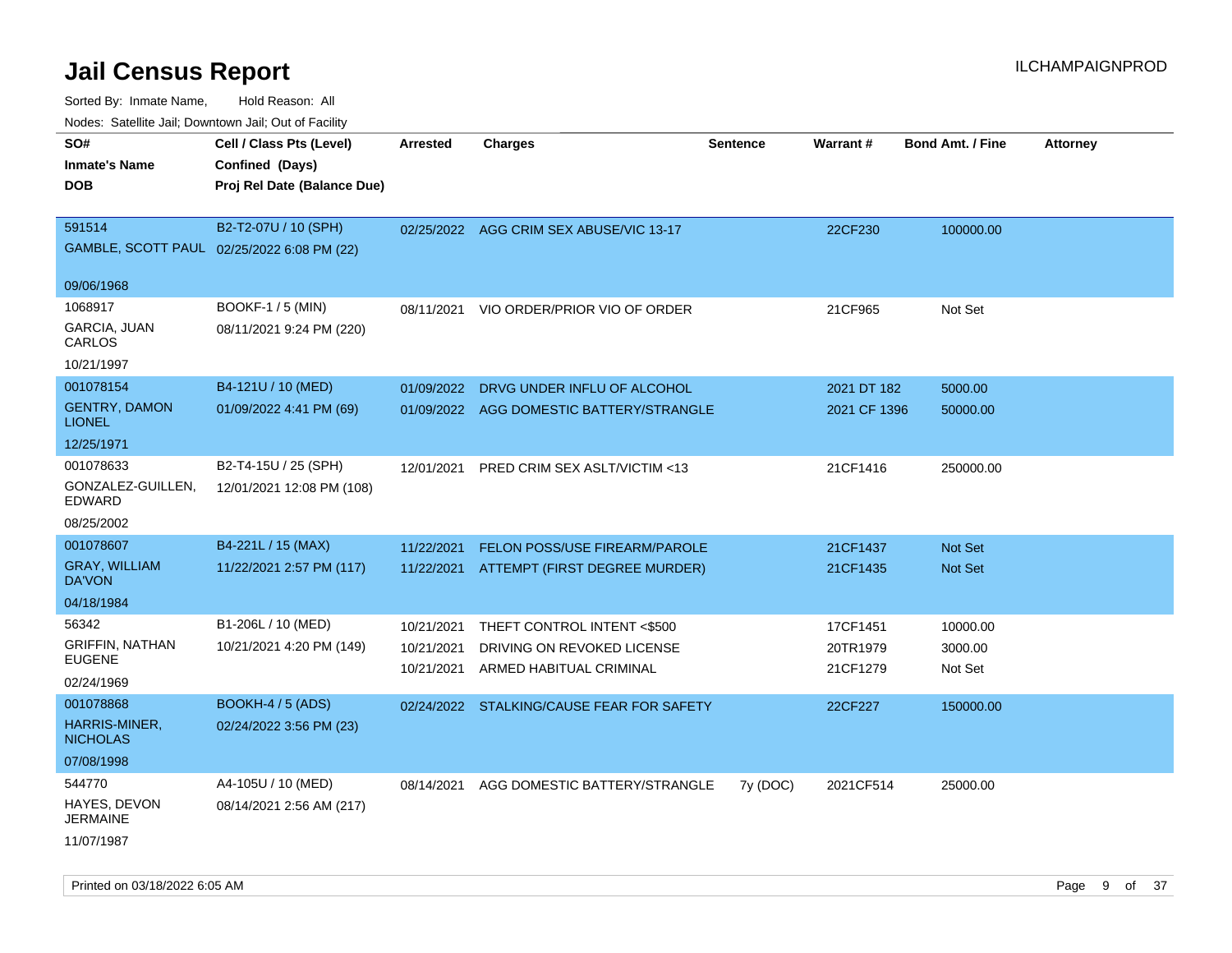| SO#                                                       | Cell / Class Pts (Level)    | Arrested   | <b>Charges</b>                            | <b>Sentence</b> | Warrant#  | <b>Bond Amt. / Fine</b> | <b>Attorney</b> |
|-----------------------------------------------------------|-----------------------------|------------|-------------------------------------------|-----------------|-----------|-------------------------|-----------------|
| <b>Inmate's Name</b>                                      | Confined (Days)             |            |                                           |                 |           |                         |                 |
| <b>DOB</b>                                                | Proj Rel Date (Balance Due) |            |                                           |                 |           |                         |                 |
|                                                           |                             |            |                                           |                 |           |                         |                 |
| 975293                                                    | B2-T4-14L / 10 (SPH)        | 07/21/2021 | VIO ORDER/PRIOR VIO OF ORDER              |                 | 21CF914   | No Bond                 |                 |
| HILL, JACOB MILES                                         | 07/21/2021 8:43 PM (241)    | 07/21/2021 | <b>STALKING</b>                           |                 | 2021CF863 | Not Set                 |                 |
| 02/06/1988                                                |                             | 07/25/2021 | PAROLE REVOCATION                         |                 | CH2104646 | <b>Not Set</b>          |                 |
|                                                           |                             | 08/18/2021 | HARASS WITNESS/FAMILY MBR/REP             |                 | 21CF992   | <b>Not Set</b>          |                 |
|                                                           |                             |            | 09/09/2021 AGG STALKING/BODILY HARM       |                 | 21CF1073  | Not Set                 |                 |
| 48471                                                     | B1-207L / 15 (MAX)          | 08/08/2021 | AGG BATTERY/DISCHARGE FIREARM             |                 | 21CF946   | Not Set                 |                 |
| HILL, RAMESH<br><b>JERMAINE</b>                           | 08/08/2021 4:45 AM (223)    |            |                                           |                 |           |                         |                 |
| 12/11/1978                                                |                             |            |                                           |                 |           |                         |                 |
| 1072876                                                   | A1-226U / 5 (MIN)           |            | 02/10/2022 METH DELIVERY/5<15 GRAMS       | 4y (DOC)        | 21CF143   | No Bond                 |                 |
| HOUTCHINS, SAVANNA 02/10/2022 5:10 PM (37)<br><b>BELL</b> |                             |            |                                           |                 |           |                         |                 |
| 07/10/1996                                                | 2/17/2022 (0.00)            |            |                                           |                 |           |                         |                 |
| 001078884                                                 | A4-207L / 15 (MAX)          |            | 02/27/2022 ARMED VIOLENCE/CATEGORY I      | 6y (DOC)        | 22CF234   | Not Set                 |                 |
| HOWARD, TREVON<br><b>TITRESS</b>                          | 02/27/2022 5:07 AM (20)     |            |                                           |                 |           |                         |                 |
| 03/20/1999                                                |                             |            |                                           |                 |           |                         |                 |
| 51028                                                     | B3-W6-21U / 10 (MED)        |            | 02/23/2022 AGG FLEEING/2+ CON DEVICES     |                 | 19CF1839  | 50000.00                |                 |
| HUFFMAN, MICHAEL<br><b>LEONARD</b>                        | 02/23/2022 3:14 AM (24)     |            |                                           |                 |           |                         |                 |
| 07/24/1980                                                |                             |            |                                           |                 |           |                         |                 |
| 1061186                                                   | BOOKF-2 / 10 (ADS)          |            | 03/16/2022 OBSTRUCT JUST/DESTROY EVIDENCE |                 | 22CFAWOW  | Not Set                 |                 |
| INGRAM, CHERELL<br><b>LETRISE</b>                         | 03/16/2022 10:17 PM (3)     |            |                                           |                 |           |                         |                 |
| 10/01/1986                                                |                             |            |                                           |                 |           |                         |                 |
| 38993                                                     | A3-117L / 15 (MAX)          | 02/13/2021 | ATTEMPT (FIRST DEGREE MURDER)             |                 | 21CF181   | <b>Not Set</b>          |                 |
| JACKSON, LAMONT<br><b>JEREMIE</b>                         | 02/13/2021 7:45 AM (399)    |            |                                           |                 |           |                         |                 |
| 07/31/1973                                                |                             |            |                                           |                 |           |                         |                 |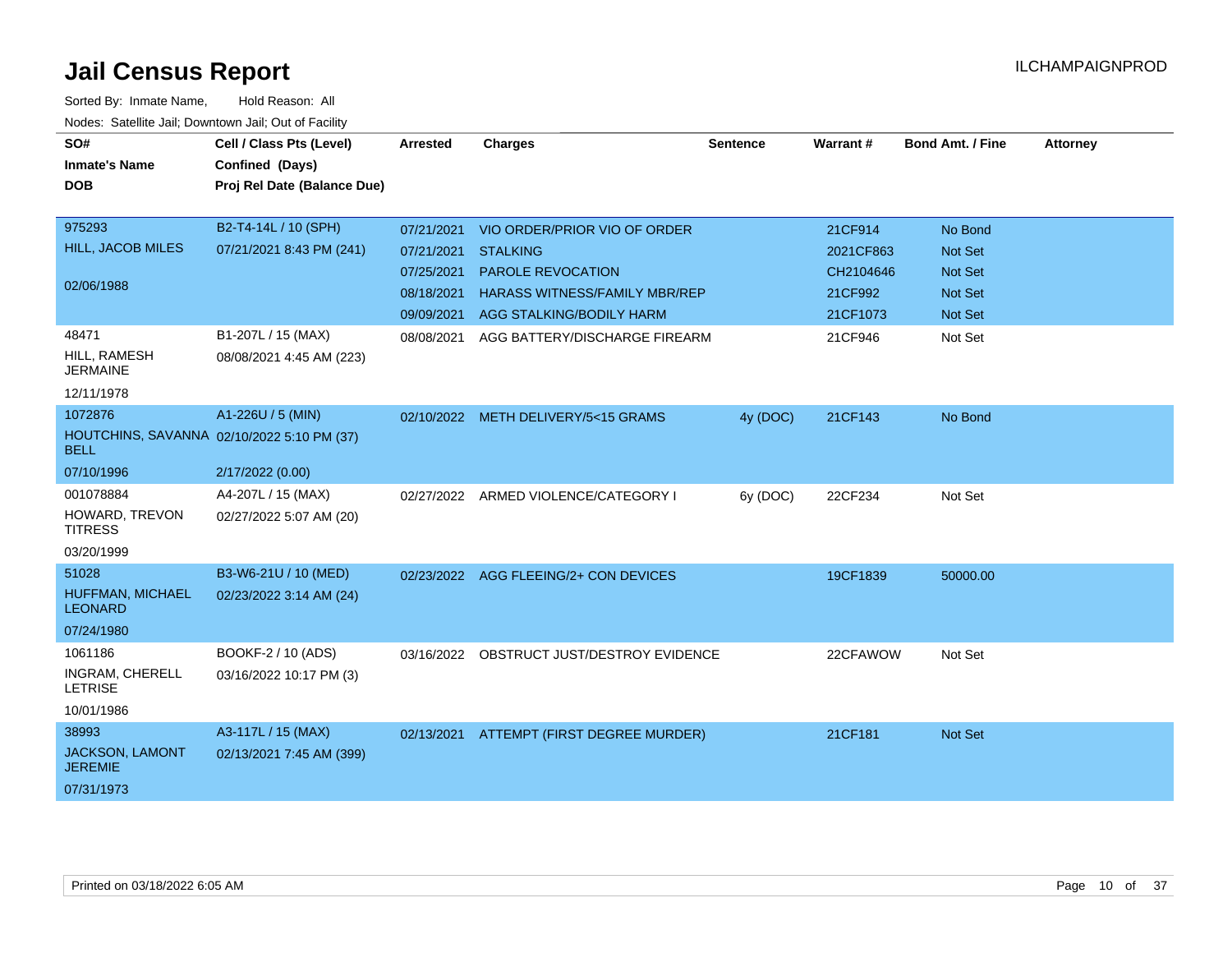| vouco. Catolino cali, Downtown cali, Out of Facility |                             |                 |                                         |                 |             |                         |                 |
|------------------------------------------------------|-----------------------------|-----------------|-----------------------------------------|-----------------|-------------|-------------------------|-----------------|
| SO#                                                  | Cell / Class Pts (Level)    | <b>Arrested</b> | <b>Charges</b>                          | <b>Sentence</b> | Warrant#    | <b>Bond Amt. / Fine</b> | <b>Attorney</b> |
| Inmate's Name                                        | Confined (Days)             |                 |                                         |                 |             |                         |                 |
| DOB                                                  | Proj Rel Date (Balance Due) |                 |                                         |                 |             |                         |                 |
|                                                      |                             |                 |                                         |                 |             |                         |                 |
| 001077487                                            | B3-W8-30L / 10 (MED)        | 12/03/2020      | FELON POSS/USE WEAPON/FIREARM           | 8y (DOC)        | 20CF1377    | Not Set                 |                 |
| <b>JACKSON, TERRELL</b><br><b>DANDRE</b>             | 12/03/2020 10:18 AM (471)   | 11/09/2021      | AGG DISCHARGE FIREARM/OCC VEH           | 8y (DOC)        | 21CR0331401 | No Bond                 |                 |
| 08/11/1990                                           |                             |                 |                                         |                 |             |                         |                 |
| 001078703                                            | A1-225U / 15 (ADS)          | 12/20/2021      | MURDER/INTENT TO KILL/INJURE            |                 | 21CF1574    | Not Set                 |                 |
| <b>JOHNS, SHANIQUH</b><br><b>THERESA</b>             | 12/22/2021 6:41 AM (87)     |                 |                                         |                 |             |                         |                 |
| 04/03/1992                                           |                             |                 |                                         |                 |             |                         |                 |
| 1042582                                              | B1-107U / 15 (MAX)          |                 | 03/10/2022 VIOLATE ORDER PROTECTION     |                 | 22CM61      | Not Set                 |                 |
| JONES, DEONTA<br>DANTRAL                             | 03/10/2022 4:50 AM (9)      |                 |                                         |                 |             |                         |                 |
| 02/01/1993                                           |                             |                 |                                         |                 |             |                         |                 |
| 001078645                                            | B4-225L / 10 (MED)          | 12/02/2021      | AGG DISCHARGE FIREARM                   |                 | 21CF1478    | No Bond                 |                 |
| JONES, KELVIN<br><b>KHYRIC</b>                       | 12/02/2021 6:56 PM (107)    |                 |                                         |                 |             |                         |                 |
| 02/27/2001                                           |                             |                 |                                         |                 |             |                         |                 |
| 956822                                               | A4-107U / 15 (MAX)          | 11/25/2021      | AGGRAVATED DOMESTIC BATTERY             |                 | 21CF1442    | Not Set                 |                 |
| <b>JONES, MARIO</b>                                  | 11/25/2021 10:37 AM (114)   | 11/25/2021      | <b>PAROLE REVOCATION</b>                |                 | CH2106361   | No Bond                 |                 |
| <b>NATHANIEL</b>                                     |                             | 11/25/2021      | UNLAWFUL RESTRAINT                      |                 | 21CF1443    | <b>Not Set</b>          |                 |
| 10/27/1987                                           |                             |                 |                                         |                 |             |                         |                 |
| 59668                                                | B2-T1-04L / 10 (SPH)        | 02/11/2022      | <b>FAIL TO RPT CHNG ADDRESS/EMPL</b>    |                 | 20 CF 1241  | 75000.00                |                 |
| <b>JONES, MARTELL</b><br><b>DEANGELO</b>             | 02/11/2022 3:19 PM (36)     |                 | 02/11/2022 AGGRAVATED ARSON/BODILY HARM |                 | 22 CF 169   | 75000.00                |                 |
| 07/11/1983                                           |                             |                 |                                         |                 |             |                         |                 |
| 1008468                                              | B4-125L / 10 (MED)          | 12/01/2021      | FELON POSS/USE WEAPON/FIREARM           |                 | 21CF1472    | <b>Not Set</b>          |                 |
| <b>JONES, MARTEZ</b><br><b>LAMONTE</b>               | 12/01/2021 1:28 PM (108)    | 12/02/2021      | PROBATION VIOLATION                     |                 | 20CF1151    | <b>Not Set</b>          |                 |
| 06/22/1993                                           |                             |                 |                                         |                 |             |                         |                 |
| 1024939                                              | A3-112L / 10 (ADS)          | 03/17/2022      | POSSESSION OF METH< 5 GRAMS             |                 | 2022CF320   | Not Set                 |                 |
| KELLER, MICHAEL<br><b>GLENN</b>                      | 03/17/2022 2:46 AM (2)      | 03/17/2022      | TRANSP/CARRY ALC LIQ/PASSENGER          |                 | 2022MT344   | Not Set                 |                 |
| 12/13/1994                                           |                             |                 | 03/17/2022 DRIVING ON SUSPENDED LICENSE |                 | 2020TR1028  | 7500.00                 |                 |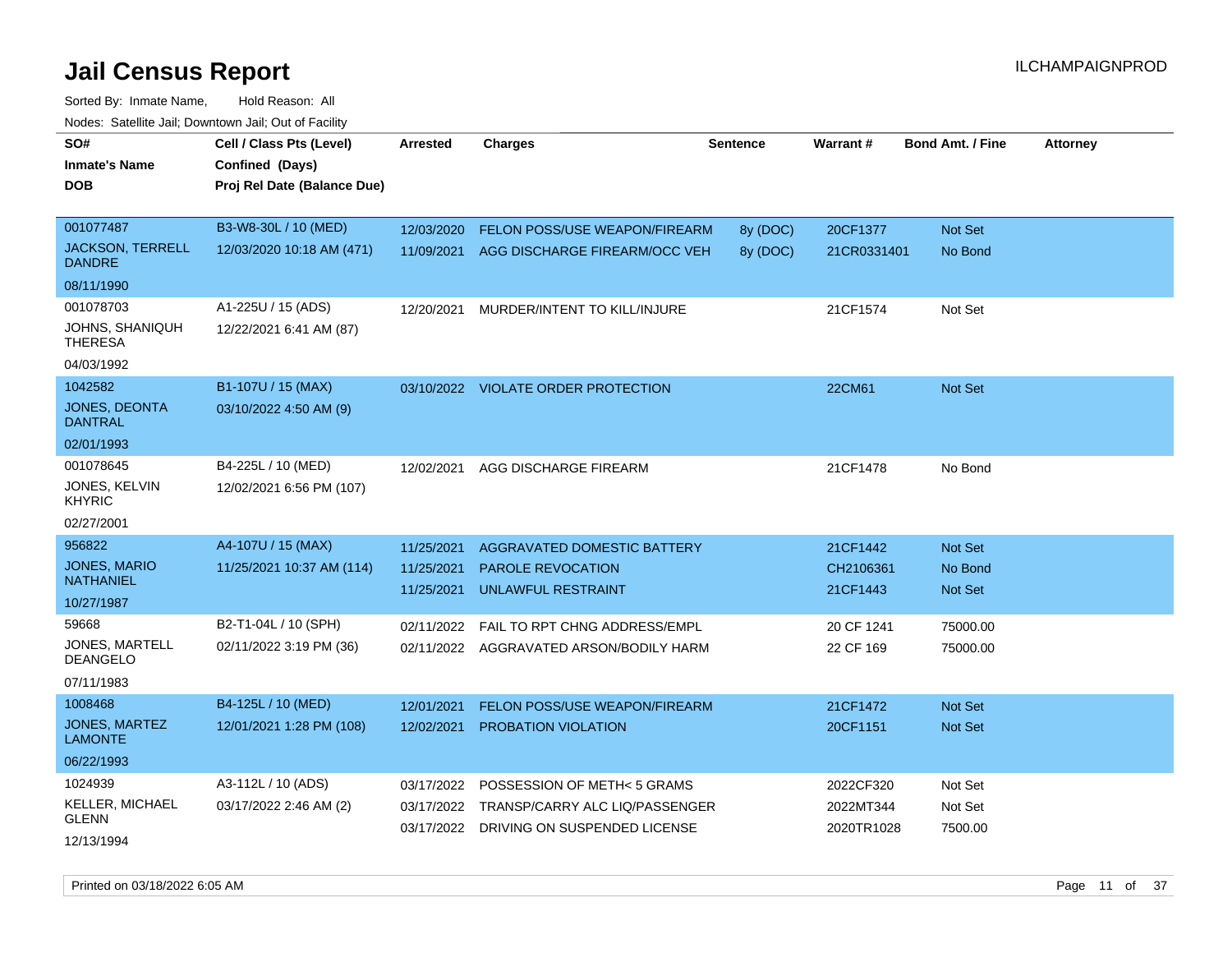| roaco. Oatomto dan, Downtown dan, Oat or Fability |                             |            |                                           |                 |             |                         |                 |
|---------------------------------------------------|-----------------------------|------------|-------------------------------------------|-----------------|-------------|-------------------------|-----------------|
| SO#                                               | Cell / Class Pts (Level)    | Arrested   | <b>Charges</b>                            | <b>Sentence</b> | Warrant#    | <b>Bond Amt. / Fine</b> | <b>Attorney</b> |
| <b>Inmate's Name</b>                              | Confined (Days)             |            |                                           |                 |             |                         |                 |
| <b>DOB</b>                                        | Proj Rel Date (Balance Due) |            |                                           |                 |             |                         |                 |
|                                                   |                             |            |                                           |                 |             |                         |                 |
| 1068786                                           | B4-121L / 10 (MED)          | 03/04/2022 | DOMESTIC BATTERY/OTHER PRIOR              |                 | 22CF270     | Not Set                 |                 |
| LACY, MALIK SHAKUR                                | 03/04/2022 7:25 PM (15)     |            | 03/04/2022 DOMESTIC BATTERY/HARM/VIO O/P  |                 | 18CM478     | 2500.00                 |                 |
|                                                   |                             |            | 03/04/2022 WARRANT OUT OF COUNTY          |                 | 20TR4604    | 3000.00                 |                 |
| 12/01/1996                                        |                             |            |                                           |                 |             |                         |                 |
| 1041648                                           | A4-206U / 15 (MAX)          |            | 01/11/2022 PAROLE REVOCATION              |                 | CH2200221   | Not Set                 |                 |
| LANE, DEMETRIUS<br>LAQUAN                         | 01/11/2022 5:27 AM (67)     |            | 01/11/2022 ARMED HABITUAL CRIMINAL        |                 | 22CF41      | Not Set                 |                 |
| 07/04/1996                                        |                             |            |                                           |                 |             |                         |                 |
| 1070011                                           | B4-124U / 15 (MAX)          | 08/03/2021 | AGG DISCH FIREARM/1ST AID PERS            |                 | 21CF929     | <b>Not Set</b>          |                 |
| LAWS, WILLIAM<br>ZARAK, Third                     | 08/03/2021 3:53 PM (228)    |            |                                           |                 |             |                         |                 |
| 07/06/1999                                        |                             |            |                                           |                 |             |                         |                 |
| 548089                                            | B1-204U / 15 (MAX)          | 12/04/2020 | ATTEMPT (FIRST DEGREE MURDER)             |                 | 20CF1378    | Not Set                 |                 |
| LEWIS, LAWRENCE<br>PAUL, Third                    | 12/04/2020 4:42 AM (470)    |            |                                           |                 |             |                         |                 |
| 02/08/1993                                        |                             |            |                                           |                 |             |                         |                 |
| 001078817                                         | B1-206U / 10 (MED)          |            | 02/03/2022 AGG UUW/PERSON/PREV CONVICTION |                 | 22CF143     | Not Set                 |                 |
| LIPSCOMB, LADAROL<br><b>ANTHONY</b>               | 02/03/2022 11:33 PM (44)    |            |                                           |                 |             |                         |                 |
| 10/01/2000                                        |                             |            |                                           |                 |             |                         |                 |
| 001078924                                         | A4-205L / 10 (MED)          |            | 03/09/2022 DOMESTIC BATTERY/OTHER PRIOR   |                 | 22CF289     | Not Set                 |                 |
| LIVINGSTON, MASON<br><b>RICHARD</b>               | 03/09/2022 4:13 AM (10)     |            | 03/09/2022 WARRANT OUT OF COUNTY          |                 | 2019 CM 230 | 5000.00                 |                 |
| 08/23/1988                                        |                             |            |                                           |                 |             |                         |                 |
| 001078896                                         | A4-203L / 15 (MAX)          |            | 03/01/2022 ARMED HABITUAL CRIMINAL        |                 | 22CF239     | Not Set                 |                 |
| MANN, DAVID<br><b>WILBERT, Junior</b>             | 03/01/2022 4:35 AM (18)     |            |                                           |                 |             |                         |                 |
| 04/02/1976                                        |                             |            |                                           |                 |             |                         |                 |
| 1038892                                           | B2-DR / 10 (MED)            |            | 02/16/2022 PRED CRIM SEX ASLT/BODILY HARM |                 | 22CF199     | No Bond                 |                 |
| MCCAULEY, TIMOTHY<br><b>WILLIAM</b>               | 02/16/2022 8:49 PM (31)     |            |                                           |                 |             |                         |                 |
| 03/05/1989                                        |                             |            |                                           |                 |             |                         |                 |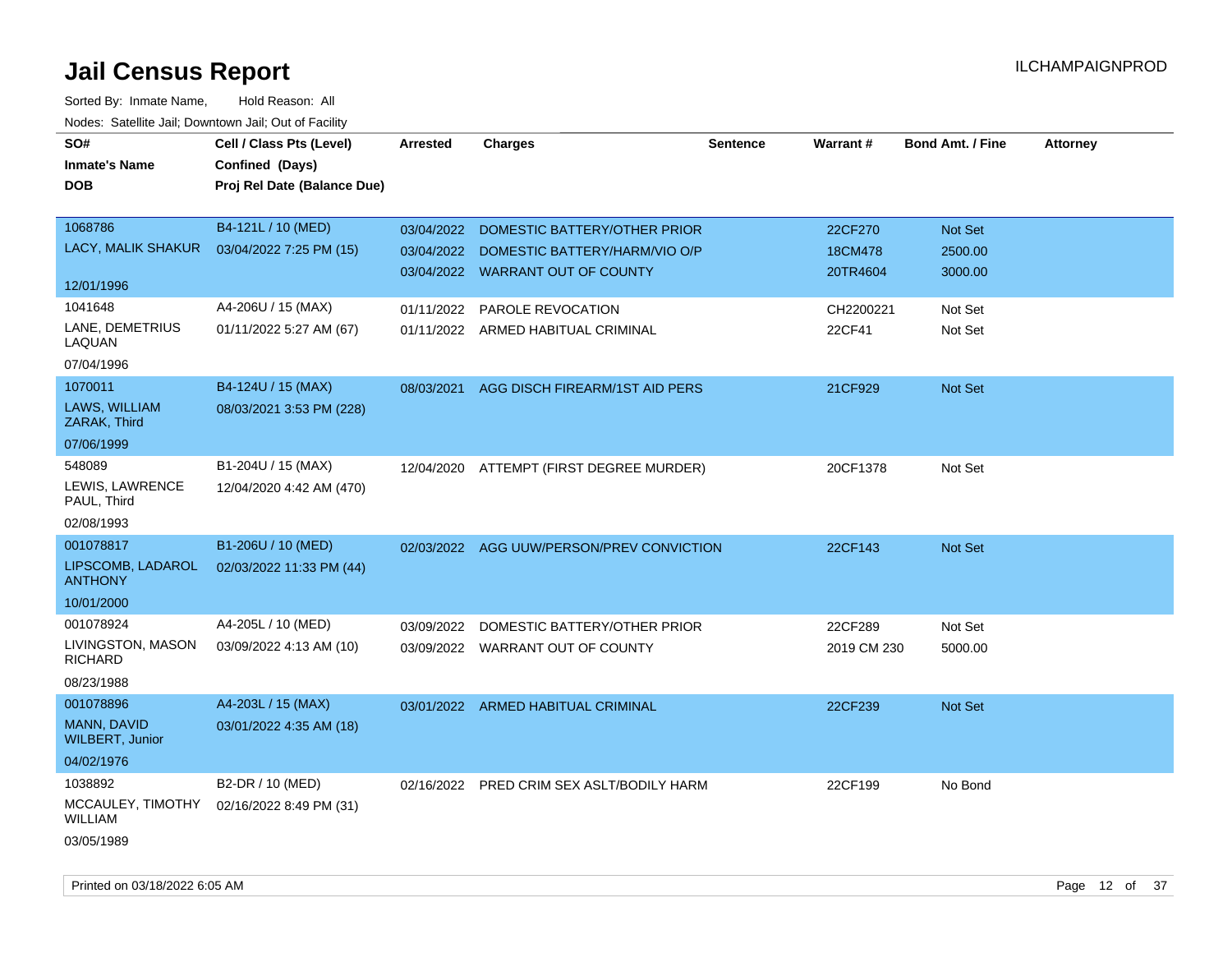| ivodes. Satellite Jali, Downtown Jali, Out of Facility<br>SO# | Cell / Class Pts (Level)                     | <b>Arrested</b> | <b>Charges</b>                           | <b>Sentence</b> | Warrant#    | <b>Bond Amt. / Fine</b> | <b>Attorney</b> |
|---------------------------------------------------------------|----------------------------------------------|-----------------|------------------------------------------|-----------------|-------------|-------------------------|-----------------|
| Inmate's Name                                                 | Confined (Days)                              |                 |                                          |                 |             |                         |                 |
| <b>DOB</b>                                                    | Proj Rel Date (Balance Due)                  |                 |                                          |                 |             |                         |                 |
|                                                               |                                              |                 |                                          |                 |             |                         |                 |
| 48792                                                         | B4-127L / 10 (MED)                           |                 | 11/19/2021 AGG BATTERY/DISCHARGE FIREARM |                 | 21CF1425    | <b>Not Set</b>          |                 |
| <b>MCCLAIN, HURCHEL</b><br>JOSEPH                             | 11/20/2021 4:11 AM (119)                     |                 |                                          |                 |             |                         |                 |
| 05/01/1979                                                    |                                              |                 |                                          |                 |             |                         |                 |
| 1004137                                                       | A4-103L / 15 (MAX)                           | 02/14/2022      | AGG CRIM SEX ABUSE/VIC 13-17             |                 | 22CF165     | 250000.00               |                 |
|                                                               | MCDONALD, DAVON D 02/14/2022 4:21 PM (33)    |                 |                                          |                 |             |                         |                 |
| 11/08/1992                                                    |                                              |                 |                                          |                 |             |                         |                 |
| 001077938                                                     | <b>BOOKH-6 / 15 (ADS)</b>                    |                 |                                          |                 |             |                         |                 |
| MCGAHA,                                                       |                                              | 05/10/2021      | AGG KIDNAPING DISCH FIR/HARM             |                 | 21CF532     | <b>Not Set</b>          |                 |
| CHRISTOPHER D                                                 | 05/10/2021 7:02 PM (313)                     | 05/11/2021      | <b>MURDER</b>                            |                 | 2021-CF-215 | No Bond                 |                 |
| 07/27/1991                                                    |                                              | 05/27/2021      | ESCAPE FROM DEPT OF CORRECTION           |                 | 21CF600     | <b>Not Set</b>          |                 |
| 66710                                                         | A4-101L / 15 (ADS)                           |                 | 01/19/2022 ARMED VIOLENCE/CATEGORY I     |                 | 22CF88      | Not Set                 |                 |
| <b>MEEKS, CASSARIOUS</b><br>MONTE                             | 01/20/2022 11:40 AM (58)                     |                 |                                          |                 |             |                         |                 |
| 06/22/1984                                                    |                                              |                 |                                          |                 |             |                         |                 |
| 1043071                                                       | A2-120L / 10 (MED)                           |                 | 11/08/2021 CRIM DMG/GOVT PROP/<\$500     |                 | 21CF1378    | <b>Not Set</b>          |                 |
| <b>MERRELL-</b><br>SUTHERLAND, ALICIA                         | 11/08/2021 2:22 AM (131)                     |                 |                                          |                 |             |                         |                 |
| 11/26/1972                                                    |                                              |                 |                                          |                 |             |                         |                 |
| 41584                                                         | B4-227L / 15 (MAX)                           | 12/01/2021      | ARMED HABITUAL CRIMINAL                  |                 | 21CF1467    | Not Set                 |                 |
|                                                               | MILLER, JOSE LOVELL 12/02/2021 1:04 AM (107) |                 |                                          |                 |             |                         |                 |
| 10/07/1975                                                    |                                              |                 |                                          |                 |             |                         |                 |
| 001077902                                                     | A2-121L / 5 (ADS)                            |                 | 11/23/2021 BATTERY/CAUSE BODILY HARM     |                 |             |                         |                 |
| MOFFETT, CAROLYN                                              | 11/21/2021 10:31 AM (118)                    |                 |                                          |                 | 21CM187     | <b>Not Set</b>          |                 |
| REENE                                                         |                                              |                 |                                          |                 |             |                         |                 |
| 10/23/1988                                                    |                                              |                 |                                          |                 |             |                         |                 |
| 39106                                                         | B3-W3-10L / 10 (MED)                         | 10/12/2021      | DOMESTIC BATTERY/OTHER PRIOR             |                 | 21CF1217    | Not Set                 |                 |
| Junior                                                        | MOORE, ANDREW LEE, 10/12/2021 1:02 AM (158)  |                 |                                          |                 |             |                         |                 |
| 04/12/1973                                                    | 4/10/2022 (0.00)                             |                 |                                          |                 |             |                         |                 |
|                                                               |                                              |                 |                                          |                 |             |                         |                 |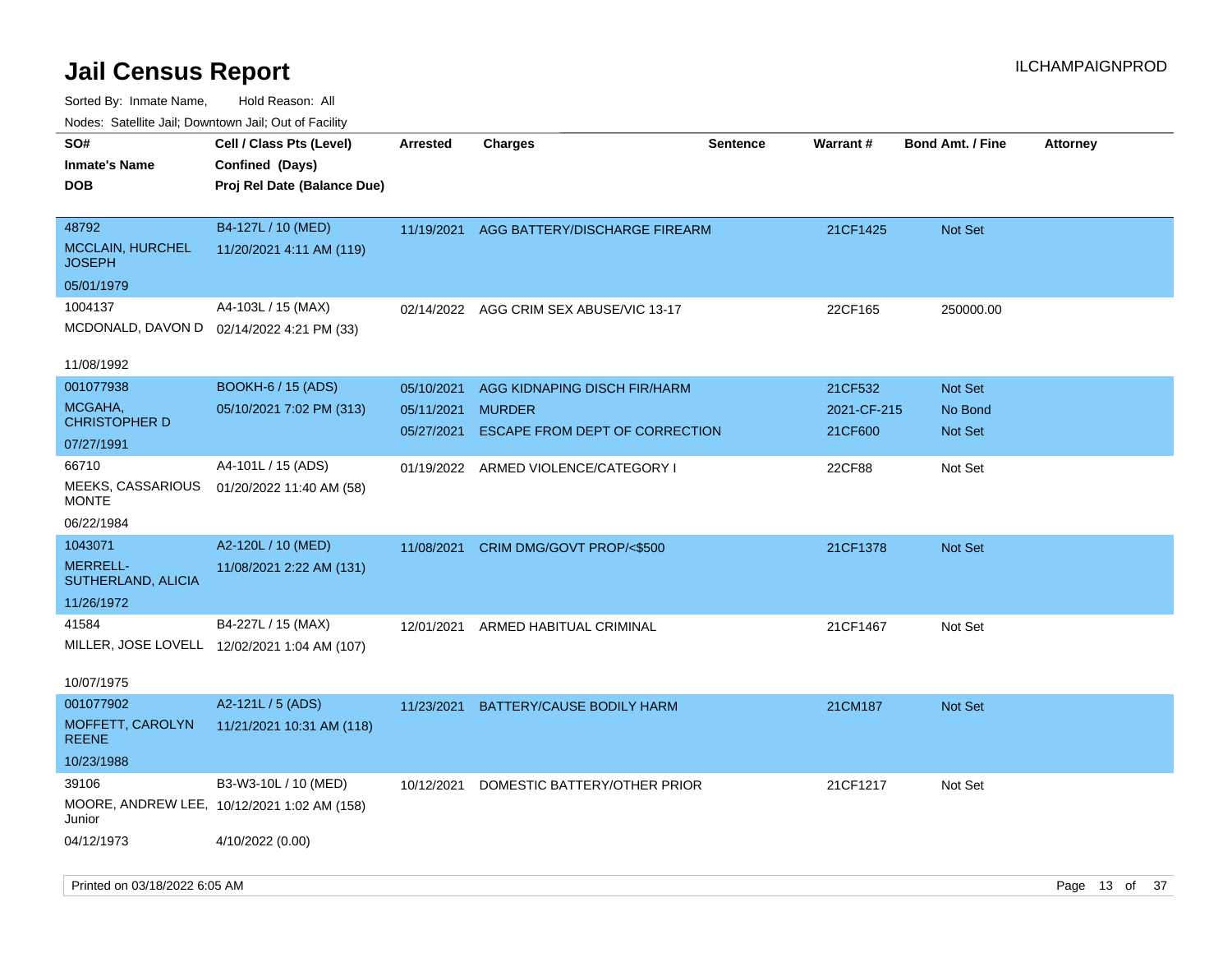Sorted By: Inmate Name, Hold Reason: All Nodes: Satellite Jail; Downtown Jail; Out of Facility

| <b>HOUGO:</b> Outomto bail, Downtown bail, Out of Fability |                                              |            |                                           |                 |                 |                         |                 |
|------------------------------------------------------------|----------------------------------------------|------------|-------------------------------------------|-----------------|-----------------|-------------------------|-----------------|
| SO#                                                        | Cell / Class Pts (Level)                     | Arrested   | <b>Charges</b>                            | <b>Sentence</b> | <b>Warrant#</b> | <b>Bond Amt. / Fine</b> | <b>Attorney</b> |
| <b>Inmate's Name</b>                                       | Confined (Days)                              |            |                                           |                 |                 |                         |                 |
| <b>DOB</b>                                                 | Proj Rel Date (Balance Due)                  |            |                                           |                 |                 |                         |                 |
|                                                            |                                              |            |                                           |                 |                 |                         |                 |
| 65387                                                      | BOOKH-7                                      |            | 03/17/2022 PROBATION VIOLATION            |                 | 20CF1185        | 15000.00                |                 |
| <b>MOORE, ERIC</b><br><b>FRANCIS</b>                       | 03/17/2022 4:40 PM (2)                       |            |                                           |                 |                 |                         |                 |
| 04/05/1983                                                 |                                              |            |                                           |                 |                 |                         |                 |
| 539294                                                     | B1-205L / 10 (MED)                           | 01/11/2022 | AGG DUI/NO VALID DL                       |                 | 22CF49          | Not Set                 |                 |
| MOSLEY, JAMES<br><b>CALVIN</b>                             | 01/11/2022 9:43 PM (67)                      |            | 01/11/2022 PAROLE REVOCATION              |                 | CH2200227       | No Bond                 |                 |
| 12/11/1985                                                 |                                              |            |                                           |                 |                 |                         |                 |
| 001078517                                                  | B1-102L / 15 (MAX)                           |            | 10/19/2021 ATTEMPT (FIRST DEGREE MURDER)  |                 | 21CF1267        | Not Set                 |                 |
| <b>NELSON, RORY</b><br><b>DEMOND</b>                       | 10/19/2021 3:55 AM (151)                     |            |                                           |                 |                 |                         |                 |
| 08/14/1984                                                 |                                              |            |                                           |                 |                 |                         |                 |
| 001078854                                                  | B2-T2-05U / 15 (MAX)                         | 02/15/2022 | AGG BATTERY/DISCHARGE FIREARM             |                 | 2019JD22        | No Bond                 |                 |
| PATNAUDE, MARTY<br><b>WW</b>                               | 02/15/2022 5:12 PM (32)                      |            | 02/15/2022 ARMED VIOLENCE/CATEGORY I      |                 | 22CF190         | Not Set                 |                 |
| 08/26/2003                                                 |                                              |            |                                           |                 |                 |                         |                 |
| 1030954                                                    | B4-223U / 15 (MAX)                           | 01/14/2022 | ARMED VIOLENCE/CATEGORY I                 |                 | 22CF76          | Not Set                 |                 |
| PETTIGREW.<br><b>MALCOME JAMIESON</b>                      | 01/15/2022 4:35 AM (63)                      |            | 01/14/2022 MFG/DEL CANNABIS/10-30 GRAMS   |                 | 2020CF9         | 15000.00                |                 |
| 02/20/1995                                                 |                                              |            |                                           |                 |                 |                         |                 |
| 1059394                                                    | B3-W1-04L / 5 (ADS)                          |            | 02/16/2022 AGG DUI/NO VALID DL            |                 | 2020CF1396      | No Bond                 |                 |
| PHILLIPS, ISAAC<br><b>TERRELL</b>                          | 02/16/2022 9:00 AM (31)                      |            |                                           |                 |                 |                         |                 |
| 12/27/1996                                                 | 5/15/2022 (0.00)                             |            |                                           |                 |                 |                         |                 |
| 1015033                                                    | B1-203U / 10 (MED)                           | 03/05/2022 | POSSESSION OF STOLEN FIREARM              |                 | 21CF1172        | 500000.00               |                 |
| PICKENS, DANTE<br><b>DEVON</b>                             | 03/05/2022 4:01 AM (14)                      |            | 03/05/2022 POSS AMT CON SUB EXCEPT(A)/(D) |                 | 20CF109         | 20000.00                |                 |
| 01/05/1993                                                 |                                              |            |                                           |                 |                 |                         |                 |
| 001078841                                                  | B1-205U / 10 (MED)                           | 02/13/2022 | DEFACE FIREARM ID MARKINGS                |                 | 22CF174         | Not Set                 |                 |
|                                                            | PIERRE, JALEN JAMES 02/13/2022 12:47 AM (34) |            |                                           |                 |                 |                         |                 |

06/07/2002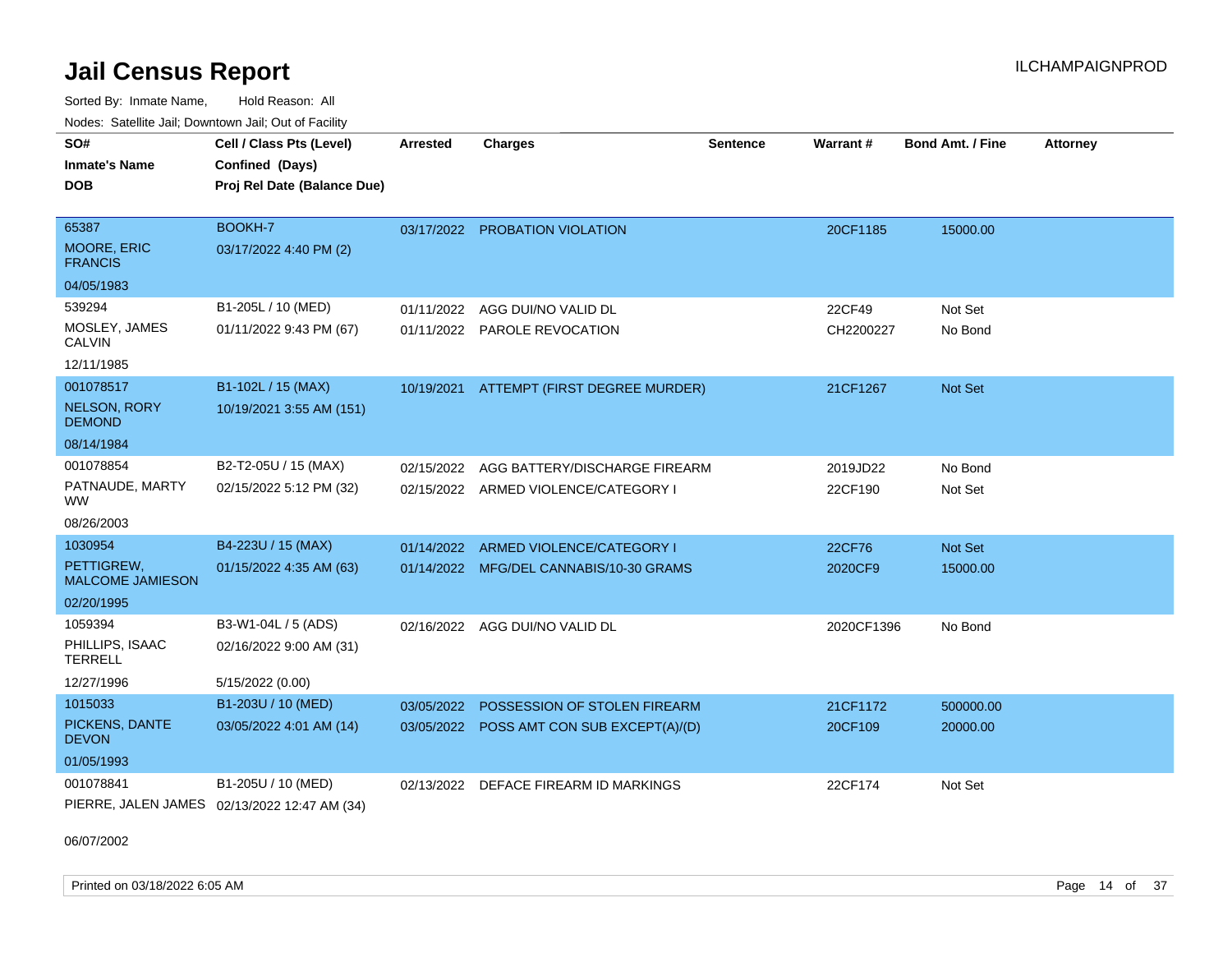| SO#                             | Cell / Class Pts (Level)    | <b>Arrested</b> | <b>Charges</b>                         | <b>Sentence</b> | Warrant#   | <b>Bond Amt. / Fine</b> | <b>Attorney</b> |
|---------------------------------|-----------------------------|-----------------|----------------------------------------|-----------------|------------|-------------------------|-----------------|
| <b>Inmate's Name</b>            | Confined (Days)             |                 |                                        |                 |            |                         |                 |
| <b>DOB</b>                      | Proj Rel Date (Balance Due) |                 |                                        |                 |            |                         |                 |
|                                 |                             |                 |                                        |                 |            |                         |                 |
| 001078005                       | B1-201U / 10 (MED)          |                 | 03/08/2022 HOME INVASION/CAUSE INJURY  |                 | 22CF280    | Not Set                 |                 |
| PINEX, MARCHELLO D              | 03/08/2022 2:54 AM (11)     |                 | 03/08/2022 AGGRAVATED BATTERY/STRANGLE |                 | 19CR605101 | No Bond                 |                 |
| 12/25/1991                      |                             |                 |                                        |                 |            |                         |                 |
| 001078942                       | A3-115U / 5 (ADS)           | 03/13/2022      | MFG/DEL CANNABIS/500<2000 GR           |                 | 22CF307    | Not Set                 |                 |
| <b>QATTOUM, ADHAM M</b>         | 03/13/2022 11:31 PM (6)     |                 |                                        |                 |            |                         |                 |
| 07/22/1994                      |                             |                 |                                        |                 |            |                         |                 |
| 1069524                         | B3-W5-18L / 10 (MED)        | 08/08/2021      | MFG/DEL CANNABIS/30-500 GRAMS          |                 | 21CF953    | <b>Not Set</b>          |                 |
| RAY-DAVIS, KAMARI               | 08/09/2021 2:44 AM (222)    |                 |                                        |                 |            |                         |                 |
| <b>DAYVON</b>                   |                             |                 |                                        |                 |            |                         |                 |
| 03/30/2000                      |                             |                 |                                        |                 |            |                         |                 |
| 001078482                       | A3-211U / 10 (ADS)          | 03/14/2022      | AGG DISCHARGE FIREARM/VEH/SCH          |                 |            | 250000.00               |                 |
| <b>REED, MONTRES</b>            | 03/14/2022 12:06 PM (5)     |                 |                                        |                 |            |                         |                 |
| <b>ANTRON</b>                   |                             |                 |                                        |                 |            |                         |                 |
| 02/26/2004                      |                             |                 |                                        |                 |            |                         |                 |
| 45473                           | B2-T1-03U / 15 (SPH)        | 11/23/2021      | CHIL SEX OFFEN/RESIDE DAY CARE         |                 | 21CF1275   | 10000.00                |                 |
| REXROAD, CALVIN<br><b>ALLEN</b> | 11/23/2021 6:27 PM (116)    |                 |                                        |                 |            |                         |                 |
| 10/04/1970                      |                             |                 |                                        |                 |            |                         |                 |
| 979485                          | B2-T4-16L / 15 (SPH)        |                 |                                        |                 |            |                         |                 |
| RODRIGUEZ, JOSHUA               |                             | 03/12/2021      | PRED CRIM SEX ASLT/VICTIM <13          |                 | 21CF282    | Not Set                 |                 |
| <b>ANTHONY</b>                  | 03/12/2021 1:57 PM (372)    |                 |                                        |                 |            |                         |                 |
| 04/06/1990                      |                             |                 |                                        |                 |            |                         |                 |
| 61330                           | B4-224L / 15 (MAX)          | 12/01/2021      | ARMED HABITUAL CRIMINAL                |                 | 21CF1473   | Not Set                 |                 |
| <b>RUFFIN, JONATHON</b>         | 12/01/2021 5:34 AM (108)    |                 | 12/01/2021 PAROLE REVOCATION           |                 | CH2107545  | No Bond                 |                 |
| <b>CECIL</b>                    |                             |                 |                                        |                 |            |                         |                 |
| 05/10/1984                      |                             |                 |                                        |                 |            |                         |                 |
| 001077681                       | A4-203U / 10 (MED)          | 03/11/2022      | AGG DOMESTIC BATTERY/STRANGLE          |                 | 21CF247    | 1000.00                 |                 |
| SALES, ANDREW<br>KEVIN          | 03/11/2022 2:37 AM (8)      | 03/11/2022      | HRSMT/THREATEN PERSON/KILL             |                 | 21CF406    | 25000.00                |                 |
| 02/25/1979                      |                             |                 |                                        |                 |            |                         |                 |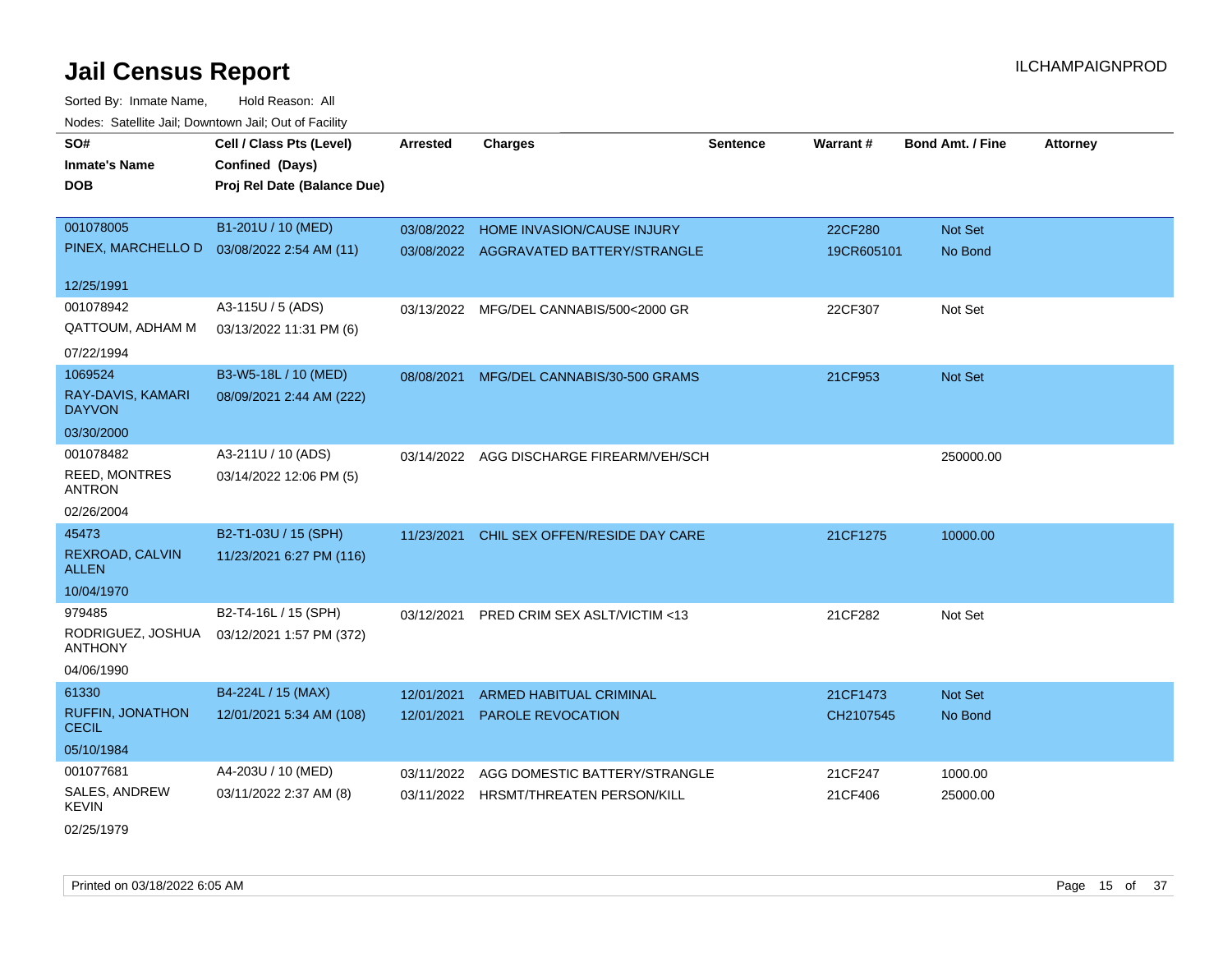Sorted By: Inmate Name, Hold Reason: All

|                                         | Nodes: Satellite Jail; Downtown Jail; Out of Facility |                 |                                          |          |            |                         |                 |  |  |
|-----------------------------------------|-------------------------------------------------------|-----------------|------------------------------------------|----------|------------|-------------------------|-----------------|--|--|
| SO#                                     | Cell / Class Pts (Level)                              | <b>Arrested</b> | <b>Charges</b>                           | Sentence | Warrant#   | <b>Bond Amt. / Fine</b> | <b>Attorney</b> |  |  |
| <b>Inmate's Name</b>                    | Confined (Days)                                       |                 |                                          |          |            |                         |                 |  |  |
| <b>DOB</b>                              | Proj Rel Date (Balance Due)                           |                 |                                          |          |            |                         |                 |  |  |
|                                         |                                                       |                 |                                          |          |            |                         |                 |  |  |
| 1071161                                 | B4-124L / 15 (MAX)                                    | 08/18/2021      | DELIVERY OF OR POSSESSION OF W/ INT      |          | 21CF1008   | No Bond                 |                 |  |  |
| <b>SANDERS, MARKELL</b><br><b>LAMAR</b> | 08/18/2021 6:18 PM (213)                              |                 |                                          |          |            |                         |                 |  |  |
| 02/02/2000                              |                                                       |                 |                                          |          |            |                         |                 |  |  |
| 001078898                               | A4-205U / 15 (MAX)                                    | 03/02/2022      | AGG DISCHARGE FIREARM                    |          | 22CF254    | Not Set                 |                 |  |  |
| SAROLAS, JONATHAN<br>Е                  | 03/02/2022 9:20 AM (17)                               |                 |                                          |          |            |                         |                 |  |  |
| 07/16/1988                              |                                                       |                 |                                          |          |            |                         |                 |  |  |
| 1000820                                 | A4-101U / 15 (ADS)                                    | 01/24/2022      | FELON POSS/USE WEAPON/FIREARM            |          | 22CF105    | Not Set                 |                 |  |  |
| SCHNEIDER, SONGAN<br><b>MICHAEL</b>     | 01/24/2022 8:20 AM (54)                               |                 | 01/24/2022 AGGRAVATED DOMESTIC BATTERY   |          | 21CF1433   | 25000.00                |                 |  |  |
| 08/18/1992                              |                                                       |                 |                                          |          |            |                         |                 |  |  |
| 001078954                               | BOOKH-7                                               | 03/17/2022      | <b>DOMESTIC BATTERY</b>                  |          | 22CFAWOW   | Not Set                 |                 |  |  |
| SINGH, LOVIDEEB<br><b>JACOB</b>         | 03/17/2022 9:42 AM (2)                                |                 |                                          |          |            |                         |                 |  |  |
| 05/11/1999                              |                                                       |                 |                                          |          |            |                         |                 |  |  |
| 001078441                               | BOOKF-3 / 15 (ADS)                                    | 10/01/2021      | ARMED HABITUAL CRIMINAL                  |          | 21CF1182   | <b>Not Set</b>          |                 |  |  |
| SINGLETON, CORRIE<br><b>DERRELL</b>     | 10/01/2021 12:36 PM (169)                             |                 | 12/20/2021 SPEEDING 26-34 MPH OVER LIMIT |          | 2021TR2701 | 1000.00                 |                 |  |  |
| 05/07/1983                              |                                                       |                 |                                          |          |            |                         |                 |  |  |
| 001078765                               | B4-223L / 10 (MED)                                    |                 | 01/13/2022 FELON POSS/USE WEAPON/FIREARM |          | 22CF66     | Not Set                 |                 |  |  |
|                                         | SMITH, COREY ADRIAN 01/13/2022 7:32 PM (65)           |                 |                                          |          |            |                         |                 |  |  |
| 09/01/1987                              |                                                       |                 |                                          |          |            |                         |                 |  |  |
| 62924                                   | B4-DR / 10 (MED)                                      | 03/11/2022      | <b>FELON POSS/USE WEAPON/FIREARM</b>     |          | 22CF294    | <b>Not Set</b>          |                 |  |  |
| <b>STARKS, JUSTIN</b>                   | 03/11/2022 2:29 AM (8)                                |                 | 03/11/2022 CRIM DMG TO PROP \$500-10K    |          | 19CF63     | 3000.00                 |                 |  |  |
| <b>COURTNEY</b>                         |                                                       |                 |                                          |          |            |                         |                 |  |  |
| 08/12/1984                              |                                                       |                 |                                          |          |            |                         |                 |  |  |
| 001077770                               | A1-226L / 5 (MIN)                                     |                 | 01/06/2022 RESIDENTIAL BURGLARY          |          | 21CF319    | Not Set                 |                 |  |  |
|                                         | STOFFLE, KELLY ANNE 01/06/2022 3:14 PM (72)           |                 |                                          |          |            |                         |                 |  |  |

04/12/1989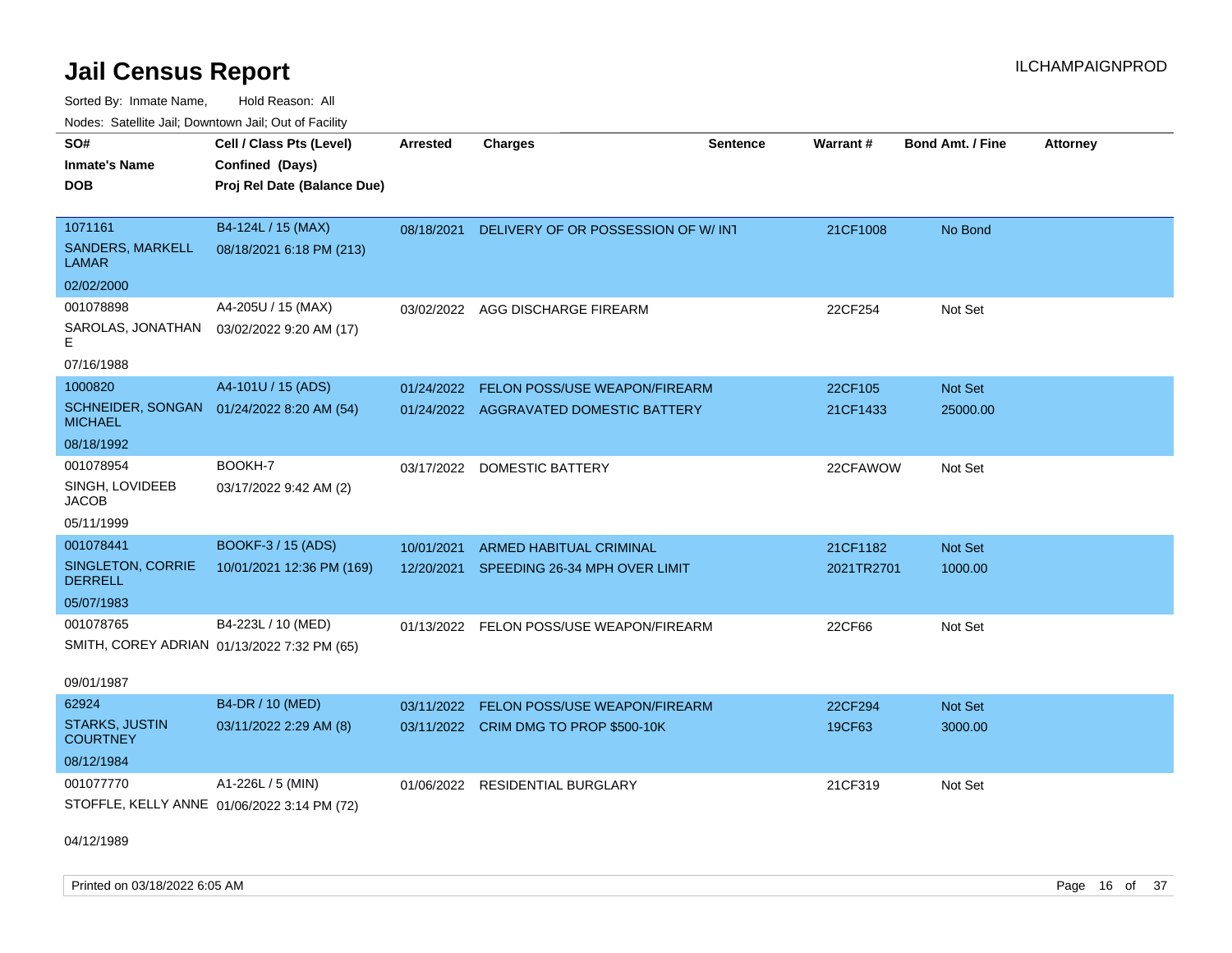Sorted By: Inmate Name, Hold Reason: All Nodes: Satellite Jail; Downtown Jail; Out of Facility

| SO#                                       | Cell / Class Pts (Level)    | Arrested   | <b>Charges</b>                        | <b>Sentence</b> | Warrant#  | <b>Bond Amt. / Fine</b> | <b>Attorney</b> |
|-------------------------------------------|-----------------------------|------------|---------------------------------------|-----------------|-----------|-------------------------|-----------------|
| <b>Inmate's Name</b>                      | Confined (Days)             |            |                                       |                 |           |                         |                 |
| <b>DOB</b>                                | Proj Rel Date (Balance Due) |            |                                       |                 |           |                         |                 |
|                                           |                             |            |                                       |                 |           |                         |                 |
| 38305                                     | B2-T2-06L / 10 (SPH)        | 03/18/2020 | <b>CRIMINAL SEXUAL ABUSE</b>          |                 | 20CF-343  | 500000.00               |                 |
| STOVER, JOSH<br><b>ANDREW</b>             | 03/18/2020 10:24 AM (731)   |            |                                       |                 |           |                         |                 |
| 08/18/1973                                |                             |            |                                       |                 |           |                         |                 |
| 001078182                                 | B3-W2-06L / 5 (MIN)         | 12/20/2021 | DRIVING ON REVOKED LICENSE            |                 | 2021CF800 | No Bond                 |                 |
| STRONG, KEVIN<br><b>GARDNER</b>           | 12/20/2021 4:34 PM (89)     |            |                                       |                 |           |                         |                 |
| 02/12/1963                                | 3/19/2022 (0.00)            |            |                                       |                 |           |                         |                 |
| 1036650                                   | B4-225U / 10 (MED)          |            | 02/16/2022 ARMED VIOLENCE/CATEGORY I  |                 | 21CF845   | 250000.00               |                 |
| TAYLOR, KORRION<br><b>VELEZ</b>           | 02/16/2022 4:33 PM (31)     |            |                                       |                 |           |                         |                 |
| 03/18/1997                                |                             |            |                                       |                 |           |                         |                 |
| 001078471                                 | B4-221U / 10 (MED)          | 10/11/2021 | AGG UUW/VEHICLE/<21                   | 18m (DOC)       | 21CF1210  | 100.00                  |                 |
| THATCH, OMARION<br><b>DIAMONTE</b>        | 10/11/2021 1:26 AM (159)    |            |                                       |                 |           |                         |                 |
| 09/05/2003                                |                             |            |                                       |                 |           |                         |                 |
| 32058                                     | B4-123U / 15 (MAX)          | 06/14/2021 | <b>AGG DISCH FIREARM</b>              |                 | 21CF690   | Not Set                 |                 |
| THOMPSON, STEVEN<br><b>ONEAL</b>          | 06/14/2021 6:44 AM (278)    |            |                                       |                 |           |                         |                 |
| 03/14/1969                                |                             |            |                                       |                 |           |                         |                 |
| 001078957                                 | BOOKH-5                     | 03/18/2022 | AGGRAVATED DOMESTIC BATTERY           |                 | 22CFAWOW  | Not Set                 |                 |
| TODD, AMANDA MARIE 03/18/2022 5:04 AM (1) |                             |            | 03/18/2022 OBSTRUCTING IDENTIFICATION |                 | 22CFAWOW  | Not Set                 |                 |
| 02/18/1987                                |                             |            |                                       |                 |           |                         |                 |
| 001078792                                 | A4-104L / 15 (ADS)          | 01/24/2022 | <b>FUGITIVE FROM JUSTICE</b>          |                 | 22CF99    | <b>Not Set</b>          |                 |
| <b>TRAMBLE, TOM</b><br><b>MARCUS</b>      | 01/24/2022 10:24 AM (54)    | 01/24/2022 | <b>FUGITIVE FROM JUSTICE</b>          |                 | 22CF100   | Not Set                 |                 |
| 02/28/1985                                |                             |            | 01/24/2022 ARMED VIOLENCE/CATEGORY I  |                 | 22CF101   | <b>Not Set</b>          |                 |
| 46128                                     | BOOKH-7                     | 03/17/2022 | DRVG UNDER INFLU OF ALCOHOL           |                 | 22DTAWOW  | 3000.00                 |                 |
| TUFTE, STEVEN JON                         | 03/17/2022 10:55 PM (2)     | 03/17/2022 | DRIVING DURING REVOCATION             |                 | 22TRAWOW  | Not Set                 |                 |
|                                           |                             |            | 03/17/2022 OPERATE WITHOUT INSURANCE  |                 | 22TRAWOW  | Not Set                 |                 |
| 01/22/1966                                |                             |            |                                       |                 |           |                         |                 |

Printed on 03/18/2022 6:05 AM **Page 17** of 37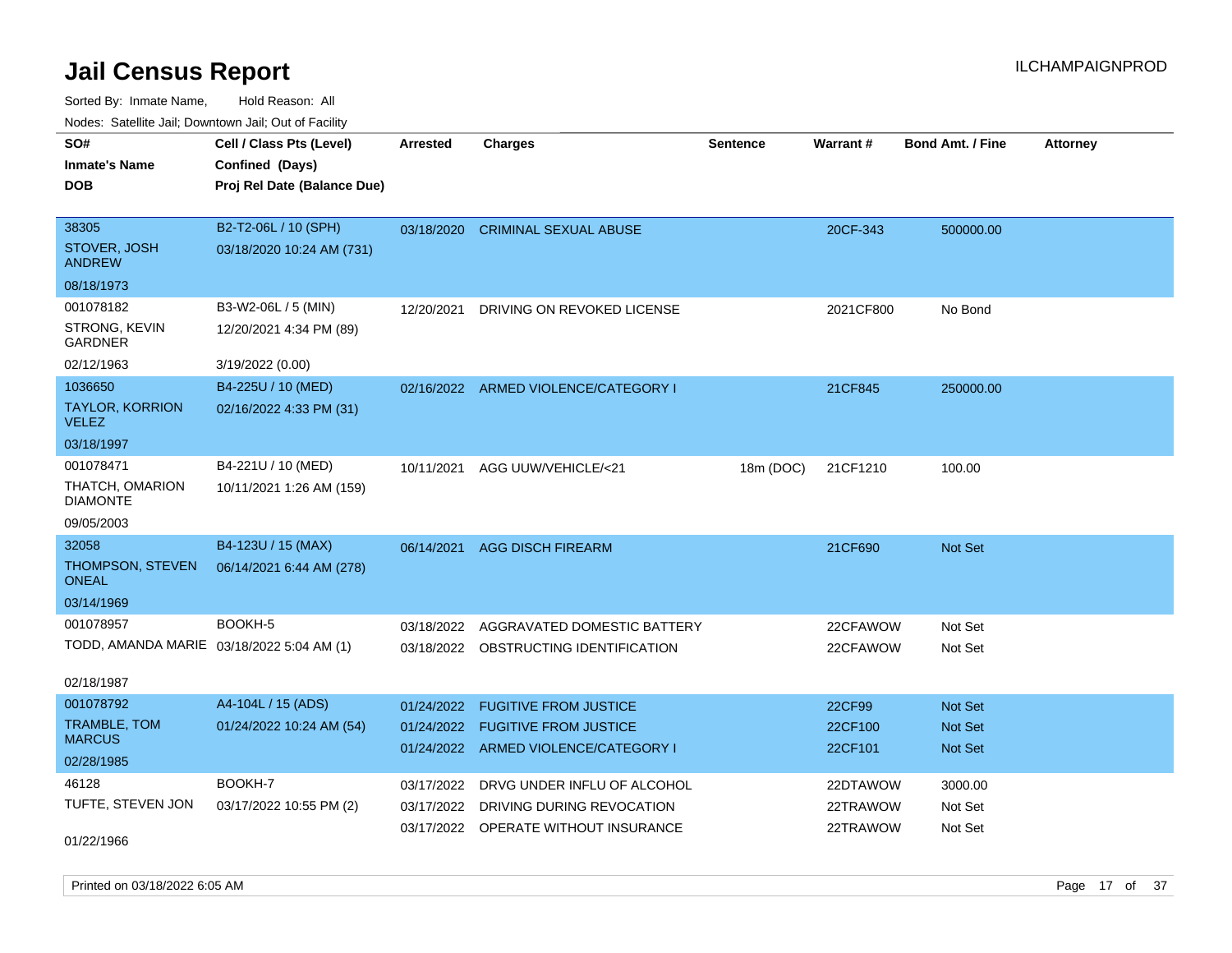| Noues. Salemie Jan, Downlown Jan, Out of Facility |                             |            |                                               |                 |                 |                         |                 |
|---------------------------------------------------|-----------------------------|------------|-----------------------------------------------|-----------------|-----------------|-------------------------|-----------------|
| SO#                                               | Cell / Class Pts (Level)    | Arrested   | <b>Charges</b>                                | <b>Sentence</b> | <b>Warrant#</b> | <b>Bond Amt. / Fine</b> | <b>Attorney</b> |
| <b>Inmate's Name</b>                              | Confined (Days)             |            |                                               |                 |                 |                         |                 |
| DOB                                               | Proj Rel Date (Balance Due) |            |                                               |                 |                 |                         |                 |
|                                                   |                             |            |                                               |                 |                 |                         |                 |
| 32910                                             | B3-W1-02L / 10 (MED)        | 10/04/2021 | DOM BTRY/HARM/1-2 PRECONV                     |                 | 21CF1189        | Not Set                 |                 |
| <b>TULL, CHRISTOPHER</b><br><b>MICHAEL</b>        | 10/04/2021 10:53 PM (166)   |            |                                               |                 |                 |                         |                 |
| 04/02/1971                                        |                             |            |                                               |                 |                 |                         |                 |
| 39204                                             | BOOKH-2 / 10 (MED)          | 03/16/2022 | PUBLIC INDECENCY/LEWD EXPOSURE                |                 | 2022CM72        | Not Set                 |                 |
| VOGEL, ALLEN RENO                                 | 03/16/2022 11:21 AM (3)     |            | 03/16/2022 RESIST/OBSTRUCTING A PEACE OFFICEF |                 | 2019CM638       | 15000.00                |                 |
|                                                   |                             |            |                                               |                 |                 |                         |                 |
| 07/18/1974                                        |                             |            |                                               |                 |                 |                         |                 |
| 1070737                                           | A1-126L / 15 (MAX)          | 10/14/2021 | AGG KIDNAPG/<13/INTEL DISABL                  | (DHS)           | 2020CF418       | 250000.00               |                 |
| <b>WASHINGTON</b><br><b>JASTINA VIRGINIA</b>      | 10/14/2021 12:02 PM (156)   |            |                                               |                 |                 |                         |                 |
| 04/11/2000                                        |                             |            |                                               |                 |                 |                         |                 |
| 977140                                            | B1-203L / 10 (MED)          | 10/24/2021 | ARMED HABITUAL CRIMINAL                       |                 | 21CF1289        | Not Set                 |                 |
| <b>WEBSTER, DERRIAL</b><br>DEVON                  | 10/24/2021 2:46 AM (146)    |            |                                               |                 |                 |                         |                 |
| 01/14/1990                                        |                             |            |                                               |                 |                 |                         |                 |
| 001078328                                         | B1-105L / 15 (MAX)          | 08/30/2021 | <b>FELON POSS/USE WEAPON/FIREARM</b>          |                 | 21CF1045        | <b>Not Set</b>          |                 |
| <b>WHITE, JUSTIN</b><br><b>STEVEN</b>             | 08/30/2021 10:48 AM (201)   |            |                                               |                 |                 |                         |                 |
| 10/25/1995                                        |                             |            |                                               |                 |                 |                         |                 |
| 1075313                                           | A4-207U / 15 (ADS)          | 01/29/2022 | POSSESSION OF STOLEN FIREARM                  |                 | 22CF132         | Not Set                 |                 |
| <b>WILLIAMS, EARDIS</b>                           | 01/29/2022 1:23 AM (49)     | 01/29/2022 | MFG/DEL CANNABIS/30-500 GRAMS                 |                 | 20CF51          | 5000.00                 |                 |
| ANTONIO, Junior                                   |                             | 01/29/2022 | POSSESSION OF STOLEN FIREARM                  |                 | 20CF1048        | 500000.00               |                 |
| 01/21/1999                                        |                             |            |                                               |                 |                 |                         |                 |
| 001077917                                         | A3-113L / 5 (ADS)           |            | 03/15/2022 RESIDENTIAL BURGLARY               |                 | 2022CF311       | Not Set                 |                 |
| <b>WILLIAMS, EDDIE SIM</b>                        | 03/15/2022 3:17 AM (4)      |            |                                               |                 |                 |                         |                 |
|                                                   |                             |            |                                               |                 |                 |                         |                 |
| 02/04/1972                                        |                             |            |                                               |                 |                 |                         |                 |
| 1075090                                           | A3-111U / 10 (MED)          |            | 03/16/2022 RESIST/OBSTRUCTING A PEACE OFFICE  |                 | 2020CM352       | Not Set                 |                 |
| WILLIAMS, IZAIAH<br>TAMARR                        | 03/16/2022 1:44 PM (3)      |            |                                               |                 |                 |                         |                 |
| 07/11/1998                                        |                             |            |                                               |                 |                 |                         |                 |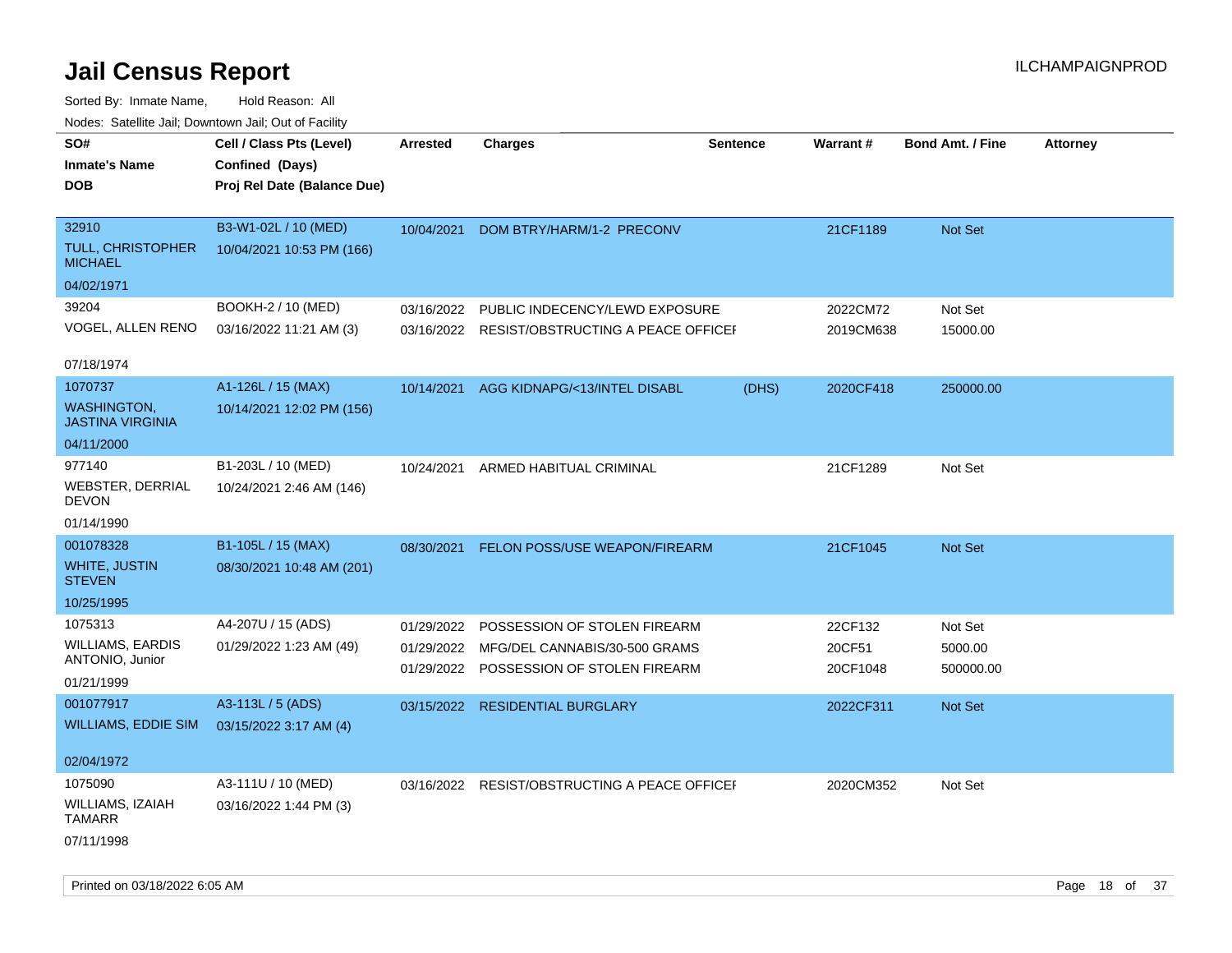| SO#                                      | Cell / Class Pts (Level)    | Arrested          | <b>Charges</b>                       | <b>Sentence</b> | Warrant#    | <b>Bond Amt. / Fine</b> | <b>Attorney</b> |
|------------------------------------------|-----------------------------|-------------------|--------------------------------------|-----------------|-------------|-------------------------|-----------------|
| <b>Inmate's Name</b>                     | Confined (Days)             |                   |                                      |                 |             |                         |                 |
| <b>DOB</b>                               | Proj Rel Date (Balance Due) |                   |                                      |                 |             |                         |                 |
|                                          |                             |                   |                                      |                 |             |                         |                 |
| 638552                                   | B2-T2-08L / 5 (SPH)         | 10/07/2021        | CHILD PORNOGRAPHY/PHOTOGRAPH         |                 | 2021CF1207  | No Bond                 |                 |
| <b>WILLIAMS, MICHAEL</b><br><b>JAMES</b> | 10/07/2021 12:20 PM (163)   |                   |                                      |                 |             |                         |                 |
| 03/29/1964                               |                             |                   |                                      |                 |             |                         |                 |
| 1066370                                  | B1-101L / 15 (MAX)          | 07/28/2021        | ARMED VIOLENCE/CATEGORY III          |                 | 2021 CF 882 | Not Set                 |                 |
| <b>WILLIAMS, REONTE</b><br><b>REMIR</b>  | 07/28/2021 5:40 AM (234)    |                   |                                      |                 |             |                         |                 |
| 05/14/1999                               |                             |                   |                                      |                 |             |                         |                 |
| 001078935                                | A3-116L / 10 (ADS)          | 03/12/2022        | KNOW POSS FIC/ALT LIC/PERMIT         |                 | 22CF308     | No Bond                 |                 |
| <b>WILSON, DEVONJ</b>                    | 03/12/2022 3:25 AM (7)      | 03/12/2022        | UNLWFL POSS FIREARM                  |                 | 2021CF131   | 30000.00                |                 |
| <b>LANCE</b>                             |                             |                   | 03/12/2022 FELON POSSESS WEAPON/2ND+ |                 | 2020CF169   | 10000.00                |                 |
| 03/30/1986                               |                             |                   |                                      |                 |             |                         |                 |
| 1051953                                  | A1-124U / 10 (ADS)          | 02/02/2022        | DOMESTIC BATTERY/OTHER PRIOR         |                 | 22CF144     | Not Set                 |                 |
| WINSTON, ALYSSIA<br><b>LETEECE</b>       | 02/02/2022 4:29 AM (45)     |                   |                                      |                 |             |                         |                 |
| 03/17/1996                               |                             |                   |                                      |                 |             |                         |                 |
| <b>Total Satellite Jail: 145</b>         |                             | <b>Males: 122</b> | Unknown: 0<br>Females: 23            |                 |             |                         |                 |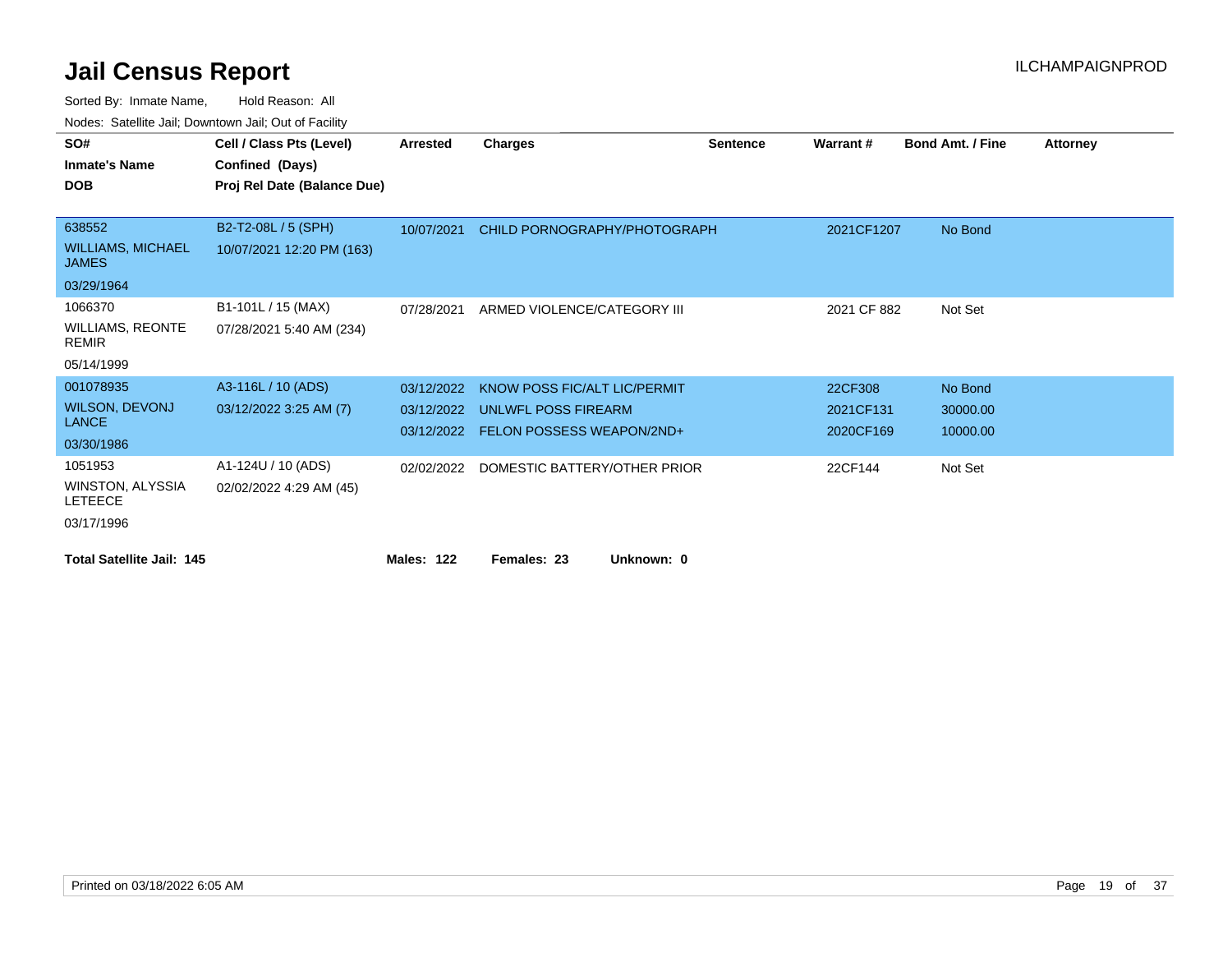| <b>Downtown Jail</b><br>SO#<br><b>Inmate's Name</b><br><b>DOB</b>                                              | Cell / Class Pts (Level)<br>Confined (Days)<br>Proj Rel Date (Balance Due)             | Arrested                                                           | <b>Charges</b>                                                                                                                                            | <b>Sentence</b> | Warrant#                                                     | <b>Bond Amt. / Fine</b>                                                  | <b>Attorney</b> |
|----------------------------------------------------------------------------------------------------------------|----------------------------------------------------------------------------------------|--------------------------------------------------------------------|-----------------------------------------------------------------------------------------------------------------------------------------------------------|-----------------|--------------------------------------------------------------|--------------------------------------------------------------------------|-----------------|
| 47897<br><b>BRANAMAN,</b><br><b>CLIFFORD EARL</b><br>03/09/1975                                                | J5L / 15 (ADS)<br>01/19/2022 9:21 PM (59)                                              | 01/19/2022<br>01/19/2022<br>01/19/2022<br>02/08/2022<br>02/08/2022 | <b>PAROLE REVOCATION</b><br><b>VIOLATE ORDER PROTECTION</b><br>DRVG REVOKED/2+/PERS INJ/DEATH<br>DRIVE REVOKED/RECK HOMIC/3<br>DRIVING ON REVOKED LICENSE |                 | VA2201139<br>22CF85<br><b>22CF84</b><br>21CF1280<br>21TR8305 | No Bond<br><b>Not Set</b><br><b>Not Set</b><br><b>Not Set</b><br>Not Set |                 |
| 001078880<br><b>BROACH, CAREU</b><br>02/27/2003<br>1027929<br><b>BROUGHTON, MARK</b><br><b>ANTHONY, Junior</b> | C1L / 15 (MAX)<br>02/25/2022 3:58 PM (22)<br>F6L / 15 (MAX)<br>12/18/2021 2:55 AM (91) | 02/25/2022<br>02/25/2022<br>02/25/2022<br>12/18/2021               | ARMED VIOLENCE/CATEGORY I<br>AGG DISCHARGE FIREARM/BLDG/SCH<br>PAROLE REVOCATION<br>HOME INVASION/CAUSE INJURY                                            |                 | 22CF237<br>22600096201<br>HN-2200660<br>21CF1560             | Not Set<br>No Bond<br>No Bond<br>No Bond                                 |                 |
| 02/15/1990<br>1067476<br><b>BROWN, JAMES</b><br><b>BRONELL</b><br>01/08/1996                                   | F7U / 10 (MED)<br>11/13/2021 2:35 AM (126)                                             | 11/13/2021<br>11/13/2021                                           | AGG DOMESTIC BATTERY/STRANGLE<br><b>RESIDENTIAL BURGLARY</b>                                                                                              |                 | 20CF575<br>21CF385                                           | 5000.00<br>25000.00                                                      |                 |
| 995432<br><b>BROWN, JAVON</b><br><b>SHANTEZ</b><br>10/14/1991                                                  | H5L / 10 (ADS)<br>12/20/2021 2:06 AM (89)                                              | 12/20/2021                                                         | FAIL TO RPT WKLY/NO FIXED ADDR                                                                                                                            |                 | 21CF1559                                                     | <b>Not Set</b>                                                           |                 |
| 001078900<br>BYRD, ANDREW<br><b>DARNELL</b><br>12/30/2003                                                      | C9L / 15 (ADS)<br>03/02/2022 11:59 PM (17)                                             | 03/02/2022                                                         | MURDER/INTENT TO KILL/INJURE                                                                                                                              |                 | 22CF252                                                      | Not Set                                                                  |                 |
| 001078092<br><b>CHOUNARD, STANLEY</b><br><b>WILLIAM</b><br>06/25/1986                                          | H2U / 10 (ADS)<br>12/27/2021 10:47 PM (82)                                             | 12/27/2021                                                         | AGG BATTERY/PUBLIC PLACE                                                                                                                                  |                 | 2021CF1042                                                   | 5000.00                                                                  |                 |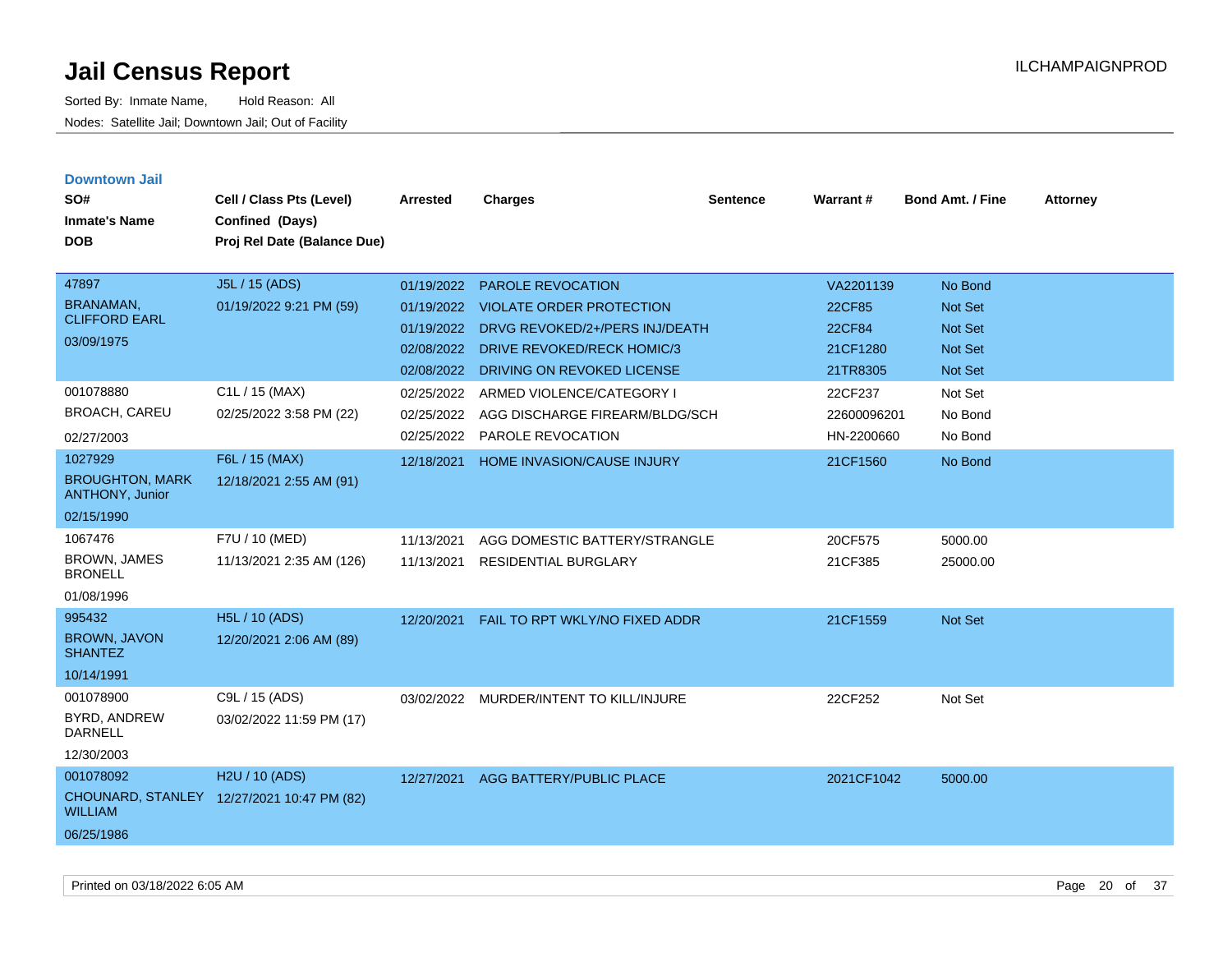Sorted By: Inmate Name, Hold Reason: All Nodes: Satellite Jail; Downtown Jail; Out of Facility

| vouco. Odichite Jan, Downtown Jan, Out of Facility                        |                                                                            |                          |                                                          |                 |                      |                         |                 |
|---------------------------------------------------------------------------|----------------------------------------------------------------------------|--------------------------|----------------------------------------------------------|-----------------|----------------------|-------------------------|-----------------|
| SO#<br><b>Inmate's Name</b><br><b>DOB</b>                                 | Cell / Class Pts (Level)<br>Confined (Days)<br>Proj Rel Date (Balance Due) | <b>Arrested</b>          | <b>Charges</b>                                           | <b>Sentence</b> | Warrant#             | <b>Bond Amt. / Fine</b> | <b>Attorney</b> |
| 56241<br><b>CLARK, DAMON</b><br><b>GILLMORE</b>                           | E1L / 5 (MIN)<br>01/13/2022 4:36 AM (65)                                   |                          | 01/13/2022 VIOLATE ORDER/PRIOR DOM BTRY                  |                 | 22CF59               | Not Set                 |                 |
| 12/21/1976                                                                |                                                                            |                          |                                                          |                 |                      |                         |                 |
| 001078838<br>CLAYTON, KAREEM<br>JAMAL<br>02/03/1974                       | K2 / 15 (ADS)<br>02/12/2022 8:55 AM (35)                                   |                          | 02/12/2022 PRED CRIM SEX ASLT/BODILY HARM                |                 | 21CF30               | 150000.00               |                 |
| 1075361<br><b>COWART, TORREY</b><br><b>BENJAMEN, Junior</b><br>11/22/1987 | J6L / 5 (ADS)<br>04/16/2021 9:17 PM (337)                                  | 04/16/2021               | <b>BURGLARY</b>                                          |                 | 21CF414              | Not Set                 |                 |
| 1067370<br>DAVIS, AUSTIN<br><b>CHRISTOPHER</b><br>08/11/1997              | E6L / 15 (ADS)<br>11/06/2021 12:23 AM (133)                                | 11/05/2021               | FIREARM/FOID INVALID/NOT ELIG                            |                 | 21CF1370             | Not Set                 |                 |
| 001077214                                                                 | F8L / 15 (MAX)                                                             | 12/20/2021               | <b>MURDER</b>                                            |                 | 21CF1572             | <b>Not Set</b>          |                 |
| DAVIS-MURDOCK,<br><b>ERION VASSHAD</b>                                    | 12/21/2021 10:13 AM (88)                                                   | 12/22/2021               | PAROLE REVOCATION                                        |                 | CH2107977            | Not Set                 |                 |
| 06/22/1998                                                                |                                                                            |                          |                                                          |                 |                      |                         |                 |
| 001078223<br>DIEGO-MATEO,<br><b>JOAQUIN</b><br>01/23/2002                 | G6L / 5 (MIN)<br>11/09/2021 10:52 PM (130)                                 | 11/09/2021               | AGG DUI/NO VALID DL                                      |                 | 21CF1382             | Not Set                 |                 |
| 571307                                                                    | J3L / 15 (ADS)                                                             | 09/14/2020               | <b>CRIM SEXUAL ABUSE/CONSENT</b>                         |                 | 2020CF1026           | <b>Not Set</b>          |                 |
| DOMINGO-<br>CASTANEDA,                                                    | 09/14/2020 11:19 PM (551)                                                  | 09/14/2020               | <b>PRED CRIM SEX ASLT/VICTIM &lt;13</b>                  |                 | 2020CF1025           | Not Set                 |                 |
| 09/29/1989                                                                |                                                                            |                          |                                                          |                 |                      |                         |                 |
| 527379<br>DRAKE, MARCELL<br>DEON                                          | D6 / 15 (ADS)<br>10/25/2021 5:05 PM (145)                                  | 10/25/2021<br>10/27/2021 | ARMED HABITUAL CRIMINAL<br>AGG DOMESTIC BATTERY/STRANGLE |                 | 21CF1297<br>21CF1245 | Not Set<br>Not Set      |                 |
|                                                                           |                                                                            |                          |                                                          |                 |                      |                         |                 |

04/20/1987

Printed on 03/18/2022 6:05 AM **Page 21 of 37**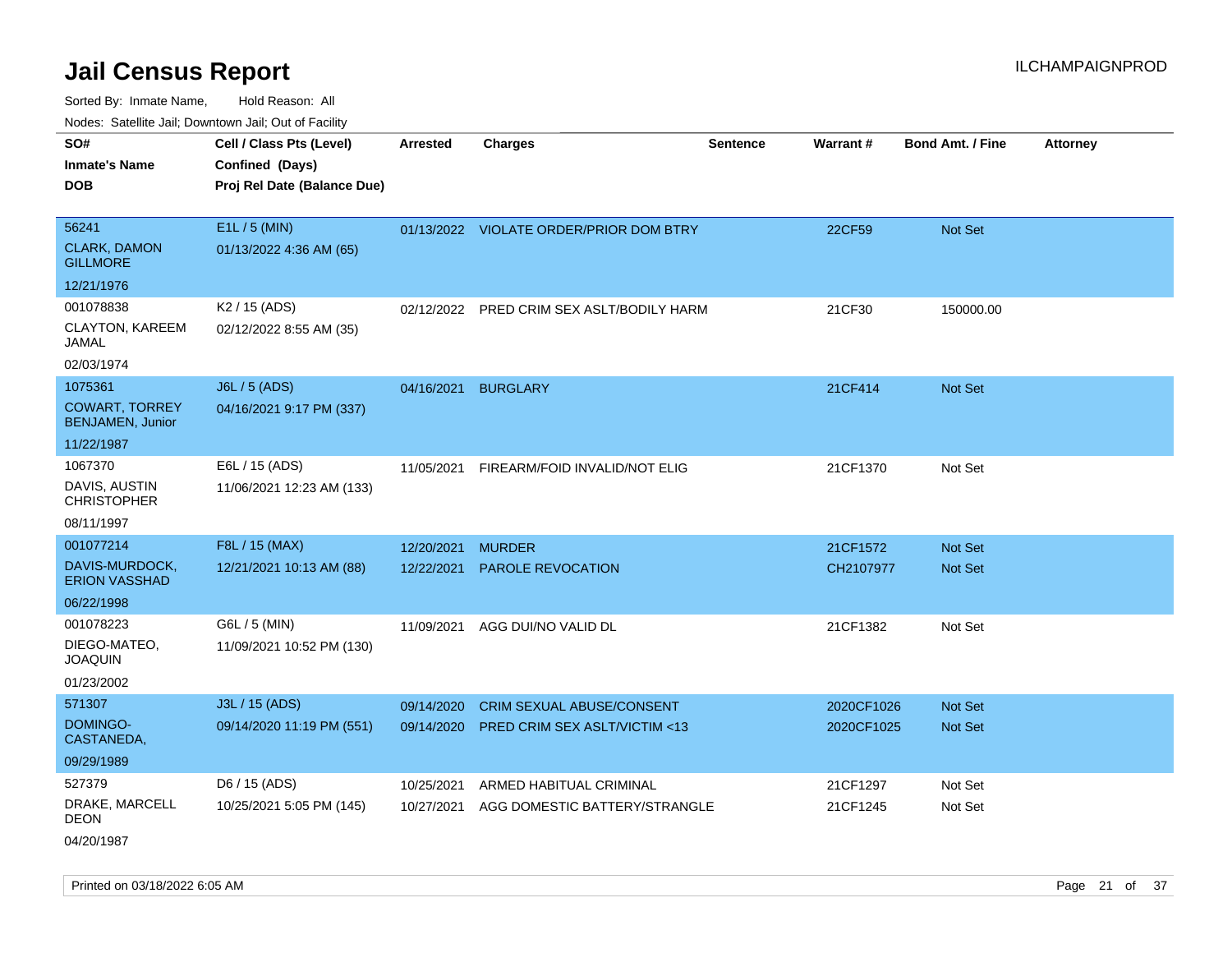Sorted By: Inmate Name, Hold Reason: All Nodes: Satellite Jail; Downtown Jail; Out of Facility

| SO#<br><b>Inmate's Name</b><br><b>DOB</b>     | Cell / Class Pts (Level)<br>Confined (Days)<br>Proj Rel Date (Balance Due) | <b>Arrested</b> | <b>Charges</b>                          | <b>Sentence</b> | Warrant#   | <b>Bond Amt. / Fine</b> | <b>Attorney</b> |
|-----------------------------------------------|----------------------------------------------------------------------------|-----------------|-----------------------------------------|-----------------|------------|-------------------------|-----------------|
| 959292                                        | K1 / 15 (ADS)                                                              | 04/01/2021      | ATTEMPT (FIRST DEGREE MURDER)           |                 | 2020CF565  | 2000000.00              |                 |
| <b>DUNCAN, COREYON</b><br><b>ANTHONY</b>      | 04/01/2021 8:46 PM (352)                                                   | 12/17/2021      | <b>MURDER</b>                           |                 | 21CF1542   | <b>Not Set</b>          |                 |
| 01/17/1989                                    |                                                                            |                 |                                         |                 |            |                         |                 |
| 1053207                                       | K3 / 15 (SPH)                                                              |                 | 06/06/2019 MURDER/INTENT TO KILL/INJURE |                 | 2019-CF849 | 2000000.00              |                 |
| FAUST, JAQUAVEON<br>LAVELL                    | 06/06/2019 2:24 PM (1,017)                                                 |                 |                                         |                 |            |                         |                 |
| 07/25/1996                                    |                                                                            |                 |                                         |                 |            |                         |                 |
| 524764                                        | G3L / 5 (MIN)                                                              | 09/18/2021      | METH DELIVERY/15<100 GRAMS              |                 | 21CF627    | 50000.00                |                 |
| <b>FISCUS, ROBERT</b><br><b>LOWELL</b>        | 09/18/2021 10:50 AM (182)                                                  |                 |                                         |                 |            |                         |                 |
| 02/17/1986                                    |                                                                            |                 |                                         |                 |            |                         |                 |
| 1063104                                       | $G1U / 5$ (MIN)                                                            | 01/10/2022      | VIOLATE ORDER PROTECTION                |                 | 21CF1258   | 25000.00                |                 |
| FUSON, KEITH<br><b>EDWARD</b>                 | 01/10/2022 9:14 PM (68)                                                    |                 | 01/10/2022 VIOLATE ORDER PROTECTION     |                 | 21CF1259   | 25000.00                |                 |
| 05/07/1987                                    |                                                                            |                 |                                         |                 |            |                         |                 |
| 32913                                         | I1 / 15 (ADS)                                                              | 12/03/2021      | PRED CRIM SEX ASLT/VICTIM <13           |                 | 21CF1481   | Not Set                 |                 |
| GROB, WARREN A,<br>Junior                     | 12/03/2021 4:24 PM (106)                                                   |                 |                                         |                 |            |                         |                 |
| 12/07/1950                                    |                                                                            |                 |                                         |                 |            |                         |                 |
| 001078871                                     | G9U / 5 (ADS)                                                              | 02/22/2022      | ESCAPE/VIOLATE ELEC MONITORING          |                 | 22CF316    | 150000.00               |                 |
| HARRIS, MARTELL                               | 02/22/2022 3:44 PM (25)                                                    | 02/22/2022      | <b>RESIDENTIAL BURGLARY</b>             |                 | 2020JD14   | No Bond                 |                 |
| <b>TE'SHAWN</b>                               |                                                                            | 02/22/2022      | INDIRECT CRIMINAL CONTEMPT              |                 | 2020CC9    | 20000.00                |                 |
| 07/02/2003                                    |                                                                            |                 |                                         |                 |            |                         |                 |
| 1073611                                       | G3U / 5 (MIN)                                                              | 02/09/2021      | MFG 15>100 GR ECSTASY/ANALOG            |                 | 21CF121    | 500000.00               |                 |
| <b>HAYES, CAMERON</b><br><b>TAYLOR MALEEK</b> | 02/09/2021 3:10 PM (403)                                                   | 02/09/2021      | DELIVERY OF OR POSSESSION OF W/INT      |                 | 21CF160    | Not Set                 |                 |
| 08/10/1998                                    |                                                                            |                 |                                         |                 |            |                         |                 |
| 953555                                        | C4U / 15 (MAX)                                                             | 04/14/2021      | AGG FLEEING POLICE/21 MPH OVER          | 3y(DOC)         | 2020CF94   | 10000.00                |                 |
| HUNT, TAVARIS EARL                            | 03/10/2021 4:58 AM (374)                                                   |                 |                                         |                 |            |                         |                 |

12/29/1987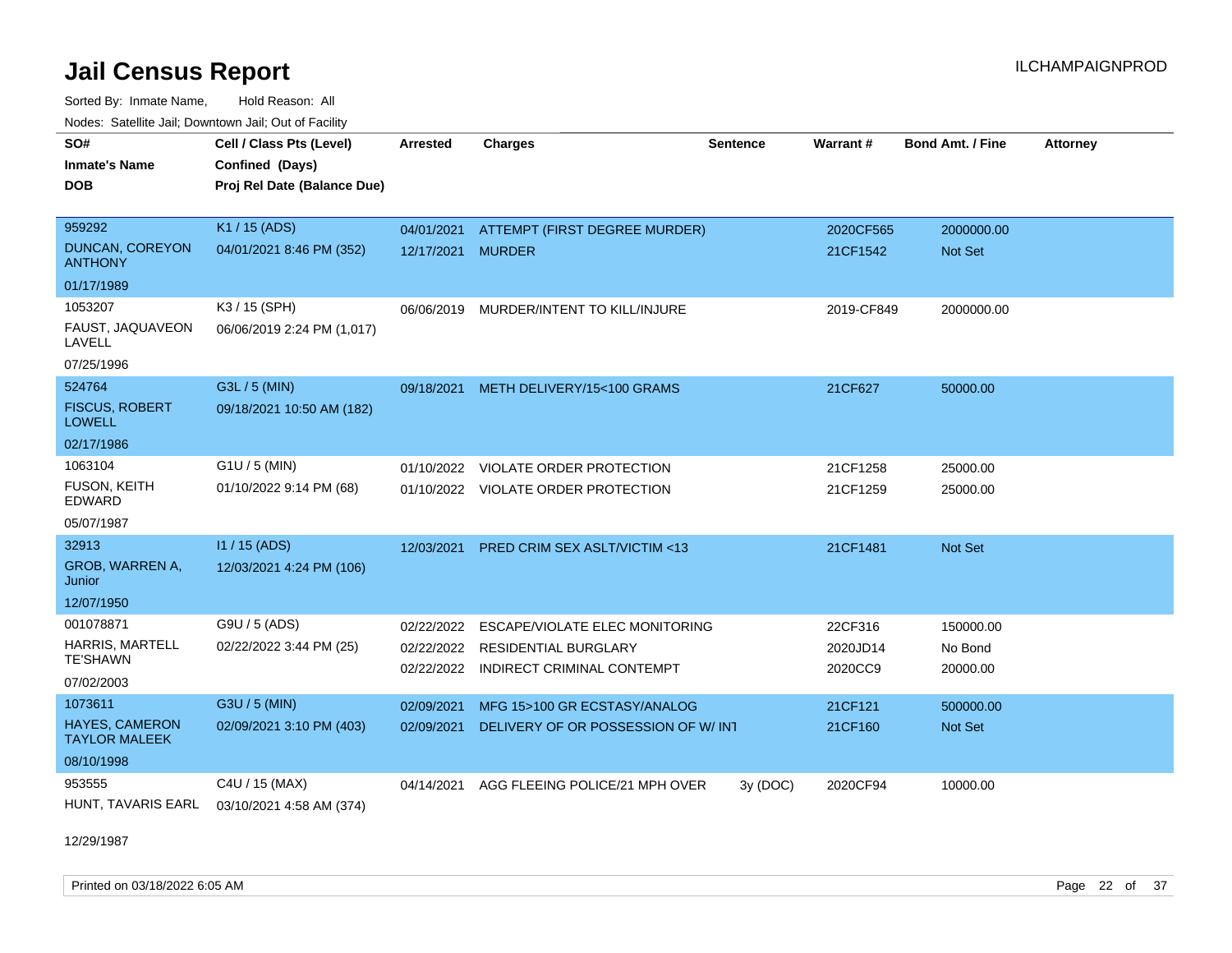Sorted By: Inmate Name, Hold Reason: All

Nodes: Satellite Jail; Downtown Jail; Out of Facility

| SO#<br><b>Inmate's Name</b><br><b>DOB</b>        | Cell / Class Pts (Level)<br>Confined (Days)<br>Proj Rel Date (Balance Due) | <b>Arrested</b>     | <b>Charges</b>                            | <b>Sentence</b> | <b>Warrant#</b> | <b>Bond Amt. / Fine</b> | <b>Attorney</b> |
|--------------------------------------------------|----------------------------------------------------------------------------|---------------------|-------------------------------------------|-----------------|-----------------|-------------------------|-----------------|
| 518711<br><b>INGERSON, LUCUS</b><br><b>JAMES</b> | G5L / 5 (MIN)<br>01/30/2022 4:57 PM (48)                                   | 01/30/2022 THEFT    |                                           |                 | 22CF133         | Not Set                 |                 |
| 09/16/1979                                       |                                                                            |                     |                                           |                 |                 |                         |                 |
| 001078766                                        | $13/5$ (ADS)                                                               | 02/08/2022          | AGGRAVATED BATTERY                        |                 | 22CF160         | Not Set                 |                 |
| JOHNSON, IYONZI<br>07/16/1994                    | 02/08/2022 11:56 AM (39)                                                   | 02/08/2022 BURGLARY |                                           |                 | 22CF63          | 3000.00                 |                 |
| 1068501                                          | G7U / 5 (MIN)                                                              |                     | 02/07/2022 VIO ORDER/NOTICE/PRIOR VIO O/P |                 | 22CF156         | No Bond                 |                 |
| <b>KING, JULIUS</b><br><b>EMANUEL</b>            | 02/07/2022 7:06 PM (40)                                                    |                     |                                           |                 |                 |                         |                 |
| 04/08/1985                                       |                                                                            |                     |                                           |                 |                 |                         |                 |
| 001078818                                        | D3 / 10 (MED)                                                              |                     | 02/04/2022 DOMESTIC BATTERY/OTHER PRIOR   |                 | 22CF148         | Not Set                 |                 |
| KINSEL, EVERAL<br>MICHAEL WILLIAM                | 02/04/2022 7:37 PM (43)                                                    |                     |                                           |                 |                 |                         |                 |
| 10/16/1985                                       |                                                                            |                     |                                           |                 |                 |                         |                 |
| 527447                                           | C2L / 10 (ADS)                                                             | 02/22/2022          | <b>BURGLARY</b>                           |                 | 22CF224         | Not Set                 |                 |
| KIRKWOOD, TYLER                                  | 02/22/2022 10:47 AM (25)                                                   | 02/22/2022          | AGG BATTERY/GREAT BODILY HARM             |                 | 22CF223         | <b>Not Set</b>          |                 |
| <b>JAMES</b>                                     |                                                                            | 02/23/2022          | <b>BURGLARY</b>                           |                 | 22CF152         | Not Set                 |                 |
| 10/04/1985                                       |                                                                            |                     |                                           |                 |                 |                         |                 |
| 29681<br>LENOIR, JOHN<br><b>CHRISTOPHER</b>      | J2L / 15 (ADS)<br>07/14/2020 12:51 PM (613)                                | 07/14/2020          | PREDATORY CRIMINAL SEX ASSLT/CHILD        |                 | 20CF-781        | 250000.00               |                 |
| 04/20/1966                                       |                                                                            |                     |                                           |                 |                 |                         |                 |
| 001078797                                        | 15/5 (ADS)                                                                 |                     | 01/26/2022 VIO STALKING NO CONTACT ORDER  |                 | 22CM31          | Not Set                 |                 |
| LEVIN, DANIEL DAVID                              | 01/26/2022 3:00 PM (52)                                                    |                     |                                           |                 |                 |                         |                 |
| 08/08/1984                                       |                                                                            |                     |                                           |                 |                 |                         |                 |
| 45113                                            | E2L / 15 (MAX)                                                             | 11/20/2021          | ARMED HABITUAL CRIMINAL                   |                 | 21CF1424        | No Bond                 |                 |
| MARTIN, JEREMIAH<br><b>FRANCIS</b>               | 11/20/2021 1:18 AM (119)                                                   |                     |                                           |                 |                 |                         |                 |
| 01/18/1977                                       |                                                                            |                     |                                           |                 |                 |                         |                 |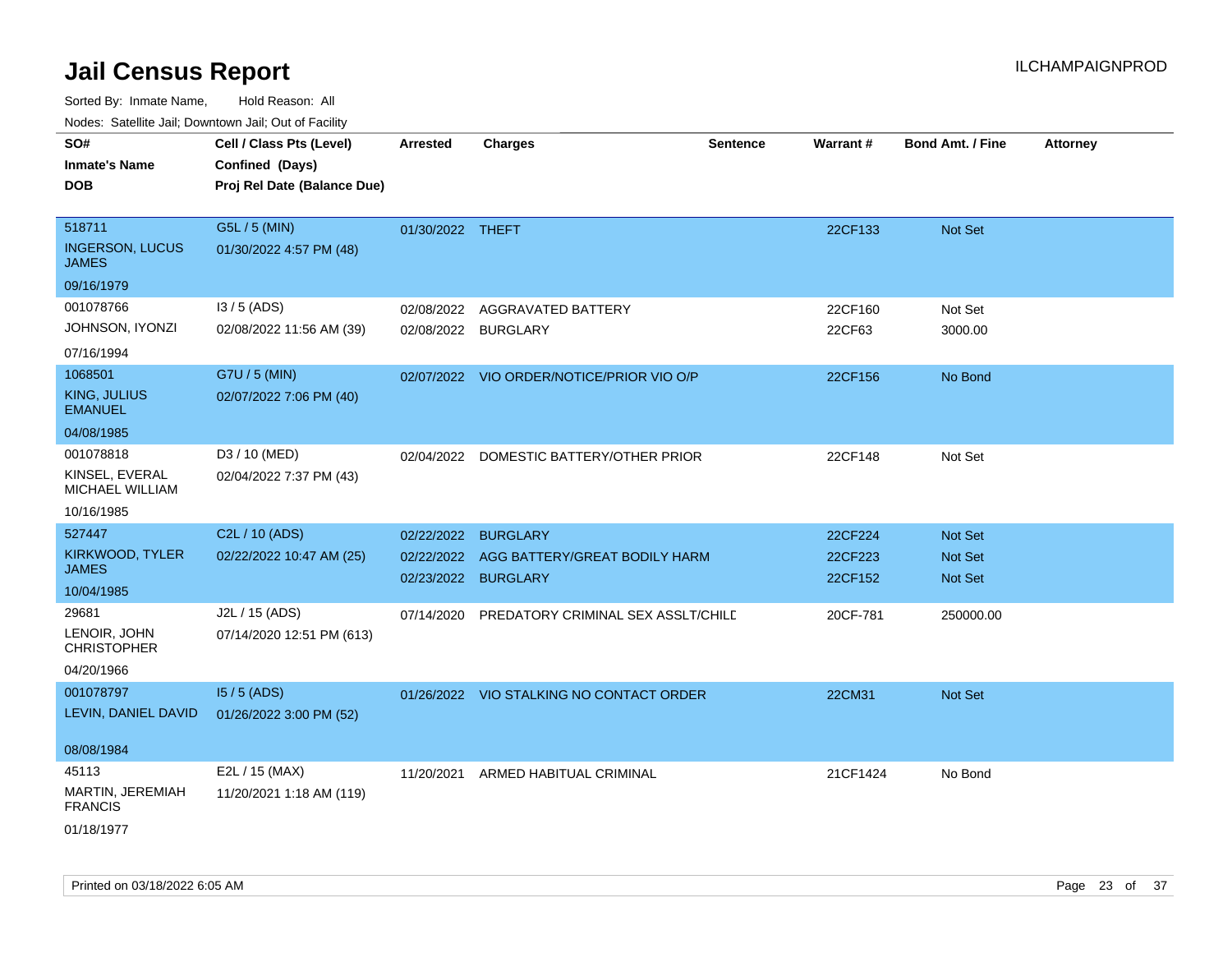| Noues. Salemie Jan, Downtown Jan, Out of Facility |                             |                      |                                         |                 |            |                         |                 |
|---------------------------------------------------|-----------------------------|----------------------|-----------------------------------------|-----------------|------------|-------------------------|-----------------|
| SO#                                               | Cell / Class Pts (Level)    | Arrested             | <b>Charges</b>                          | <b>Sentence</b> | Warrant#   | <b>Bond Amt. / Fine</b> | <b>Attorney</b> |
| <b>Inmate's Name</b>                              | Confined (Days)             |                      |                                         |                 |            |                         |                 |
| <b>DOB</b>                                        | Proj Rel Date (Balance Due) |                      |                                         |                 |            |                         |                 |
|                                                   |                             |                      |                                         |                 |            |                         |                 |
| 1063030                                           | <b>H4L / 15 (ADS)</b>       | 12/20/2021           | <b>MURDER</b>                           |                 | 21CF1571   | Not Set                 |                 |
| MASON, RYAN ONEIAL 12/21/2021 9:30 AM (88)        |                             | 12/22/2021           | <b>PAROLE REVOCATION</b>                |                 | CH2107979  | Not Set                 |                 |
|                                                   |                             |                      |                                         |                 |            |                         |                 |
| 02/22/1991                                        |                             |                      |                                         |                 |            |                         |                 |
| 1066623                                           | G6U / 5 (MIN)               | 11/17/2021           | MFG/DEL 15<100 GR COCA/ANALOG           |                 | 17CF1093   | 75000.00                |                 |
| MATA-OROZCO,<br><b>OLEGARIO</b>                   | 11/17/2021 5:08 PM (122)    |                      |                                         |                 |            |                         |                 |
| 03/06/1995                                        |                             |                      |                                         |                 |            |                         |                 |
| 1076591                                           | G8U / 5 (MIN)               | 02/22/2022           | DELIVERY OF OR POSSESSION OF W/INT      |                 | 20CF961    | 500000.00               |                 |
| <b>MATTHEWS,</b><br><b>CHRISTIAN ANTHONY</b>      | 02/22/2022 7:42 PM (25)     |                      | 02/23/2022 MAIL FRAUD                   |                 | 2:21CR173  | No Bond                 |                 |
| 03/15/1989                                        |                             |                      |                                         |                 |            |                         |                 |
| 40235                                             | G9L / 5 (MIN)               | 10/04/2021 AGG DUI/4 |                                         |                 | 2021CF1145 | 35000.00                |                 |
| MERRIWEATHER,<br><b>MARCUS TODD</b>               | 10/04/2021 4:41 PM (166)    |                      |                                         |                 |            |                         |                 |
| 11/28/1967                                        |                             |                      |                                         |                 |            |                         |                 |
| 1040273                                           | E5U / 15 (ADS)              | 09/30/2021           | <b>PRED CRIM SEX ASLT/VICTIM &lt;13</b> |                 | 21CF329    | 500000.00               |                 |
| METCALFE, LANELL<br><b>JARON</b>                  | 09/30/2021 11:32 PM (170)   |                      |                                         |                 |            |                         |                 |
| 09/22/1988                                        |                             |                      |                                         |                 |            |                         |                 |
| 1075635                                           | B2 / 10 (ADS)               | 05/11/2021           | AGG DISCHARGE FIREARM/OCC VEH           |                 | 21CF538    | Not Set                 |                 |
| MILES, DEVLON VON,                                | 05/11/2021 10:39 PM (312)   | 05/11/2021           | MFG/DEL CANNABIS/30-500 GRAMS           |                 | 20CF1402   | 100000.00               |                 |
| Junior                                            |                             | 02/23/2022 MURDER    |                                         |                 | 22CF219    | Not Set                 |                 |
| 11/04/2000                                        |                             |                      |                                         |                 |            |                         |                 |
| 1042168                                           | G5U / 5 (MIN)               | 02/26/2022 AGG DUI/4 |                                         |                 | 22CF238    | Not Set                 |                 |
| MONTALVO, ANTONIO                                 | 02/26/2022 6:14 AM (21)     |                      |                                         |                 |            |                         |                 |
| 05/03/1976                                        |                             |                      |                                         |                 |            |                         |                 |
| 1069209                                           | H <sub>1</sub> L / 10 (ADS) | 04/07/2021           | AGG BATTERY/GREAT BODILY HARM           |                 | 21CF376    | Not Set                 |                 |
| MOORE, DEVONTE<br>JAMAL                           | 04/07/2021 6:25 PM (346)    |                      |                                         |                 |            |                         |                 |
| 09/24/1995                                        |                             |                      |                                         |                 |            |                         |                 |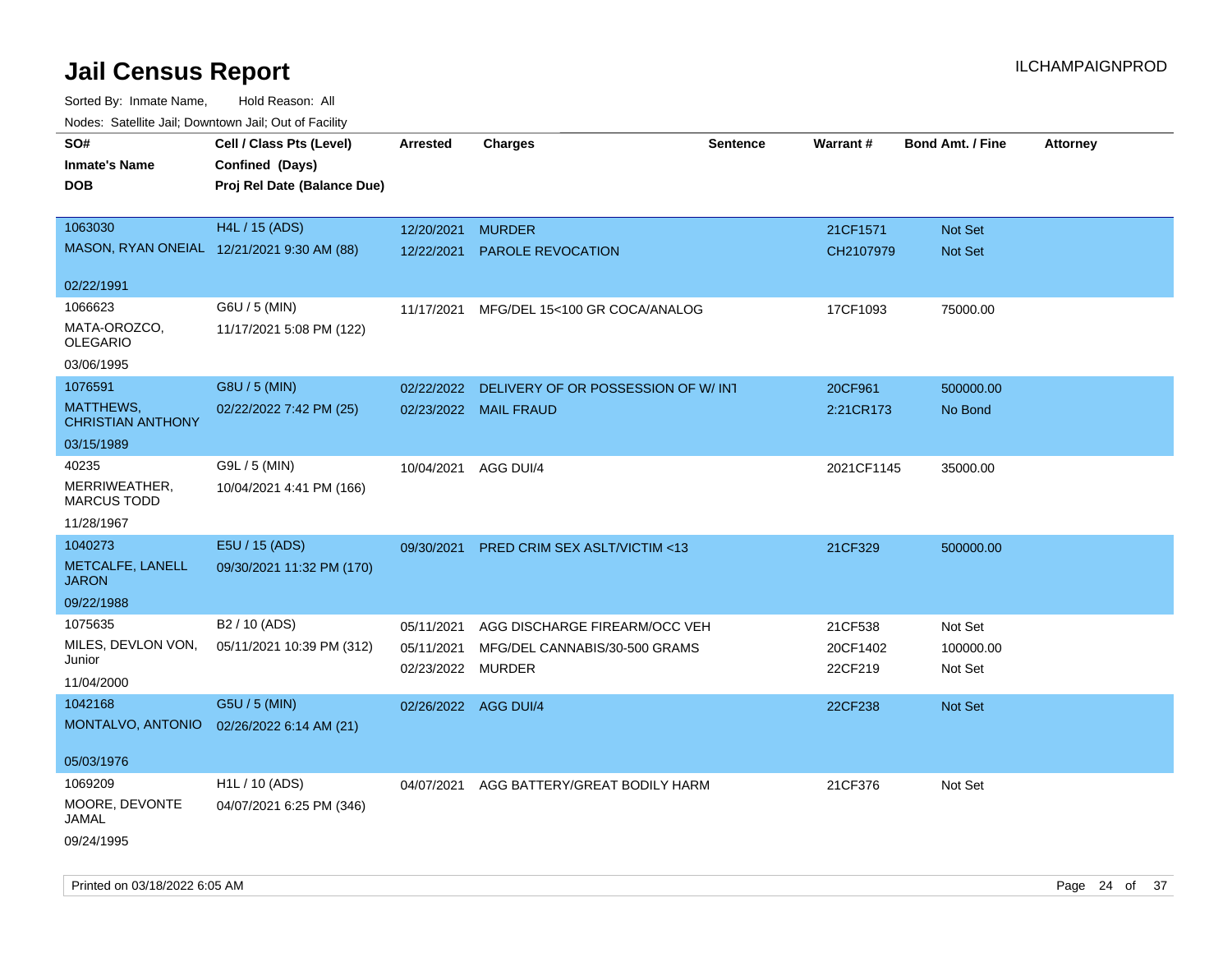Sorted By: Inmate Name, Hold Reason: All Nodes: Satellite Jail; Downtown Jail; Out of Facility

| SO#                                 | Cell / Class Pts (Level)    | <b>Arrested</b>    | <b>Charges</b>                           | <b>Sentence</b> | Warrant#     | <b>Bond Amt. / Fine</b> | <b>Attorney</b> |
|-------------------------------------|-----------------------------|--------------------|------------------------------------------|-----------------|--------------|-------------------------|-----------------|
| <b>Inmate's Name</b>                | Confined (Days)             |                    |                                          |                 |              |                         |                 |
| <b>DOB</b>                          | Proj Rel Date (Balance Due) |                    |                                          |                 |              |                         |                 |
|                                     |                             |                    |                                          |                 |              |                         |                 |
| 61251                               | E4L / 15 (ADS)              | 12/27/2021         | <b>PRED CRIM SEX ASLT/VICTIM &lt;13</b>  |                 | 21CF651      | No Bond                 |                 |
| PETMECKY, JOHN<br><b>ROBERT</b>     | 12/27/2021 1:52 PM (82)     |                    |                                          |                 |              |                         |                 |
| 03/09/1983                          |                             |                    |                                          |                 |              |                         |                 |
| 001078357                           | A2L / 15 (SPH)              | 09/17/2021         | ARMED ROBBERY/ARMED W/FIREARM            |                 | 21CF1128     | Not Set                 |                 |
| PETTIGREW, CAREY                    | 09/17/2021 9:56 AM (183)    | 09/17/2021         | ARMED ROBBERY/ARMED W/FIREARM            |                 | 21CF1129     | Not Set                 |                 |
| <b>CORNITRIAS DEOBLO</b>            |                             | 09/17/2021         | ARMED ROBBERY/ARMED W/FIREARM            |                 | 21CF1230     | Not Set                 |                 |
| 08/31/1986                          |                             |                    |                                          |                 |              |                         |                 |
| 1008308                             | F2U / 10 (MED)              | 01/30/2022 ASSAULT |                                          |                 | 19CM364      | 4000.00                 |                 |
| PETTIGREW, MARIO<br><b>TRAVINIO</b> | 01/30/2022 6:15 AM (48)     |                    | 01/30/2022 AGG BTRY/GREAT BOD HARM/60+   |                 | 22CF131      | No Bond                 |                 |
| 08/11/1992                          |                             |                    |                                          |                 |              |                         |                 |
| 1070610                             | C5L / 10 (ADS)              | 03/03/2022         | AGG BATTERY/PUBLIC PLACE                 |                 | 21CF930      | Not Set                 |                 |
| PHILLIS, AARON<br><b>MONTRELL</b>   | 03/03/2022 2:49 PM (16)     |                    | 03/03/2022 AGG BATTERY/GREAT BODILY HARM |                 | 21CF482      | 5000.00                 |                 |
| 03/26/1999                          |                             |                    |                                          |                 |              |                         |                 |
| 1022441                             | C3L / 10 (ADS)              | 10/27/2021         | AGG BATTERY/PEACE OFFICER                |                 | 2021 CF 12   | No Bond                 |                 |
| PICKENS, DONTRELL<br><b>DEMAR</b>   | 10/27/2021 1:39 PM (143)    | 10/27/2021         | AGG BATTERY/PEACE OFFICER                |                 | 2020 CF 1488 | No Bond                 |                 |
| 12/10/1993                          |                             |                    |                                          |                 |              |                         |                 |
| 001077783                           | H6L / 10 (ADS)              |                    | 01/05/2022 AGGRAVATED BATTERY            |                 | 21CF325      | Not Set                 |                 |
| RIVERA, DARYL<br><b>ANTONIO</b>     | 01/05/2022 4:20 PM (73)     |                    |                                          |                 |              |                         |                 |
| 11/14/1981                          |                             |                    |                                          |                 |              |                         |                 |
| 1072114                             | A1U / 15 (SPH)              | 01/17/2021         | ATTEMPT (FIRST DEGREE MURDER)            |                 | 2021CF65     | <b>Not Set</b>          |                 |
| ROBINSON, DONNELL<br><b>LEVON</b>   | 01/17/2021 2:40 PM (426)    | 01/17/2021         | ARMED ROBBERY/NO FIREARM                 |                 | 2020CF824    | 75000.00                |                 |
| 10/23/2000                          |                             | 02/17/2021         | <b>AGGRAVATED BATTERY</b>                | 4y (DOC)        |              | 250000.00               |                 |
| 47195                               | G8L / 5 (MIN)               | 12/27/2021         | RESIDENTIAL BURGLARY                     |                 | 2020CF1222   | 10000.00                |                 |
| SIMMONS, JAMES<br><b>ROBERT</b>     | 12/27/2021 8:42 AM (82)     | 12/28/2021         | <b>RESIDENTIAL BURGLARY</b>              |                 | 2021CF1596   | Not Set                 |                 |
| 03/13/1975                          |                             |                    |                                          |                 |              |                         |                 |

Printed on 03/18/2022 6:05 AM Page 25 of 37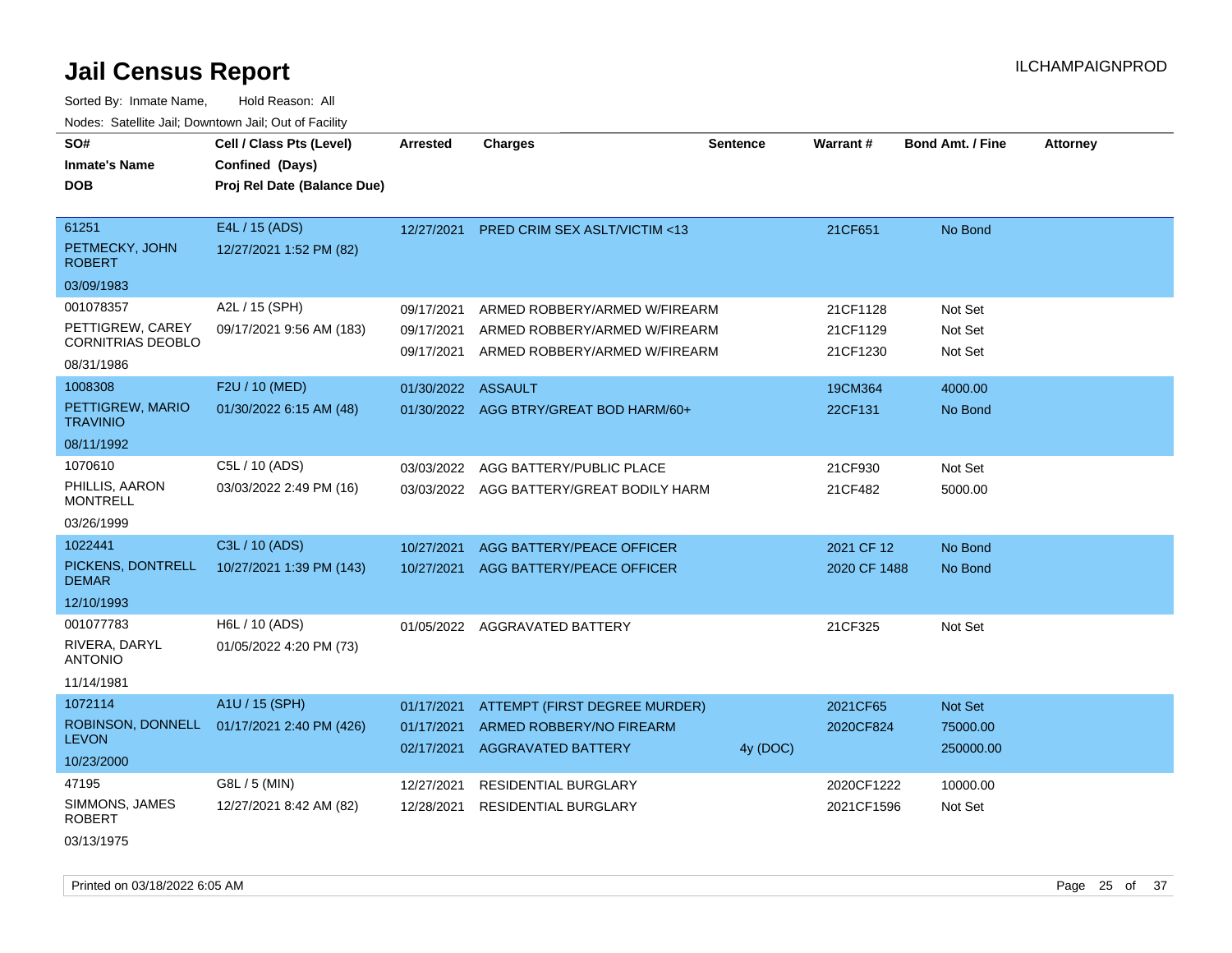| roacs. Catellite Jall, Downtown Jall, Out of Facility |                                                                            |                          |                                                          |                 |                        |                         |                 |
|-------------------------------------------------------|----------------------------------------------------------------------------|--------------------------|----------------------------------------------------------|-----------------|------------------------|-------------------------|-----------------|
| SO#<br><b>Inmate's Name</b><br><b>DOB</b>             | Cell / Class Pts (Level)<br>Confined (Days)<br>Proj Rel Date (Balance Due) | <b>Arrested</b>          | Charges                                                  | <b>Sentence</b> | Warrant#               | <b>Bond Amt. / Fine</b> | <b>Attorney</b> |
| 1064798                                               | B1 / 15 (ADS)                                                              | 01/17/2022 MURDER        |                                                          |                 | 2021CF695              | 1500000.00              |                 |
| <b>STENNIS, BRUCE</b><br><b>DEONTAY</b>               | 01/17/2022 1:29 PM (61)                                                    |                          | 01/17/2022 MFG/DEL 1<15 GR COCAINE/ANLG                  |                 | 21CF520                | 50000.00                |                 |
| 08/12/1998                                            |                                                                            |                          |                                                          |                 |                        |                         |                 |
| 1056971                                               | D <sub>2</sub> / 10 (ADS)                                                  | 08/07/2021               | FELON POSS/USE WEAPON/FIREARM                            |                 | 21CF948                | No Bond                 |                 |
| TRAVIS, DENZEL<br><b>DANTRELL</b>                     | 08/07/2021 7:36 AM (224)                                                   | 08/08/2021               | AGG BATTERY/PUBLIC PLACE                                 |                 | 2020CF647              | 25000.00                |                 |
| 03/21/1993                                            |                                                                            |                          |                                                          |                 |                        |                         |                 |
| 001078250                                             | F2L / 10 (MED)                                                             | 08/07/2021               | FELON POSS WEAPON/BODY ARMOR                             |                 | 21CF950                | <b>Not Set</b>          |                 |
| TRAVIS, JORDAN<br><b>TESHAUN</b>                      | 08/07/2021 10:27 AM (224)                                                  |                          |                                                          |                 |                        |                         |                 |
| 03/03/1996                                            |                                                                            |                          |                                                          |                 |                        |                         |                 |
| 512160                                                | F1L / 15 (MAX)                                                             | 03/10/2022               | ARMED HABITUAL CRIMINAL                                  |                 | 22CF296                | Not Set                 |                 |
| <b>TURNER, CHARLES</b><br><b>EDWARD</b>               | 03/10/2022 12:00 PM (9)                                                    |                          | 03/11/2022 PAROLE REVOCATION                             |                 | CH2201422              | No Bond                 |                 |
| 09/05/1986                                            |                                                                            |                          |                                                          |                 |                        |                         |                 |
| 30108                                                 | J4L / 15 (ADS)                                                             | 07/30/2021               | <b>MURDER</b>                                            |                 | 21CF902                | 2000000.00              |                 |
| <b>VANDYKE, DARYL</b><br><b>ANTHONY</b>               | 07/30/2021 8:29 PM (232)                                                   |                          |                                                          |                 |                        |                         |                 |
| 10/04/1965                                            |                                                                            |                          |                                                          |                 |                        |                         |                 |
| 968681                                                | D5 / 15 (ADS)                                                              | 08/27/2021               | AGG CRIM SX AB/VIC 13<18/TRUST                           |                 | 2020CF499              | 250000.00               |                 |
| WADE, DEMETRIUS<br><b>DARYL</b>                       | 08/27/2021 2:25 AM (204)                                                   | 08/27/2021               | INDIRECT CRIMINAL CONTEMPT                               | 3y (DOC)        | 2021CC16               | No Bond                 |                 |
| 01/07/1987                                            |                                                                            |                          |                                                          |                 |                        |                         |                 |
| 1070971                                               | H3L / 5 (ADS)                                                              | 12/07/2021               | <b>IDENTITY THEFT/&lt;\$300</b>                          |                 | 20CF922                | <b>Not Set</b>          |                 |
| <b>WEIR, CLINTON</b><br><b>HOWARD</b>                 | 12/08/2021 3:45 AM (101)                                                   | 12/07/2021               | <b>RECKLESS DRIVING</b>                                  |                 | 19TR2348               | <b>Not Set</b>          |                 |
| 03/15/1983                                            |                                                                            |                          |                                                          |                 |                        |                         |                 |
| 54212                                                 | E3U / 10 (ADS)                                                             | 12/21/2021               | ARMED VIOLENCE/CATEGORY I                                |                 | 21CF1576               | Not Set                 |                 |
| <b>WHITLOCK, GEORGE</b><br>ABRAM                      | 12/21/2021 1:20 PM (88)                                                    | 12/21/2021<br>12/21/2021 | RECEIVE/POSS/SELL STOLEN VEH<br>VIOLATE ORDER PROTECTION |                 | 2021CF669<br>2021CM391 | 10000.00<br>1000.00     |                 |
| 11/10/1978                                            |                                                                            |                          |                                                          |                 |                        |                         |                 |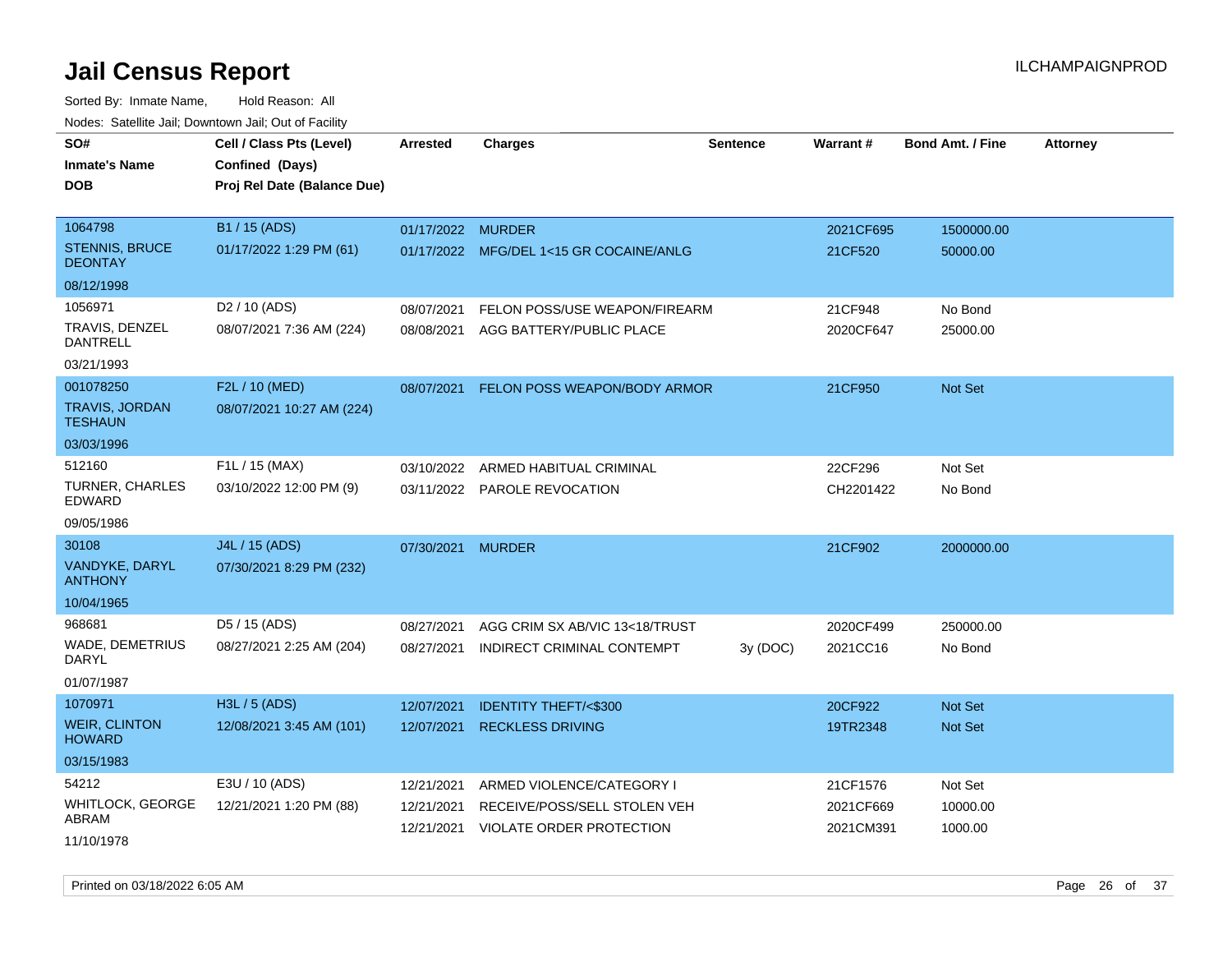| SO#<br><b>Inmate's Name</b><br><b>DOB</b>  | Cell / Class Pts (Level)<br>Confined (Days)<br>Proj Rel Date (Balance Due) | Arrested   | <b>Charges</b>                | <b>Sentence</b> | Warrant#    | <b>Bond Amt. / Fine</b> | <b>Attorney</b> |
|--------------------------------------------|----------------------------------------------------------------------------|------------|-------------------------------|-----------------|-------------|-------------------------|-----------------|
|                                            |                                                                            |            |                               |                 |             |                         |                 |
| 1058072                                    | A2U / 15 (SPH)                                                             | 02/25/2021 | ARMED HABITUAL CRIMINAL       |                 |             | Not Set                 |                 |
| <b>WILLIAMS, KENNETH</b><br><b>BERNARD</b> | 02/25/2021 3:24 PM (387)                                                   |            |                               |                 |             |                         |                 |
| 10/04/1985                                 |                                                                            |            |                               |                 |             |                         |                 |
| 1020914                                    | F3L / 10 (MED)                                                             | 03/06/2022 | FELON POSS/USE WEAPON/FIREARM |                 | 21CF1337    | 250000.00               |                 |
| <b>WILSON, BRANDON</b><br>LARON            | 03/06/2022 11:46 AM (13)                                                   |            |                               |                 |             |                         |                 |
| 07/05/1994                                 |                                                                            |            |                               |                 |             |                         |                 |
| 9326                                       | $12/5$ (ADS)                                                               | 06/14/2021 | <b>BURGLARY</b>               |                 | 2020-CF-625 | Not Set                 |                 |
| YOUNG, ANTHONY<br><b>PAUL</b>              | 06/14/2021 12:07 PM (278)                                                  |            |                               |                 |             |                         |                 |
| 03/13/1954                                 |                                                                            |            |                               |                 |             |                         |                 |
| <b>Total Downtown Jail: 58</b>             |                                                                            | Males: 58  | Unknown: 0<br>Females: 0      |                 |             |                         |                 |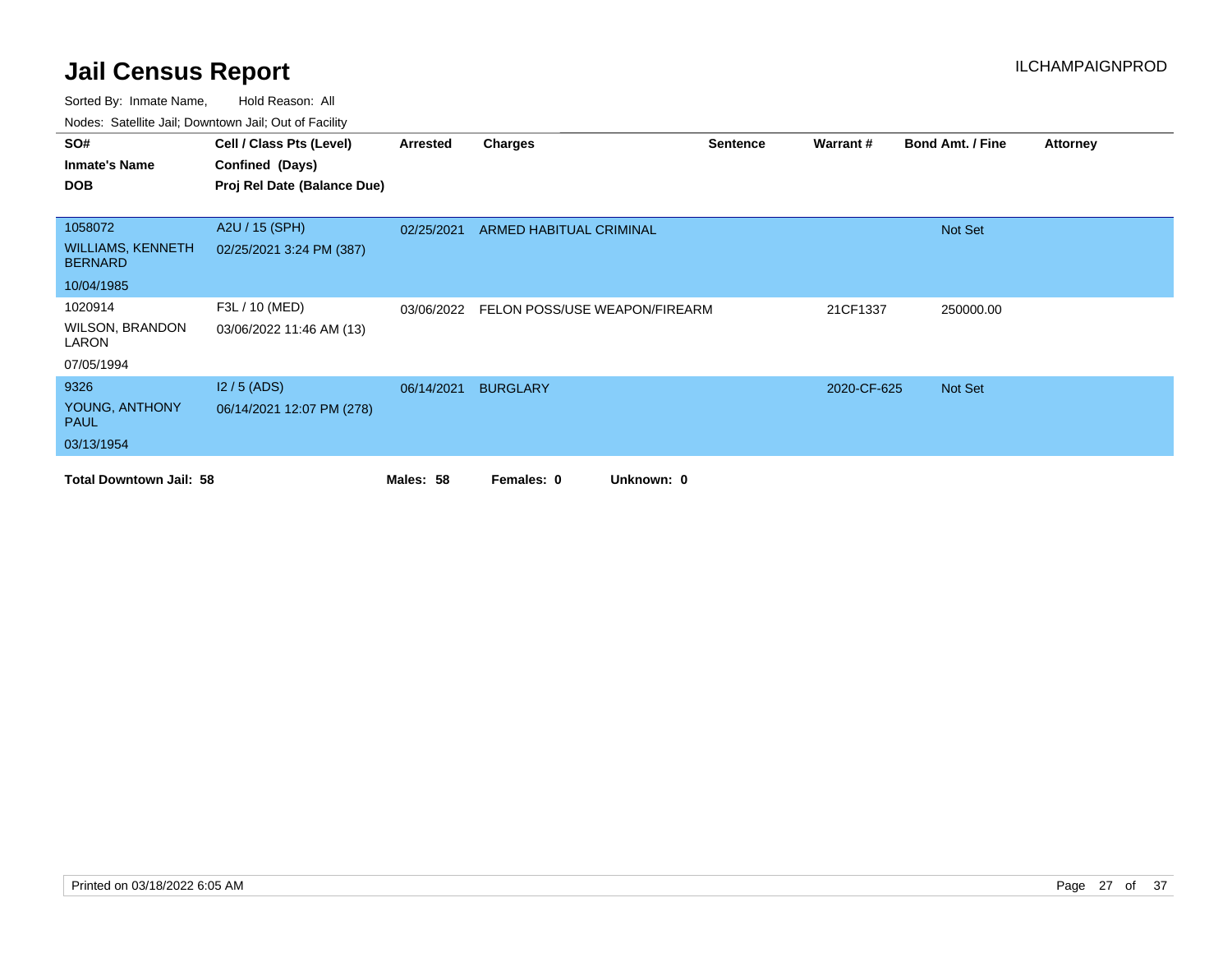|  | <b>Out of Facility</b> |  |
|--|------------------------|--|

| SO#<br><b>Inmate's Name</b>              | Cell / Class Pts (Level)<br>Confined (Days)  | <b>Arrested</b> | <b>Charges</b>                   | <b>Sentence</b> | <b>Warrant#</b> | <b>Bond Amt. / Fine</b> | <b>Attorney</b> |
|------------------------------------------|----------------------------------------------|-----------------|----------------------------------|-----------------|-----------------|-------------------------|-----------------|
| <b>DOB</b>                               | Proj Rel Date (Balance Due)                  |                 |                                  |                 |                 |                         |                 |
| 61095                                    | <b>KAN / 10 (ADS)</b>                        | 05/02/2021      | HOME INVASION/CAUSE INJURY       |                 | 2021CF323       | 100000.00               |                 |
| AMOS, DERRICK<br><b>JAMES</b>            | 05/02/2021 9:02 PM (321)                     |                 |                                  |                 |                 |                         |                 |
| 06/12/1985                               |                                              |                 |                                  |                 |                 |                         |                 |
| 001078621                                | KAN / 10 (MED)                               | 12/23/2021      | RESIDENTIAL BURGLARY             |                 | 21CF1582        | Not Set                 |                 |
|                                          | BAILEY, DANIEL SCOTT 12/23/2021 9:44 AM (86) | 01/14/2022      | PROBATION VIOLATION              |                 | 21CF1445        | Not Set                 |                 |
| 05/09/1999                               |                                              |                 |                                  |                 |                 |                         |                 |
| 19971                                    | <b>EHD</b>                                   | 11/09/2021      | DRIVING RVK/SUSP DUI/SSS 4-9     |                 | 2021CF968       | Not Set                 |                 |
| <b>LYNN</b>                              | BARNESKE, RAYMOND 11/09/2021 9:32 AM (130)   |                 |                                  |                 |                 |                         |                 |
| 08/17/1961                               | 5/6/2022 (0.00)                              |                 |                                  |                 |                 |                         |                 |
| 516062                                   | KAN / 15 (MAX)                               | 02/22/2021      | PHONE HARASSMENT/2+              |                 | 20CF194         | 5000.00                 |                 |
| BENNETT, JOHN<br><b>MICHAEL</b>          | 02/22/2021 10:47 AM (390)                    | 02/22/2021      | AGG DISCH FIR/VEH/PC OFF/FRMAN   |                 | 21CF210         | No Bond                 |                 |
| 04/30/1986                               |                                              |                 |                                  |                 |                 |                         |                 |
| 33993                                    | <b>KAN / 10 (MED)</b>                        | 06/14/2021      | AGGRAVATED DOMESTIC BATTERY      |                 | 21CF688         | Not Set                 |                 |
| <b>BOOKER, STEPHON</b><br><b>MONTELL</b> | 06/14/2021 7:42 PM (278)                     | 06/14/2021      | POSSESSING A CONTROLLED SUBSTANC |                 | 21CF657         | Not Set                 |                 |
| 06/11/1971                               |                                              | 06/14/2021      | PAROLE REVOCATION                |                 | CH2103612       | No Bond                 |                 |
| 38273                                    | EHD                                          | 02/23/2022      | AGG DUI/NO VALID DL              |                 | 2020CF1371      | Not Set                 |                 |
| BRADLEY,                                 | 02/23/2022 9:14 AM (24)                      |                 |                                  |                 |                 |                         |                 |
| <b>CHRISTOPHER</b>                       |                                              |                 |                                  |                 |                 |                         |                 |
| 02/24/1974                               | 4/7/2022 (0.00)                              |                 |                                  |                 |                 |                         |                 |
| 1074315                                  | <b>KAN / 15 (MAX)</b>                        | 07/27/2021      | AGG DISCHARGE FIREARM/VEH/SCH    |                 | 21CF927         | Not Set                 |                 |
| <b>BRIGGS, PATRICK</b><br><b>MONTAY</b>  | 08/03/2021 4:56 PM (228)                     |                 |                                  |                 |                 |                         |                 |
| 08/05/2001                               |                                              |                 |                                  |                 |                 |                         |                 |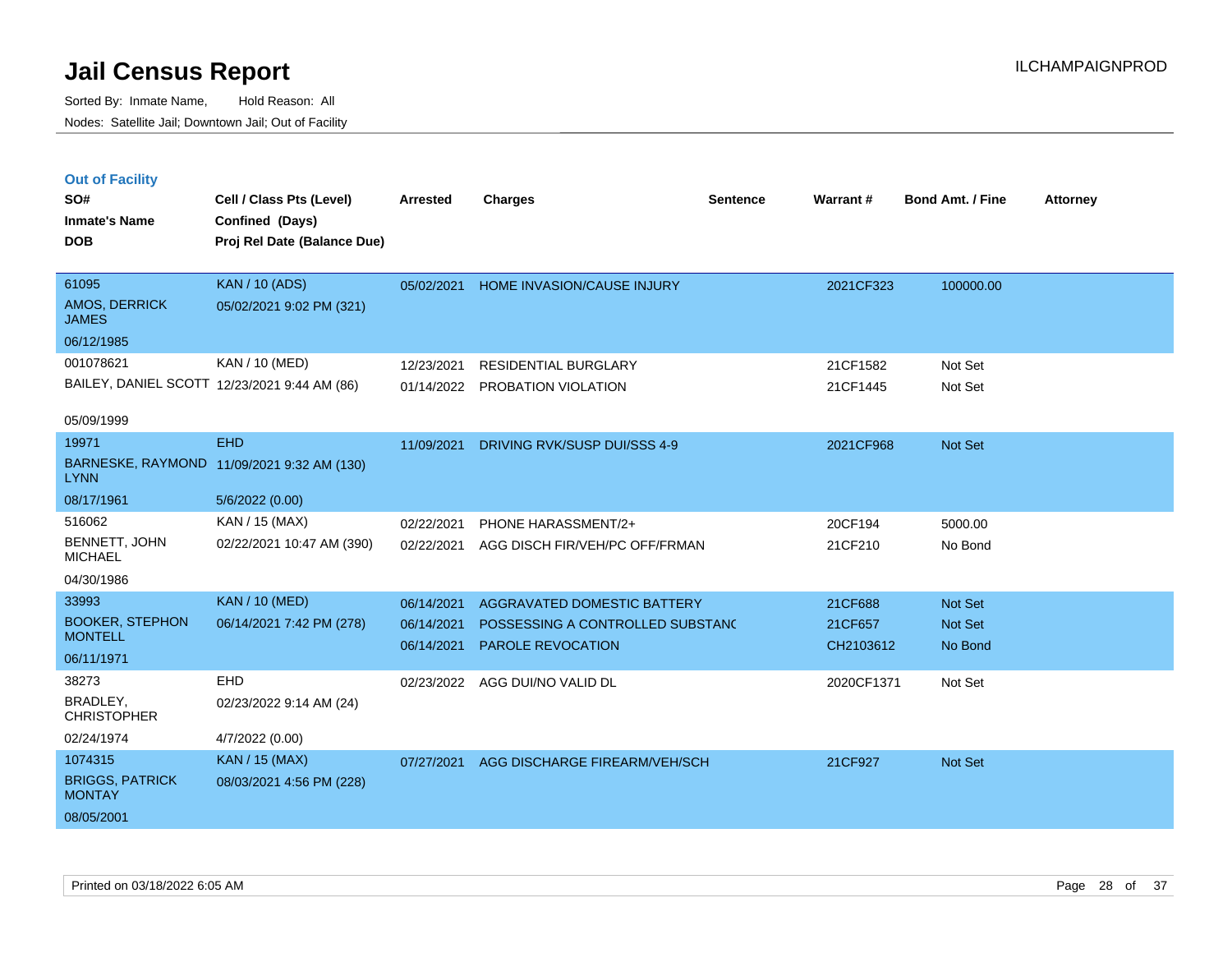| 10000. Catolino can, Domntonn can, Oat or I domt                      |                                                                            |                          |                                                                      |                 |                      |                           |                 |
|-----------------------------------------------------------------------|----------------------------------------------------------------------------|--------------------------|----------------------------------------------------------------------|-----------------|----------------------|---------------------------|-----------------|
| SO#<br>Inmate's Name<br>DOB                                           | Cell / Class Pts (Level)<br>Confined (Days)<br>Proj Rel Date (Balance Due) | Arrested                 | <b>Charges</b>                                                       | <b>Sentence</b> | <b>Warrant#</b>      | <b>Bond Amt. / Fine</b>   | <b>Attorney</b> |
| 001078065<br><b>BROWN, CHARMAN</b><br>LAKEEF                          | <b>KAN / 10 (ADS)</b><br>06/17/2021 12:32 PM (275)                         | 06/17/2021               | AGG BATTERY/DISCHARGE FIREARM                                        |                 | 21CF704              | 1000000.00                |                 |
| 11/30/2002<br>1038554<br><b>BROWN, CORRION</b><br>DEVONTAE            | KAN / 15 (MAX)<br>08/18/2021 5:40 PM (213)                                 | 08/18/2021<br>08/18/2021 | DELIVERY OF OR POSSESSION OF W/INT<br>ARMED HABITUAL CRIMINAL        |                 | 21CF1009<br>21CF1162 | No Bond<br>Not Set        |                 |
| 04/19/1995<br>1038579<br><b>BROWN, MARKEL</b><br>RIKKI                | <b>KAN / 15 (MAX)</b><br>08/18/2021 2:05 PM (213)                          | 08/18/2021               | FELON POSS/USE WEAPON/FIREARM                                        |                 | 21CF1010             | Not Set                   |                 |
| 01/06/1995<br>1003006<br>BROWN, ROCKEITH<br><b>JAVONTE</b>            | KAN / 15 (MAX)<br>08/19/2021 12:55 AM (212)                                | 08/19/2021               | FELON POSS/USE MACHINE GUN                                           |                 | 21CF1011             | No Bond                   |                 |
| 07/23/1991<br>1068812<br>BRYANT, DANNY<br><b>EUGENE</b><br>11/22/1989 | <b>KAN / 15 (MAX)</b><br>12/21/2021 1:50 PM (88)                           | 12/21/2021<br>12/21/2021 | <b>FELON POSS/USE FIREARM PRIOR</b><br>AGG DISCHARGE FIREARM/OCC VEH |                 | 21CF1568<br>21CF741  | Not Set<br><b>Not Set</b> |                 |
| 987334<br>CAIN, ISAIAH<br><b>DEPRIEST</b><br>12/23/1990               | KAN / 15 (MAX)<br>03/10/2021 2:22 PM (374)                                 |                          | 03/10/2021 ATTEMPT (FIRST DEGREE MURDER)                             |                 | 19CF689              | Not Set                   |                 |
| 992962<br><b>CAMPBELL, KEITH</b><br>KNAQEEB<br>07/22/1991             | <b>KAN / 15 (ADS)</b><br>05/25/2021 1:19 PM (298)                          | 05/25/2021               | MURDER/INTENT TO KILL/INJURE                                         |                 | 2018CF1045           | 1000000.00                |                 |
| 001078576<br>CARTER, DEMONDRE<br>DAVON<br>05/27/2001                  | KAN / 15 (MAX)<br>11/09/2021 6:01 PM (130)                                 | 11/09/2021               | UNLAWFUL USE OF A WEAPON                                             |                 | 21CF1383             | Not Set                   |                 |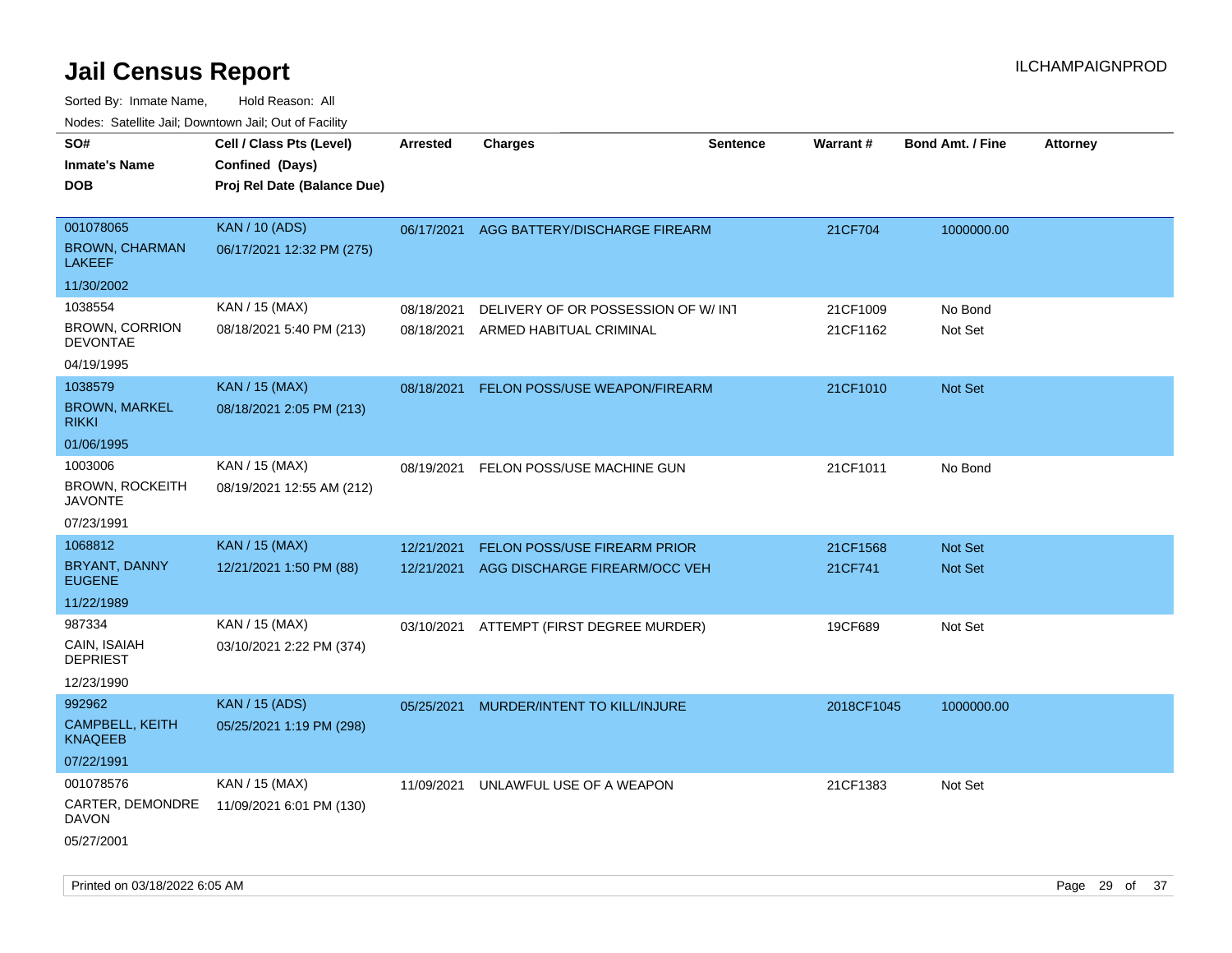|                                       | soupois catomic can, Dominomii can, Cat or Faomt                           |                          |                                                         |                 |                      |                         |                 |
|---------------------------------------|----------------------------------------------------------------------------|--------------------------|---------------------------------------------------------|-----------------|----------------------|-------------------------|-----------------|
| SO#<br><b>Inmate's Name</b><br>DOB    | Cell / Class Pts (Level)<br>Confined (Days)<br>Proj Rel Date (Balance Due) | <b>Arrested</b>          | <b>Charges</b>                                          | <b>Sentence</b> | Warrant#             | <b>Bond Amt. / Fine</b> | <b>Attorney</b> |
| 1064992<br><b>CARTER, KEJUAN</b>      | <b>KAN / 15 (MAX)</b><br>09/20/2021 11:42 PM (180)                         | 09/20/2021               | ARMED VIOLENCE/CATEGORY I                               |                 | 21CF1137             | <b>Not Set</b>          |                 |
| JAVONTE                               |                                                                            |                          |                                                         |                 |                      |                         |                 |
| 06/27/1998                            |                                                                            |                          |                                                         |                 |                      |                         |                 |
| 001078729                             | KAN / 15 (ADS)                                                             | 01/02/2022               | MURDER/INTENT TO KILL/INJURE                            |                 | 20CF396              | 1000000.00              |                 |
| CARTER, TROY<br>DEMON                 | 01/02/2022 10:29 AM (76)                                                   |                          |                                                         |                 |                      |                         |                 |
| 01/02/2004                            |                                                                            |                          |                                                         |                 |                      |                         |                 |
| 001078461                             | <b>KAN / 10 (MED)</b>                                                      | 10/07/2021               | AGG UNLAWFUL USE WEAPON/PERSON                          |                 | 2021CF1209           | No Bond                 |                 |
| COLE, ERIC JOSE                       | 10/08/2021 12:25 AM (162)                                                  | 10/07/2021               | AGG DOMESTIC BATTERY/STRANGLE                           |                 | 2021CF1208           | <b>Not Set</b>          |                 |
| 01/24/2002                            |                                                                            |                          |                                                         |                 |                      |                         |                 |
| 1048488                               | KAN / 10 (ADS)                                                             | 12/30/2021               | ARMED VIOLENCE/CATEGORY I                               |                 | 2022CF4              | Not Set                 |                 |
| COLSON, WAYNE<br><b>ARTHUR, Third</b> | 12/30/2021 8:27 AM (79)                                                    |                          |                                                         |                 |                      |                         |                 |
| 10/14/1995                            |                                                                            |                          |                                                         |                 |                      |                         |                 |
| 57733                                 | <b>KAN / 15 (SPH)</b>                                                      | 02/25/2020               | <b>HOMICIDE</b>                                         |                 | 2020-CF250           | 2000000.00              |                 |
| <b>CRAIG, ANTOINE</b><br>DARRELL      | 02/25/2020 4:08 PM (753)                                                   | 02/25/2020               | FELON POSS/USE WEAPON/FIREARM                           |                 | 19CF-1827            | 80000.00                |                 |
| 10/09/1982                            |                                                                            |                          |                                                         |                 |                      |                         |                 |
| 001077939                             | KAN / 10 (MED)                                                             | 05/10/2021               | FIREARM/FOID INVALID/NOT ELIG                           |                 | 21CF526              | No Bond                 |                 |
| CROSS, PATRICK<br><b>DONTRELLE</b>    | 05/10/2021 7:31 PM (313)                                                   | 06/02/2021               | POSS STOLEN VEHICLE > \$25,000                          |                 | 21CF612              | Not Set                 |                 |
| 11/07/2001                            |                                                                            |                          |                                                         |                 |                      |                         |                 |
| 25022                                 | EHD / 10 (MED)                                                             | 02/17/2022               | AGG DUI/2/PASS <16                                      |                 | 2021CF560            | No Bond                 |                 |
| <b>CRUMP, ROBERT</b><br>ANTHONY       | 02/17/2022 11:48 AM (30)                                                   |                          |                                                         |                 |                      |                         |                 |
| 02/06/1966                            | 5/14/2022 (0.00)                                                           |                          |                                                         |                 |                      |                         |                 |
| 1061304                               | KAN / 15 (MAX)                                                             | 10/11/2021               | ARMED HABITUAL CRIMINAL                                 |                 | 21CF1226             | No Bond                 |                 |
| DORRIS, KEMION<br>DAETOCE             | 10/11/2021 7:30 PM (159)                                                   | 10/11/2021<br>10/11/2021 | ARMED HABITUAL CRIMINAL<br><b>HOME INVASION/FIREARM</b> |                 | 21CF1227<br>21CF1228 | No Bond<br>No Bond      |                 |
| 11/19/1997                            |                                                                            |                          |                                                         |                 |                      |                         |                 |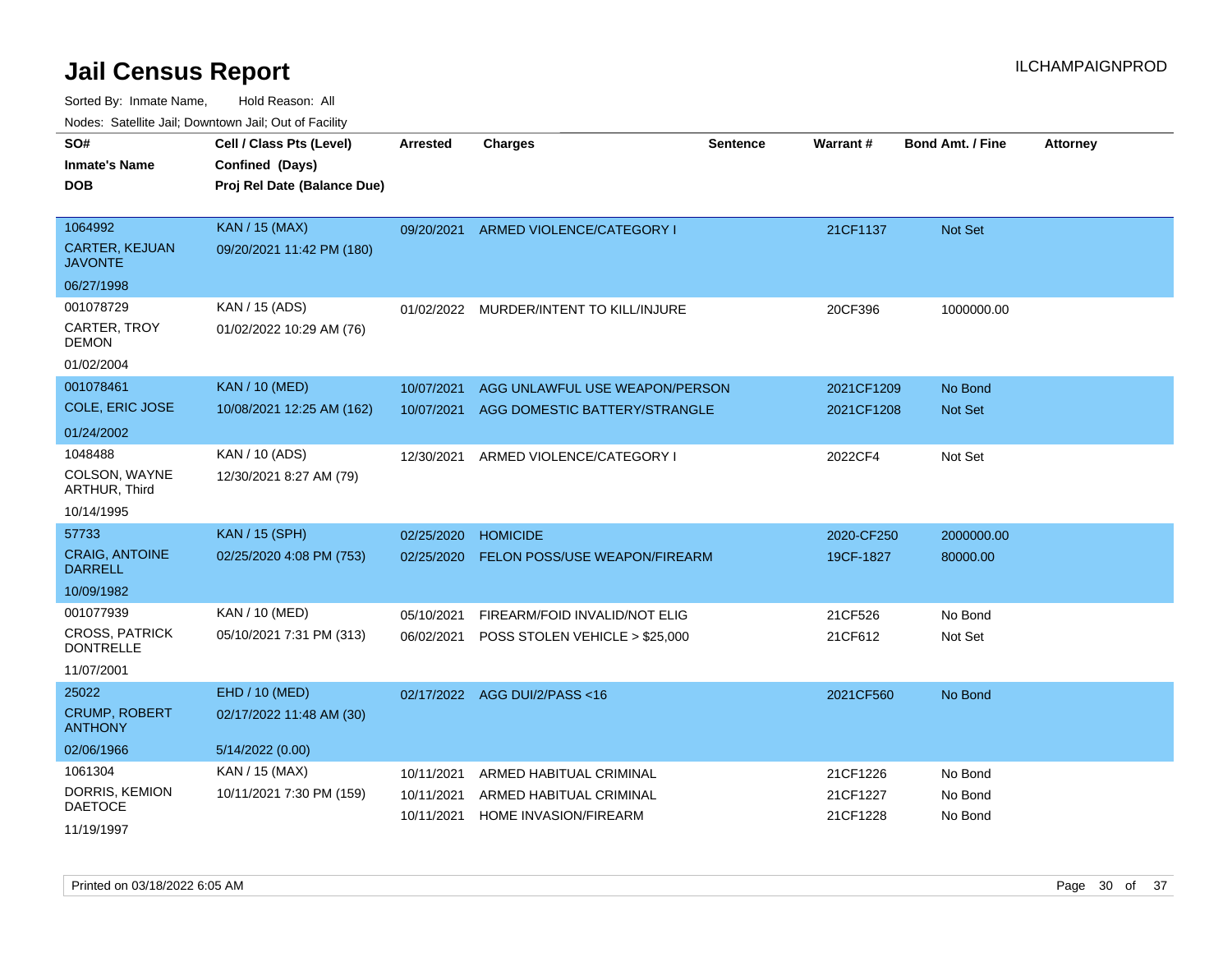**DOB SO# Inmate's Name Cell / Class Pts (Level) Arrested Charges Warrant # Bond Amt. / Fine Attorney Confined (Days) Proj Rel Date (Balance Due)** Sorted By: Inmate Name, Hold Reason: All Nodes: Satellite Jail; Downtown Jail; Out of Facility

| 57266                                       | <b>EHD</b>                                   |                      | 03/09/2022 SPEEDING 35+ MPH OVER LIMIT    | 2020TR6885 | <b>Not Set</b> |
|---------------------------------------------|----------------------------------------------|----------------------|-------------------------------------------|------------|----------------|
| <b>FISCUS, DAKOTA VAN</b><br><b>MICHAEL</b> | 03/09/2022 9:07 AM (10)                      |                      |                                           |            |                |
| 03/16/1981                                  | 3/22/2022 (0.00)                             |                      |                                           |            |                |
| 1013012                                     | KAN / 15 (MAX)                               | 07/08/2021           | ATTEMPT (FIRST DEGREE MURDER)             | 2021CF790  | 1000000.00     |
|                                             | GARY, XAVIER LAMAR  07/08/2021 9:24 AM (254) | 07/08/2021           | FELON POSS/USE FIREARM PRIOR              | 2020CF650  | 25000.00       |
| 12/14/1991                                  |                                              | 07/08/2021           | FELON POSS/USE FIREARM PRIOR              | 21CF798    | Not Set        |
| 1065946                                     | <b>KAN / 10 (MED)</b>                        | 09/04/2021           | AGG BATTERY/DISCHARGE FIREARM             | 21CF1057   | 750000.00      |
| <b>GODBOLT, DESMOND</b><br><b>DEVONTAE</b>  | 09/04/2021 1:17 AM (196)                     | 09/04/2021           | <b>RESIST/OBSTRUCTING A PEACE OFFICEF</b> | 21CM407    | <b>Not Set</b> |
| 11/15/1997                                  |                                              |                      |                                           |            |                |
| 1070118                                     | KAN / 15 (MAX)                               | 08/31/2021           | AGGRAVATED DOMESTIC BATTERY               | 21CF1049   | No Bond        |
| GRAHAM, CORTEZ<br><b>LAMON</b>              | 08/31/2021 9:32 PM (200)                     | 09/02/2021           | PROBATION VIOLATION                       | 21CF55     | Not Set        |
| 03/31/1976                                  |                                              |                      |                                           |            |                |
| 1076506                                     | <b>KAN / 15 (MAX)</b>                        | 09/17/2021           | AGG UUW/PERSON/CM THREAT VIOL             | 21CF1131   | <b>Not Set</b> |
|                                             | GRAY, JAMARH EMERE 09/17/2021 10:41 AM (183) | 09/20/2021           | <b>DOMESTIC BATTERY</b>                   | 21CM430    | <b>Not Set</b> |
|                                             |                                              |                      |                                           |            |                |
| 06/21/2003                                  |                                              |                      |                                           |            |                |
| 1055117                                     | <b>EHD</b>                                   |                      | 02/15/2022 AGG BATTERY/PUBLIC PLACE       | 2021CM47   | Not Set        |
| GREAM, JOHN<br>ROBERT LEE                   | 02/15/2022 10:44 AM (32)                     |                      |                                           |            |                |
| 08/23/1996                                  | 6/13/2022 (0.00)                             |                      |                                           |            |                |
| 1037683                                     | <b>EHD</b>                                   | 02/23/2022           | AGG DUI/LIC SUSP OR REVOKED               | 2020CF350  | <b>Not Set</b> |
| <b>HARRISON, HAROLD</b><br><b>RAY</b>       | 02/23/2022 10:01 AM (24)                     | 02/23/2022 AGG DUI/3 |                                           | 2020CF1351 | <b>Not Set</b> |
| 11/30/1963                                  | 5/22/2022 (0.00)                             |                      |                                           |            |                |
| 1045186                                     | KAN / 15 (MAX)                               | 08/16/2021           | ARMED VIOLENCE/CATEGORY I                 | 21CF934    | 1000000.00     |
| HOLBROOK, JOHNNIE                           | 08/16/2021 11:07 AM (215)                    | 08/16/2021           | FELON POSS/USE WEAPON/FIREARM             | 19CF968    | Not Set        |
| <b>MATHIS</b>                               |                                              | 08/16/2021           | AGG FLEEING POLICE/21 MPH OVER            | 21CF988    | Not Set        |
| 07/19/1996                                  |                                              | 08/16/2021           | FELON POSS/USE WEAPON/FIREARM             | 21CF989    | Not Set        |

**Sentence**

Printed on 03/18/2022 6:05 AM **Page 31** of 37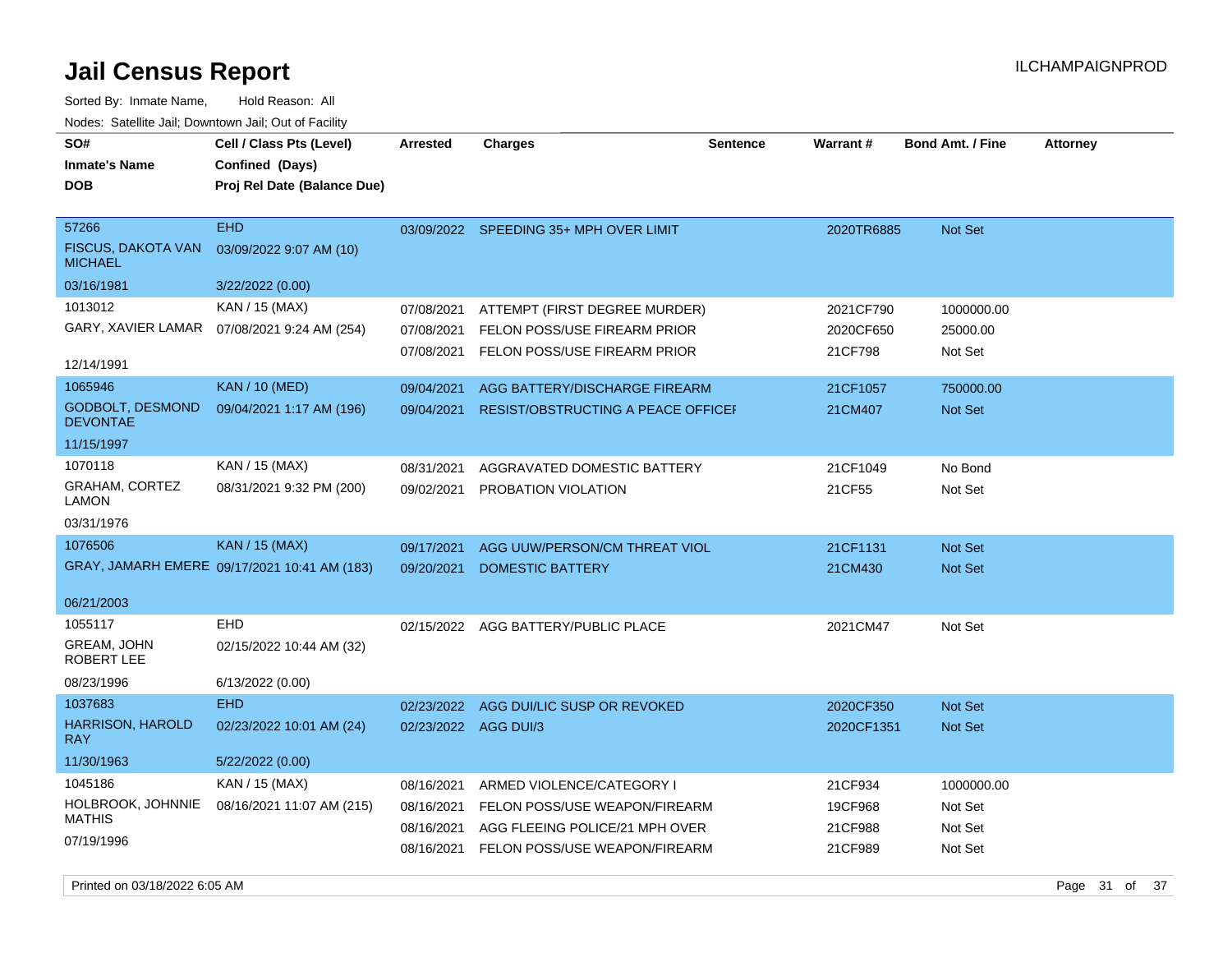| roacs. Catellite Jall, Downtown Jall, Out of Facility |                                                                            |                 |                                         |                 |            |                         |                 |
|-------------------------------------------------------|----------------------------------------------------------------------------|-----------------|-----------------------------------------|-----------------|------------|-------------------------|-----------------|
| SO#<br><b>Inmate's Name</b><br><b>DOB</b>             | Cell / Class Pts (Level)<br>Confined (Days)<br>Proj Rel Date (Balance Due) | <b>Arrested</b> | <b>Charges</b>                          | <b>Sentence</b> | Warrant#   | <b>Bond Amt. / Fine</b> | <b>Attorney</b> |
|                                                       |                                                                            |                 |                                         |                 |            |                         |                 |
| 972300                                                | <b>KAN / 10 (MED)</b>                                                      | 12/22/2021      | <b>RESIDENTIAL BURGLARY</b>             |                 | 18CF1691   | 25000.00                |                 |
| <b>HOLT, MICHAEL</b><br><b>TERRELL</b>                | 12/22/2021 8:36 AM (87)                                                    | 12/22/2021      | AGG CRIM SEX ABUSE/VICTIM <9            |                 | 19CF1277   | 250000.00               |                 |
| 12/25/1989                                            |                                                                            |                 |                                         |                 |            |                         |                 |
| 001078146                                             | KAN / 15 (MAX)                                                             | 07/09/2021      | AGG BATTERY/DISCHARGE FIREARM           |                 | 21CF795    | 1000000.00              |                 |
| HUNT, TEIGAN<br><b>JAZAIREO</b>                       | 07/09/2021 12:41 PM (253)                                                  | 07/09/2021      | ARMED ROBBERY/ARMED W/FIREARM           |                 | 21CF806    | Not Set                 |                 |
| 05/14/2003                                            |                                                                            |                 |                                         |                 |            |                         |                 |
| 989743                                                | <b>KAN / 15 (ADS)</b>                                                      | 04/13/2021      | AGGRAVATED DOMESTIC BATTERY             |                 | 21CF399    | Not Set                 |                 |
| <b>JACKSON, STEVE</b><br><b>ALLEN</b>                 | 04/13/2021 2:45 AM (340)                                                   |                 |                                         |                 |            |                         |                 |
| 06/04/1991                                            |                                                                            |                 |                                         |                 |            |                         |                 |
| 001078788                                             | KAN / 5 (ADS)                                                              |                 | 01/21/2022 AGGRAVATED BATTERY           |                 | 22CF93     | Not Set                 |                 |
|                                                       | JOHNSON, BRENTON Z 01/21/2022 8:33 PM (57)                                 |                 |                                         |                 |            |                         |                 |
|                                                       |                                                                            |                 |                                         |                 |            |                         |                 |
| 08/07/1987                                            |                                                                            |                 |                                         |                 |            |                         |                 |
| 57271                                                 | <b>EHD</b>                                                                 | 03/08/2022      | DRIVING RVK/SUSP DUI/SSS 4-9            |                 | 2021CF34   | <b>Not Set</b>          |                 |
| <b>KEYS, CAPREE</b><br><b>REMONE</b>                  | 03/08/2022 9:17 AM (11)                                                    |                 | 03/08/2022 DRIVING RVK/SUSP DUI/SSS 4-9 |                 | 2020CF1116 | Not Set                 |                 |
| 11/23/1982                                            | 9/3/2022(0.00)                                                             |                 |                                         |                 |            |                         |                 |
| 1064445                                               | KAN / 15 (MAX)                                                             | 04/23/2021      | FELON POSS/USE FIREARM/PAROLE           |                 | 21CF899    | Not Set                 |                 |
| LARUE, TERENCE                                        | 04/23/2021 11:18 AM (330)                                                  | 04/23/2021      | AGG DISCHARGE FIREARM/OCC VEH           |                 | 2021CF295  | 500000.00               |                 |
| <b>TRAMEL</b>                                         |                                                                            | 04/23/2021      | POSSESS 15<100 GRAMS COCAINE            |                 | 19CF1052   | 10000.00                |                 |
| 12/23/1998                                            |                                                                            |                 |                                         |                 |            |                         |                 |
| 001078237                                             | <b>KAN / 15 (ADS)</b>                                                      | 08/03/2021      | AGG DISCHARGE FIREARM/OCC VEH           |                 | 21CF928    | No Bond                 |                 |
| LAWS, TERON<br><b>RAMONTE</b>                         | 08/03/2021 6:29 PM (228)                                                   |                 |                                         |                 |            |                         |                 |
| 04/03/2001                                            |                                                                            |                 |                                         |                 |            |                         |                 |
| 001078470                                             | KAN / 15 (MAX)                                                             |                 | 10/10/2021 MURDER/INTENT TO KILL/INJURE |                 | 21CF1221   | Not Set                 |                 |
| LEE, AMAHRION<br>JA'MERE                              | 10/10/2021 1:23 PM (160)                                                   |                 |                                         |                 |            |                         |                 |
| 11/05/2002                                            |                                                                            |                 |                                         |                 |            |                         |                 |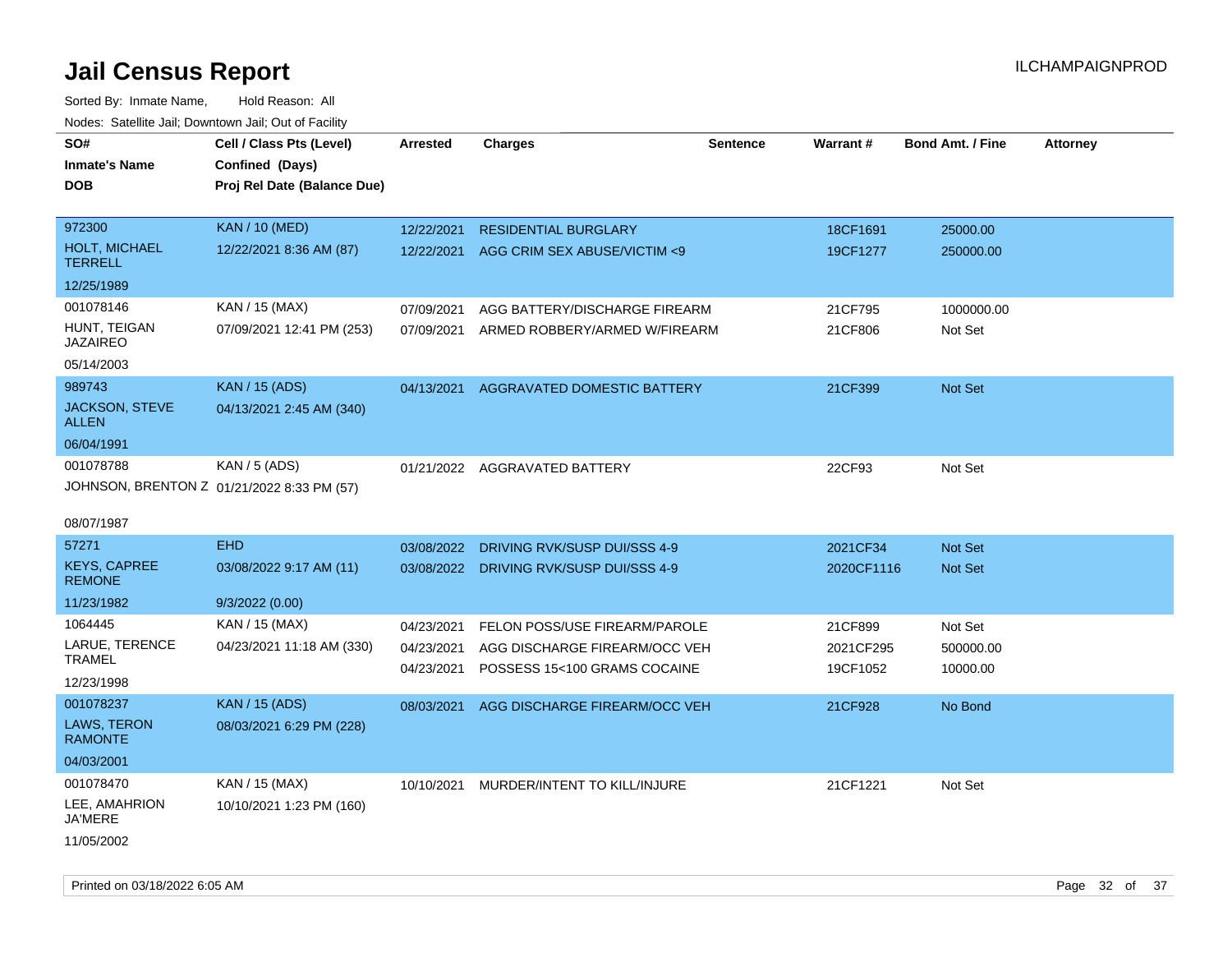Sorted By: Inmate Name, Hold Reason: All Nodes: Satellite Jail; Downtown Jail; Out of Facility

| <b>Neget Calculus Vall, Downlown Vall, Out of Fability</b> |                                                                            |                      |                                |                 |                 |                         |                 |
|------------------------------------------------------------|----------------------------------------------------------------------------|----------------------|--------------------------------|-----------------|-----------------|-------------------------|-----------------|
| SO#<br><b>Inmate's Name</b><br><b>DOB</b>                  | Cell / Class Pts (Level)<br>Confined (Days)<br>Proj Rel Date (Balance Due) | <b>Arrested</b>      | <b>Charges</b>                 | <b>Sentence</b> | <b>Warrant#</b> | <b>Bond Amt. / Fine</b> | <b>Attorney</b> |
| 56792                                                      | <b>KAN / 10 (MED)</b>                                                      | 02/02/2021           | <b>ARMED HABITUAL CRIMINAL</b> |                 | 2021CF141       | 500000.00               |                 |
| LILLARD, LAWRENCE<br><b>TYRONE</b>                         | 02/02/2021 2:11 PM (410)                                                   | 02/22/2021           | DRIVING ON REVOKED LICENSE     |                 | 21TR426         | 5000.00                 |                 |
| 10/20/1982                                                 |                                                                            |                      |                                |                 |                 |                         |                 |
| 40877                                                      | <b>EHD</b>                                                                 | 02/01/2022 AGG DUI/3 |                                |                 | 2020CF986       | Not Set                 |                 |
| MABRY-HALL,<br><b>REBECCA SUE</b>                          | 02/01/2022 9:32 AM (46)                                                    |                      |                                |                 |                 |                         |                 |
| 03/21/1971                                                 |                                                                            |                      |                                |                 |                 |                         |                 |
| 001078575                                                  | <b>KAN / 10 (MED)</b>                                                      | 11/09/2021           | <b>GUNRUNNING</b>              |                 | 21CF1330        | 750000.00               |                 |
| <b>MCLAURIN, KEYON A</b>                                   | 11/09/2021 12:41 PM (130)                                                  |                      |                                |                 |                 |                         |                 |
| 11/19/2002                                                 |                                                                            |                      |                                |                 |                 |                         |                 |
| 1011046                                                    | KAN / 15 (ADS)                                                             | 04/10/2021           | ATTEMPT (FIRST DEGREE MURDER)  |                 | 21CF392         | Not Set                 |                 |
| <b>MILES, DARRION</b><br><b>ANTONIO KEVONTA</b>            | 04/11/2021 12:46 AM (342)                                                  |                      |                                |                 |                 |                         |                 |
| 03/18/1990                                                 |                                                                            |                      |                                |                 |                 |                         |                 |
| 001077278                                                  | <b>KAN / 15 (MAX)</b>                                                      | 10/06/2020           | MURDER/INTENT TO KILL/INJURE   |                 | 2020CF146       | 2000000.00              |                 |
| MILLER, D'ANDRE                                            | 10/06/2020 12:49 PM (529)                                                  | 10/06/2020           | AGG FLEEING POLICE/21 MPH OVER |                 | 2019CF1171      | 50000.00                |                 |
| 09/08/1986                                                 |                                                                            |                      |                                |                 |                 |                         |                 |
| 001078712                                                  | KAN / 10 (MED)                                                             | 12/23/2021           | AGG DISCH FIREARM/1ST AID PERS |                 | 21CF1581        | Not Set                 |                 |
| MONTGOMERY,<br><b>RASHARD MYKI</b>                         | 12/23/2021 4:27 PM (86)                                                    |                      |                                |                 |                 |                         |                 |
| 11/05/2001                                                 |                                                                            |                      |                                |                 |                 |                         |                 |
| 1026477                                                    | <b>KAN / 15 (ADS)</b>                                                      | 09/21/2021           | AGG DISCHARGE FIREARM/OCC VEH  |                 | 21CF1138        | <b>Not Set</b>          |                 |
| NEWBILL, DEVONTRE<br>LAMONT                                | 09/21/2021 2:27 AM (179)                                                   | 09/22/2021           | <b>PROBATION VIOLATION</b>     |                 | 20CF577         | <b>Not Set</b>          |                 |
| 11/22/1993                                                 |                                                                            |                      |                                |                 |                 |                         |                 |
| 1072907                                                    | <b>KAN</b>                                                                 | 07/14/2021           | CRIMINAL DAMAGE <\$500/SCHOOL  |                 | 2021CF840       | 5000.00                 |                 |
| NIKOLAEV, YEVGENIY                                         | 07/14/2021 10:10 PM (248)                                                  | 07/14/2021           | ATTEMPT (FIRST DEGREE MURDER)  |                 | 2021-CF-832     | 2000000.00              |                 |

10/06/1983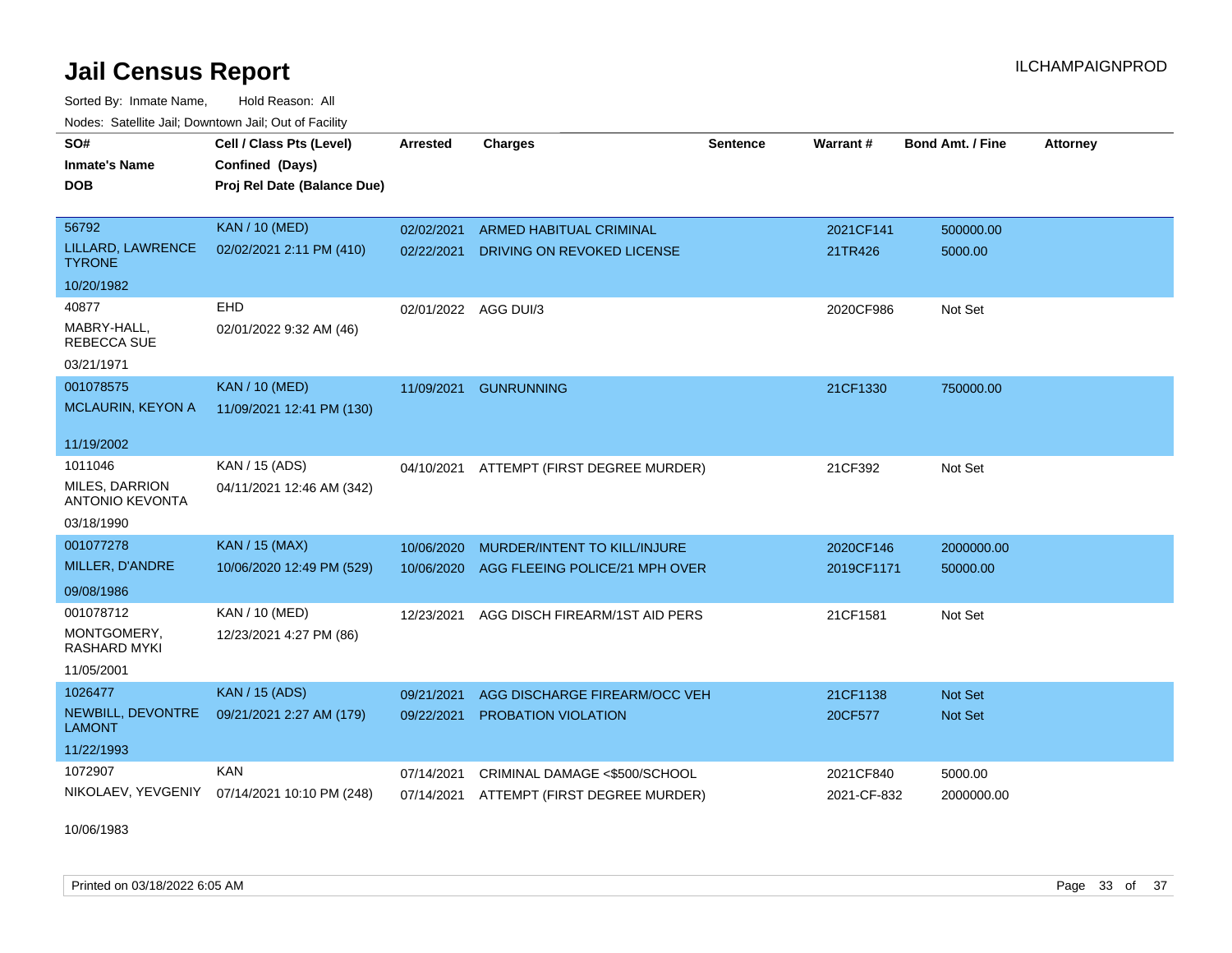| SO#<br><b>Inmate's Name</b><br><b>DOB</b>                    | Cell / Class Pts (Level)<br>Confined (Days)<br>Proj Rel Date (Balance Due) | <b>Arrested</b>                                                    | <b>Charges</b>                                                                                                                                     | <b>Sentence</b> | Warrant#                                                            | <b>Bond Amt. / Fine</b>                                      | <b>Attorney</b> |
|--------------------------------------------------------------|----------------------------------------------------------------------------|--------------------------------------------------------------------|----------------------------------------------------------------------------------------------------------------------------------------------------|-----------------|---------------------------------------------------------------------|--------------------------------------------------------------|-----------------|
| 001078558<br>PARRISH, DOMINIC<br><b>WALTER</b>               | <b>KAN / 10 (MED)</b><br>11/03/2021 1:25 PM (136)                          | 11/03/2021                                                         | UNLAWFUL USE OF A WEAPON                                                                                                                           |                 | 21CF1352                                                            | <b>Not Set</b>                                               |                 |
| 08/23/2001<br>001078063<br>12/21/1990                        | KAN / 15 (MAX)<br>PERRY, ROBERT Junior 06/15/2021 4:37 PM (277)            | 06/15/2021<br>06/15/2021                                           | AGG CRIM SEX ASSAULT/WEAPON<br><b>ROBBERY</b>                                                                                                      |                 | 2021CF678<br>2021CF159                                              | 1000000.00<br>25000.00                                       |                 |
| 001078799<br>PURNELL, MARKISE<br><b>MONROE</b><br>07/13/2002 | <b>KAN / 10 (MED)</b><br>01/27/2022 9:50 AM (51)                           | 01/27/2022                                                         | FIREARM/FOID INVALID/NOT ELIG                                                                                                                      |                 | 22CF116                                                             | Not Set                                                      |                 |
| 001077614<br><b>DEVON</b><br>09/22/2002                      | KAN / 15 (MAX)<br>ROBINSON, DONTRELL 01/17/2021 3:08 PM (426)              | 01/17/2021                                                         | ATTEMPT (FIRST DEGREE MURDER)                                                                                                                      |                 | 21CF66                                                              | Not Set                                                      |                 |
| 1061216<br>RUNGE, ANDRE<br><b>MARSEAN</b><br>12/05/1997      | <b>KAN / 10 (MED)</b><br>06/22/2021 4:42 PM (270)                          | 06/22/2021                                                         | <b>HOME INVASION/FIREARM</b>                                                                                                                       |                 | 21CF727                                                             | Not Set                                                      |                 |
| 650295<br>SANDAGE, JERALD<br><b>EUGENE</b><br>06/07/1971     | PIA / 50 (MAX)<br>04/22/2020 6:30 AM (696)                                 | 04/22/2020<br>04/22/2020<br>04/22/2020<br>04/22/2020<br>04/22/2020 | CRIMINAL SEXUAL ASSAULT<br><b>CRIMINAL SEXUAL ASSAULT</b><br><b>CRIMINAL SEXUAL ABUSE</b><br><b>CRIMINAL SEXUAL ASSAULT</b><br>OFFICIAL MISCONDUCT |                 | 2020-CF407<br>2020-CF408<br>2020-CF409<br>2020-CF410<br>2019-CF1811 | 750000.00<br>750000.00<br>750000.00<br>750000.00<br>25000.00 |                 |
| 59178<br>SANDERS, MICHAEL<br><b>JEAN</b><br>12/22/1967       | <b>KAN / 15 (MAX)</b><br>12/13/2021 4:17 PM (96)                           | 12/13/2021                                                         | AGG DISCHARGE FIREARM/OCC VEH                                                                                                                      |                 | 21CF1274                                                            | 1500000.00                                                   |                 |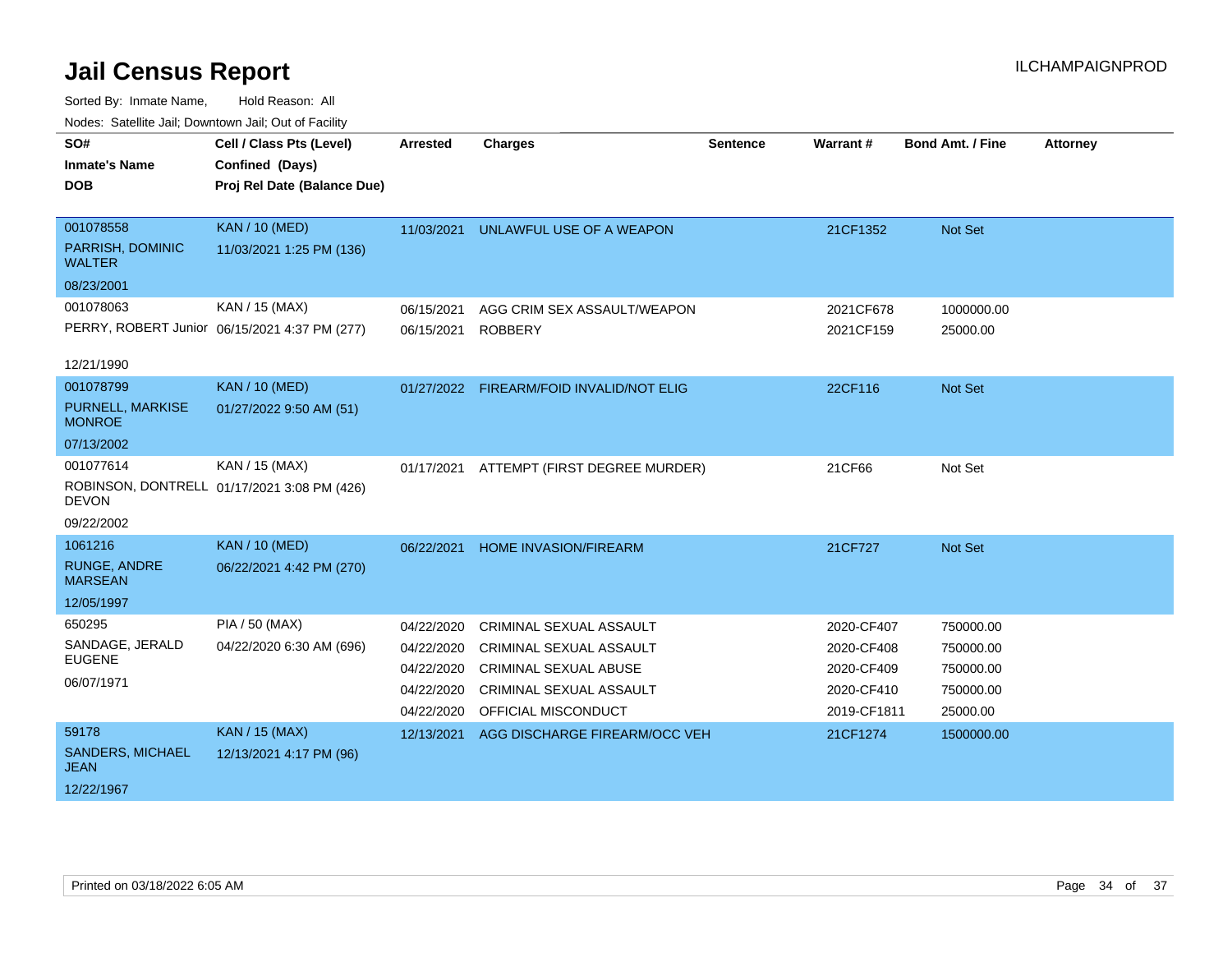|                                   |                                               |                 |                                           |                 | Warrant#   |                         |                 |
|-----------------------------------|-----------------------------------------------|-----------------|-------------------------------------------|-----------------|------------|-------------------------|-----------------|
| SO#                               | Cell / Class Pts (Level)                      | <b>Arrested</b> | <b>Charges</b>                            | <b>Sentence</b> |            | <b>Bond Amt. / Fine</b> | <b>Attorney</b> |
| <b>Inmate's Name</b>              | Confined (Days)                               |                 |                                           |                 |            |                         |                 |
| DOB                               | Proj Rel Date (Balance Due)                   |                 |                                           |                 |            |                         |                 |
| 001078704                         | <b>KAN / 15 (MAX)</b>                         | 12/21/2021      | MURDER/INTENT TO KILL/INJURE              |                 | 21CF1575   | Not Set                 |                 |
| SHORTER, JAQUAN<br><b>MAURICE</b> | 12/23/2021 1:23 AM (86)                       |                 |                                           |                 |            |                         |                 |
| 10/08/1998                        |                                               |                 |                                           |                 |            |                         |                 |
| 1062194                           | KAN / 15 (MAX)                                | 02/27/2020      | MURDER/OTHER FORCIBLE FELONY              |                 | 20CF-247   | 1000000.00              |                 |
| SIMMONS, MICHAEL<br>JAMAL         | 02/27/2020 1:11 PM (751)                      | 09/23/2020      | AGG BATTERY/DISCHARGE FIREARM             |                 | 20CF1061   | Not Set                 |                 |
| 11/03/1997                        |                                               |                 |                                           |                 |            |                         |                 |
| 1038158                           | KAN / 10 (MED)                                | 02/04/2022      | <b>CRIMINAL SEX ASSAULT/CONSENT</b>       |                 | 22CF146    | Not Set                 |                 |
| SMITH, RASHAD<br><b>JARECE</b>    | 02/04/2022 11:42 PM (43)                      |                 |                                           |                 |            |                         |                 |
| 09/16/1995                        |                                               |                 |                                           |                 |            |                         |                 |
| 001077868                         | KAN / 15 (MAX)                                | 04/21/2021      | ARMED ROBBERY/ARMED W/FIREARM             |                 | 21CF445    | Not Set                 |                 |
| SPEARMENT,<br><b>KENTRELL</b>     | 04/21/2021 9:48 PM (332)                      |                 | 08/19/2021 FLEEING/ATTEMPT ELUDE OFFICER  |                 | 2021TR1053 | 1000.00                 |                 |
| 01/21/2002                        |                                               |                 |                                           |                 |            |                         |                 |
| 11979                             | <b>EHD</b>                                    |                 | 01/11/2022 AGG FLEEING POLICE/21 MPH OVER |                 | 2021CF629  | Not Set                 |                 |
| STARK, JACK LYNN                  | 01/11/2022 10:13 AM (67)                      |                 |                                           |                 |            |                         |                 |
| 12/31/1955                        | 4/9/2022 (0.00)                               |                 |                                           |                 |            |                         |                 |
| 65920                             | KAN / 15 (MAX)                                | 12/21/2021      | ARMED ROBBERY/ARMED W/FIREARM             |                 | 21CF1543   | 100000.00               |                 |
| TAPSCOTT,<br><b>CORNELIUS</b>     | 12/21/2021 10:57 PM (88)                      |                 |                                           |                 |            |                         |                 |
| 07/14/1985                        |                                               |                 |                                           |                 |            |                         |                 |
| 1046632                           | KAN / 15 (MAX)                                | 09/14/2021      | ARMED VIOLENCE/CATEGORY II                |                 | 21CF912    | 750000.00               |                 |
|                                   | TATE, JAVON MARQUIS 09/14/2021 12:10 PM (186) |                 |                                           |                 |            |                         |                 |
| 08/10/1996                        |                                               |                 |                                           |                 |            |                         |                 |
| 1033031                           | KAN / 15 (MAX)                                | 08/19/2020      | *AGG BATTERY W/FIREARM/PERSON             |                 | 2020-CF923 | 500000.00               |                 |
| TOMS, ANDREW<br><b>CHUCKY</b>     | 08/19/2020 5:59 PM (577)                      |                 |                                           |                 |            |                         |                 |
| 09/28/1978                        |                                               |                 |                                           |                 |            |                         |                 |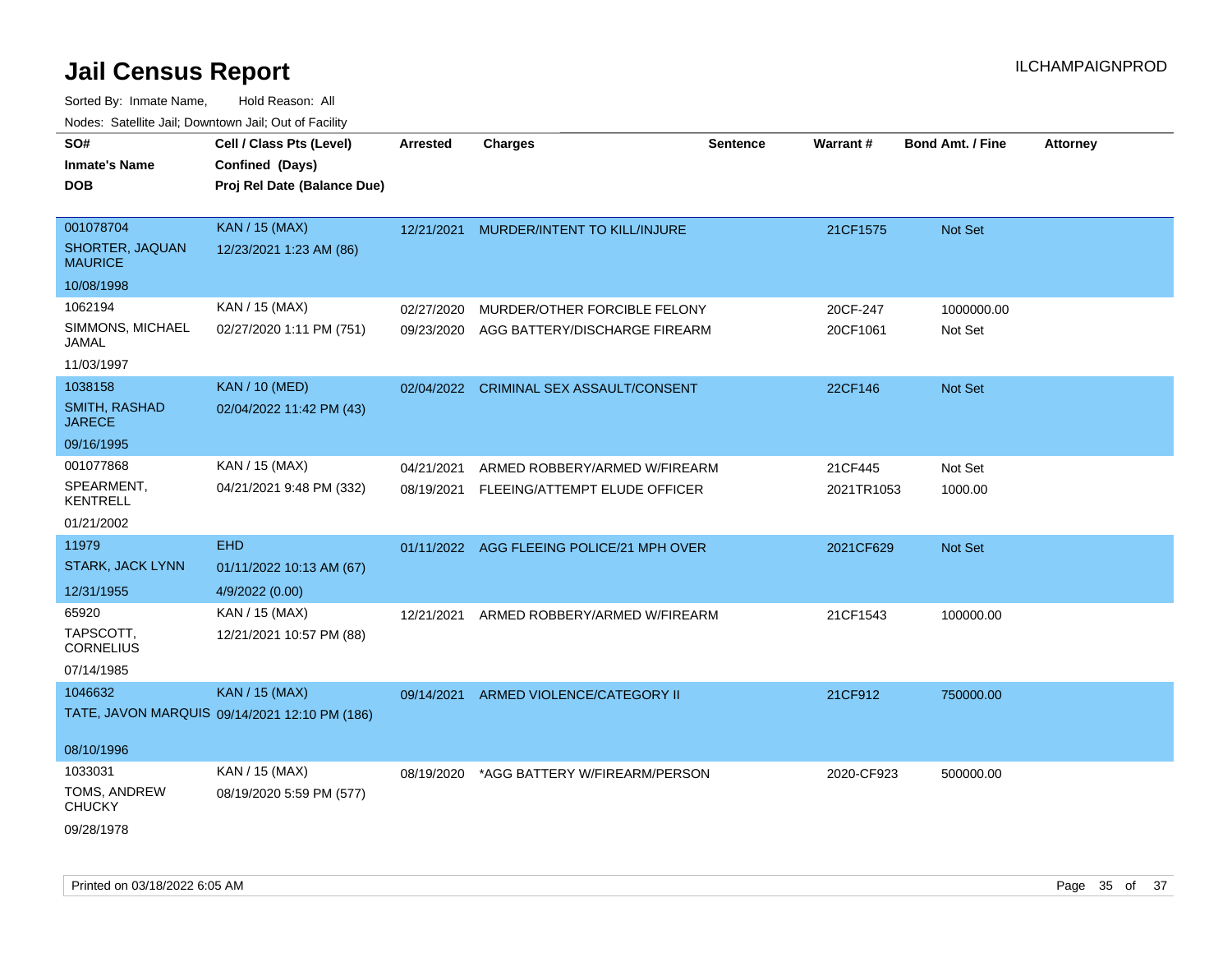| SO#<br><b>Inmate's Name</b><br><b>DOB</b>                      | Cell / Class Pts (Level)<br>Confined (Days)<br>Proj Rel Date (Balance Due) | <b>Arrested</b>                                                    | <b>Charges</b>                                                                                                                                              | <b>Sentence</b> | Warrant#                                                                      | <b>Bond Amt. / Fine</b>                                                    | <b>Attorney</b> |
|----------------------------------------------------------------|----------------------------------------------------------------------------|--------------------------------------------------------------------|-------------------------------------------------------------------------------------------------------------------------------------------------------------|-----------------|-------------------------------------------------------------------------------|----------------------------------------------------------------------------|-----------------|
| 1004142<br>TOY, KAYON LARENZ                                   | <b>KAN / 15 (MAX)</b><br>10/22/2021 1:01 PM (148)                          | 10/27/2021                                                         | POSSESSION OF METH/15<100GRAMS                                                                                                                              |                 | 2021CF1298                                                                    | 1500000.00                                                                 |                 |
| 09/12/1991                                                     |                                                                            |                                                                    |                                                                                                                                                             |                 |                                                                               |                                                                            |                 |
| 001078386<br>TURNER, AMARIO<br>09/23/2002                      | KAN / 10 (MED)<br>09/14/2021 11:42 PM (186)                                | 09/14/2021                                                         | POSSESSION OF STOLEN FIREARM                                                                                                                                | 3y (DOC)        | 2021CF1099                                                                    | No Bond                                                                    |                 |
| 961786<br><b>WARREN, DESIE</b><br><b>ARNEZ</b>                 | <b>KAN</b> / 15 (ADS)<br>01/24/2022 7:23 AM (54)                           |                                                                    | 01/24/2022 ARMED HABITUAL CRIMINAL                                                                                                                          |                 | 22CF104                                                                       | Not Set                                                                    |                 |
| 04/28/1988                                                     |                                                                            |                                                                    |                                                                                                                                                             |                 |                                                                               |                                                                            |                 |
| 1062558<br><b>WELLS, JIAMANTE</b><br><b>AMORE</b>              | KAN / 10 (MED)<br>10/02/2021 8:29 PM (168)                                 | 10/02/2021                                                         | FELON POSS/USE WEAPON/FIREARM                                                                                                                               |                 | 21CF1185                                                                      | Not Set                                                                    |                 |
| 09/02/1995                                                     |                                                                            |                                                                    |                                                                                                                                                             |                 |                                                                               |                                                                            |                 |
| 1002033<br><b>WEST, ANTONIO</b><br><b>DEONTA</b><br>04/15/1992 | <b>KAN / 15 (MAX)</b><br>09/08/2021 11:01 PM (192)                         | 09/08/2021<br>09/08/2021<br>09/08/2021<br>09/08/2021<br>09/08/2021 | OBSTRCT JUSTICE/LEAVE STATE<br>ARMED VIOLENCE/CATEGORY I<br>DRIVING ON SUSPENDED LICENSE<br>ARMED ROBBERY/ARMED W/FIREARM<br>AGG UNLAWFUL USE OF WEAPON/VEH |                 | 2021-CF-AWOW<br>2021-CF-AWOW<br>2019-TR-11944<br>2020-CF-1406<br>2021-CF-AWOW | <b>Not Set</b><br><b>Not Set</b><br>5000.00<br>500000.00<br><b>Not Set</b> |                 |
| 1022068<br><b>WILKINS, MICHAEL</b><br>CARL<br>07/10/1992       | KAN / 15 (ADS)<br>10/10/2021 5:07 AM (160)                                 | 10/10/2021                                                         | FELON POSS/USE WEAPON/FIREARM                                                                                                                               |                 | 21CF1212                                                                      | Not Set                                                                    |                 |
| 001078709<br>WILLIAMS, DAVID LEE<br>12/18/1989                 | <b>KAN / 15 (MAX)</b><br>12/22/2021 11:00 AM (87)                          |                                                                    | 12/22/2021 ARMED VIOLENCE/CATEGORY I                                                                                                                        |                 | 21CF1586                                                                      | Not Set                                                                    |                 |
|                                                                |                                                                            |                                                                    |                                                                                                                                                             |                 |                                                                               |                                                                            |                 |